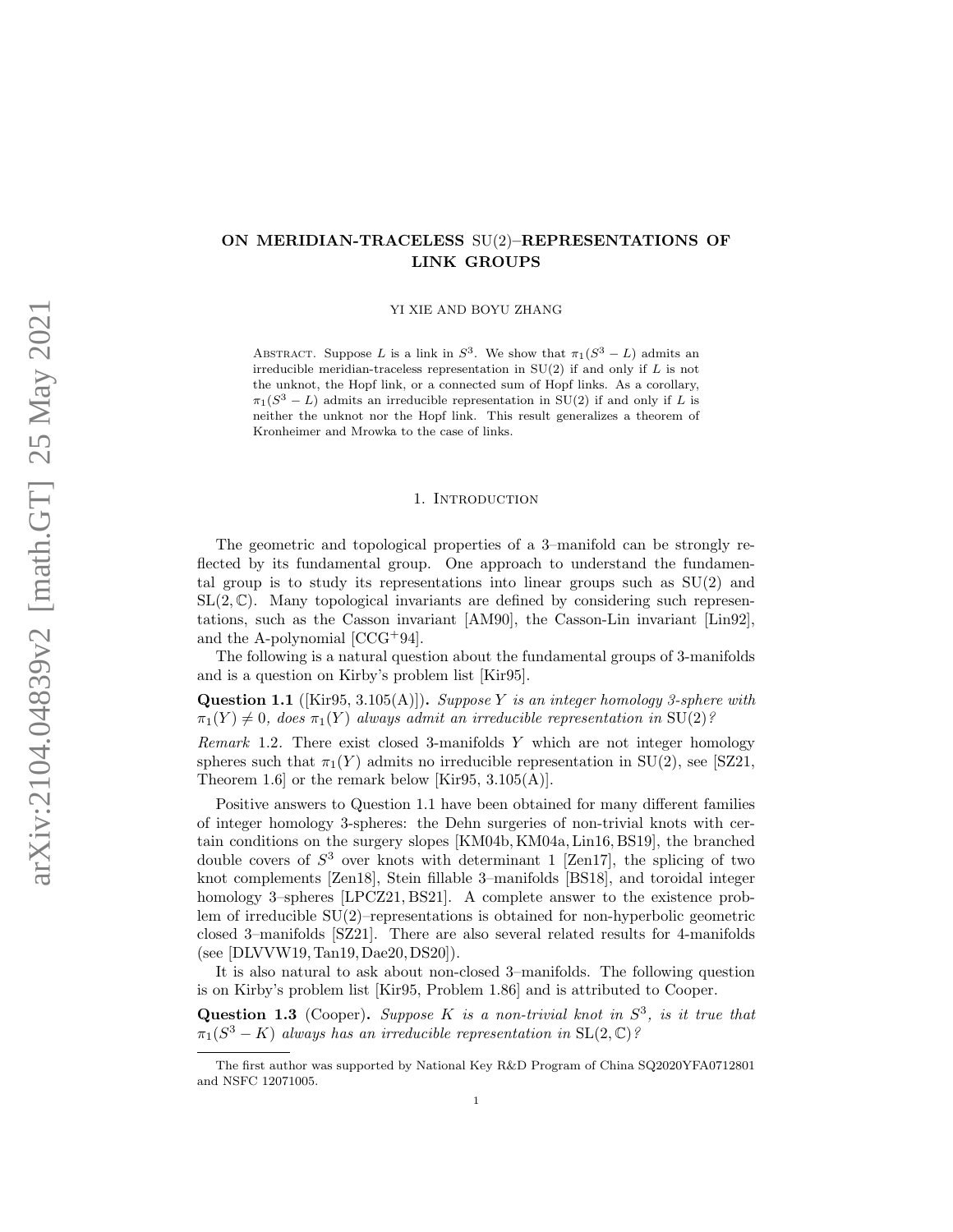Question [1.3](#page-0-1) was positively answered by Kronheimer and Mrowka [\[KM04b\]](#page-37-3) as a corollary of their proof for the Property P conjecture. Moreover, in [\[KM10b\]](#page-37-10), Kronheimer and Mrowka proved the following stronger result.

<span id="page-1-1"></span>**Theorem 1.4** ([\[KM10b,](#page-37-10) Corollary 7.17]). If K is a non-trivial knot in  $S^3$ , then  $\pi_1(S^3 - K)$  admits an irreducible representation in SU(2) such that the meridian of K is mapped to a traceless element in  $SU(2)$ .

From now on, we will call the fundamental groups of knot complements as knot *groups*, and call the fundamental groups of link complements as *link groups*.<sup>[1](#page-1-0)</sup> We say that an  $SU(2)$ –representation of a knot group or a link group is *meridian-traceless*, if the meridian of every component is mapped to a traceless element in  $SU(2)$  (see Definition [2.1\)](#page-2-0).

This paper generalizes Theorem [1.4](#page-1-1) to the case of links. The main result is the following theorem.

<span id="page-1-3"></span>**Theorem 1.5.** Suppose  $L \subset S^3$  is a link. Then  $\pi_1(S^3 - L)$  admits an irreducible meridian-traceless representation in  $SU(2)$  if and only if L is not the unknot, the Hopf link, or a connected sum of Hopf links.

As a corollary, we obtain the following result about general  $SU(2)$ –representations (without the meridian-traceless condition).

<span id="page-1-2"></span>**Corollary 1.6.** Suppose  $L \subset S^3$  is a link. Then  $\pi_1(S^3 - L)$  admits an irreducible representation in  $SU(2)$  if and only if L is neither the unknot nor the Hopf link.

Remark 1.7. It is already known that the only links with abelian link groups are the unknot and the Hopf link (see [\[Kaw96,](#page-37-11) Section 6.3]). Corollary [1.6](#page-1-2) recovers this result, and also shows that every non-abelian link group admits an irreducible SU(2)–representation.

Assuming the generalized Riemann hypothesis (GRH), Kuperberg proved that the unknot recognition problem lies in the complexity class coNP [\[Kup14,](#page-37-12) Theorem 1.1]. The same result was later proved by Lackenby [\[Lac16\]](#page-37-13) without assuming the GRH. Kuperberg's proof is based on the positive answer to Question [1.3.](#page-0-1) The argument was later used by Zentner to prove that the 3-sphere recognition problem is in  $coNP$  (assuming the GRH) [\[Zen18,](#page-38-1) Theorem 11.2]. Following the same argument, we have the following corollary of Theorem [1.5.](#page-1-3)

<span id="page-1-4"></span>**Corollary 1.8.** Suppose  $L \subset S^3$  is given by a link diagram, and assume the generalized Riemann hypothesis. Then the assertion that  $L$  is the unknot, the Hopf link or a connected sum of Hopf links is in coNP.

The proof of the main theorem uses the singular instanton Floer homology theory introduced by Kronheimer and Mrowka [\[KM11a,](#page-37-14) [KM11b\]](#page-37-15). Let L be a link, if the link group of L does not admit any irreducible meridian-traceless  $SU(2)$ – representations, we will show that the singular instanton Floer homology group of L has the minimal possible rank (Propositions [3.5](#page-11-0) and [3.7\)](#page-12-0). We will then prove several topological properties for links with minimal instanton Floer homology using the annular instanton Floer homology [\[Xie18b\]](#page-38-3) and the excision properties of

<span id="page-1-0"></span><sup>&</sup>lt;sup>1</sup>In the study of link homotopies, the meaning of the terminology *link group* is different from ours (see [\[Mil54\]](#page-37-16)).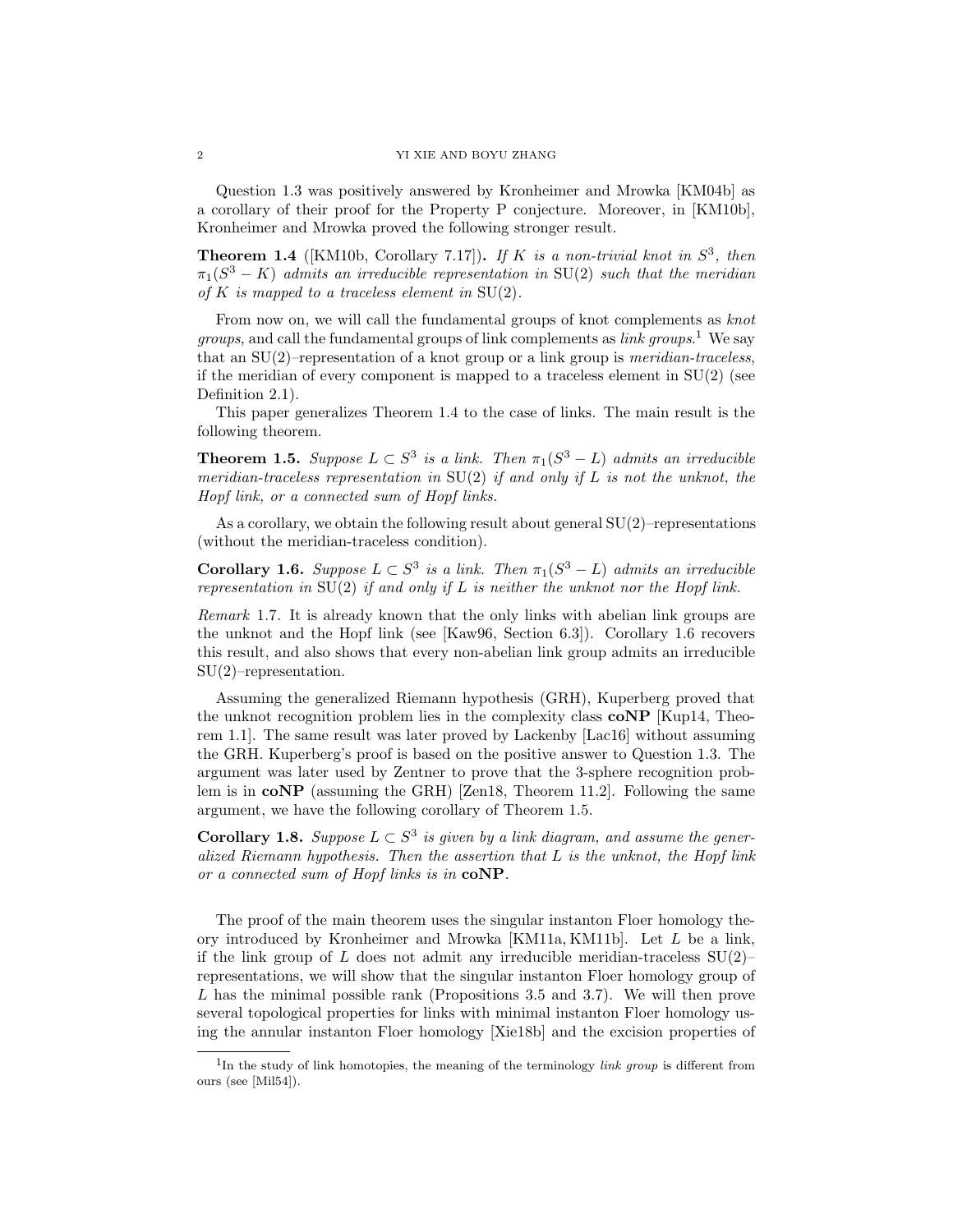singular instanton Floer homology [\[XZ19b\]](#page-38-4). From these properties, we will show that either  $(1)$  L is the unknot, the Hopf link, or a connected sum of Hopf links, or (2) the link group of L has an irreducible meridian-traceless  $SU(2)$ –representation. Since Case  $(2)$  contradicts the assumption, we conclude that L is the unknot, the Hopf link, or a connected sum of Hopf links.

This paper is organized as follows. In Section [2,](#page-2-1) we give a proof of Theorem [1.5](#page-1-3) assuming several results that will be established in the later sections. The rest of the paper is devoted to establishing these results. Section [3](#page-7-0) proves several general properties of instanton Floer homology. Section [4](#page-13-0) proves several topological properties for links with minimal  $I^{\natural}$  (see Definition [2.4\)](#page-4-0). Sections [5](#page-19-0) and [6](#page-23-0) then apply the topological properties from Section [4](#page-13-0) to show that the linking graphs (see Definition [2.2\)](#page-3-0) of links with minimal  $I^{\natural}$  satisfy certain combinatorial properties. Section [7](#page-32-0) proves a purely combinatorial result that was used to finish the proof in Section [2.](#page-2-1) The appendix contains some technical computations that are used in the earlier sections.

Some of the results in Sections [4](#page-13-0) and [5](#page-19-0) are similar to the ones in [\[XZ19a\]](#page-38-5). However, unlike Khovanov homology (which is the object of study in [\[XZ19a\]](#page-38-5)), the instanton Floer homology groups are usually difficult to compute. This created additional difficulties that need to be resolved by Sections [6](#page-23-0) and [7.](#page-32-0) More discussions about this are given in Remark [5.4.](#page-20-0)

## **ACKNOWLEDGEMENTS**

We would like to thank Fan Wei for helpful conversations about graph theory, especially for constructing the example in Remark [2.14.](#page-5-0)

## 2. The main result

<span id="page-2-1"></span>Suppose G is a group; a representation  $\rho: G \to SU(2)$  is called *irreducible* if the image of  $\rho$  is non-abelian. Otherwise,  $\rho$  is called *reducible* or *abelian*.

Notice that the set of traceless matrices is a conjugacy class in  $SU(2)$ . Let M be a path-connected space,  $\rho : \pi_1(M) \to SU(2)$  be a representation, and  $\gamma$  be an oriented closed loop in M without a base point. Then  $\gamma$  defines an element  $[\gamma] \in \pi_1(M)$  up to conjugacy. We say that  $\rho$  maps  $\gamma$  to a traceless matrix if  $\rho([\gamma])$ is traceless.

We introduce the following definition.

<span id="page-2-0"></span>**Definition 2.1.** Let  $L \subset S^3$  be a link. A representation  $\rho : \pi_1(S^3 - L) \to SU(2)$  is called meridian-traceless if it maps all meridians of L to traceless matrices.

The main result of this article is the following theorem.

**Theorem [1.5.](#page-1-3)** Suppose  $L \subset S^3$  is a link. Then  $\pi_1(S^3 - L)$  admits an irreducible meridian-traceless  $SU(2)$ –representation if and only if L is not the unknot, the Hopf link, or a connected sum of Hopf links.

Theorem [1.5](#page-1-3) has the following immediate corollary.

**Corollary [1.6.](#page-1-2)** Suppose  $L \subset S^3$  is a link. Then  $\pi_1(S^3 - L)$  admits an irreducible  $SU(2)$ –representation if and only if L is neither the unknot nor the Hopf link.

*Proof of Corollary [1.6](#page-1-2) assuming Theorem [1.5.](#page-1-3)* If  $L$  is the unknot or the Hopf link, then  $\pi_1(S^3 - L)$  is abelian, so it does not admit any irreducible SU(2)–representation.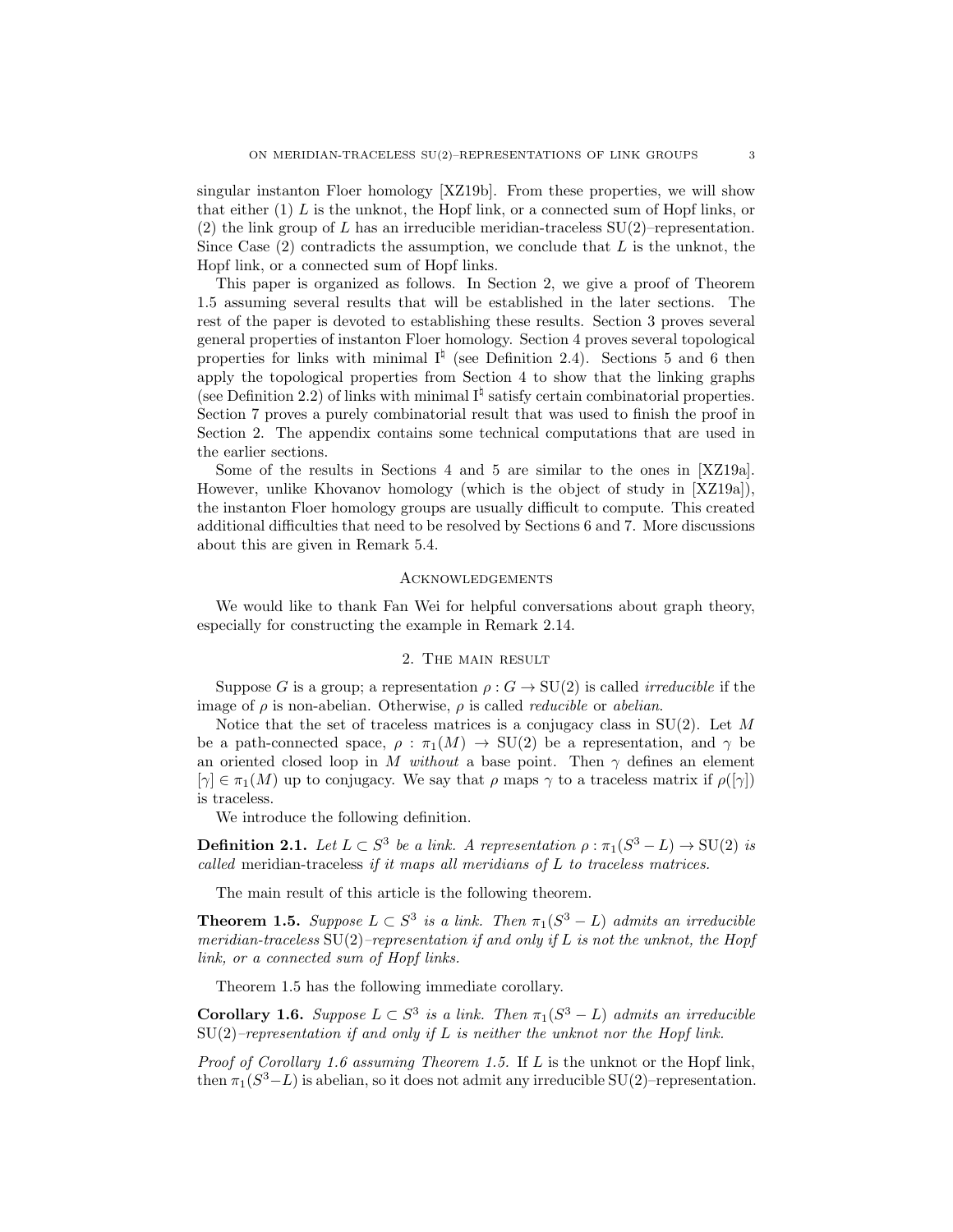## 4 YI XIE AND BOYU ZHANG

If  $L$  is a connected sum of at least two Hopf links, then there exist two components  $K_1, K_2$  of L such that  $K_1 \cup K_2$  is an unlink. Therefore,  $\pi_1(S^3 - K_1 - K_2)$ is the free group generated by two elements and hence has an irreducible  $SU(2)$ – representation. Since the embedding of  $S^3 - L$  into  $S^3 - K_1 - K_2$  induces a surjection on  $\pi_1$ , the group  $\pi_1(S^3 - L)$  also has an irreducible SU(2)–representation.

If  $L$  is not the unknot, the Hopf link, or a connected sum of Hopf links, then by Theorem [1.5,](#page-1-3) the fundamental group  $\pi_1(S^3 - L)$  has a meridian-traceless irreducible SU(2)–representation. □

The next definition constructs a graph from a link using the linking numbers. We will use  $\text{lk}(K, K')$  to denote the linking number of two knots K and K' in  $S^3$ . Notice that the parity of the linking number is independent of the orientations, so it makes sense to refer to the parity of  $\mathbb{R}(K, K')$  without specifying the orientations.

<span id="page-3-0"></span>**Definition 2.2.** Let  $L = K_1 \cup K_2 \cup \cdots \cup K_n$  be an n–component link. Define the linking graph of L to be the finite simple graph with n vertices  $v_1, \dots, v_n$ , such that for all  $i \neq j$ , the vertices  $v_i$  and  $v_j$  are connected by an edge if and only if  $lk(K_i, K_j)$  is odd.

We will establish a relation between linking graphs and meridian-traceless  $SU(2)$ – representations in Lemma [2.3](#page-3-1) below. In the following, we will view SU(2) as the unit sphere in the space of quaternions, and use **i**,  $\mathbf{i}, \mathbf{k} \in SU(2)$  to denote the matrices given by the respective quaternions. In other words, we have

$$
\mathbf{i} := \begin{pmatrix} i & 0 \\ 0 & -i \end{pmatrix}, \quad \mathbf{j} := \begin{pmatrix} 0 & 1 \\ -1 & 0 \end{pmatrix}, \quad \mathbf{k} := \begin{pmatrix} 0 & i \\ i & 0 \end{pmatrix}.
$$

<span id="page-3-1"></span>**Lemma 2.3.** Let L be a link in  $S^3$  and let G be its linking graph. Let V be the vertex set of G. Suppose there exists a non-constant map  $\varphi : V \to \{\mathbf{i}, \mathbf{j}, \mathbf{k}\}\$ , such that for every  $v \in V$ , the image  $\varphi(v)$  is commutative to

$$
\prod_{\{w \in V | w \text{ is adjacent to } v\}} \varphi(w).
$$

Then  $\pi_1(S^3 - L)$  admits an irreducible meridian-traceless SU(2)–representation.

*Proof.* Fix a planar diagram for  $L$  and fix an orientation. By the Wirtinger presentation,  $\pi_1(S^3 - L)$  is generated by the positively-oriented meridians that goes around each arc of the diagram, and every crossing of the diagram gives a relation on the generators. Therefore, to define an SU(2)–representation for  $\pi_1(S^3 - L)$ , one only needs to assign an element of  $SU(2)$  to each arc such that they are compatible at the crossings.

Write L as  $K_1 \cup \cdots \cup K_n$ , and let  $v_1, \cdots, v_n$  be the corresponding vertices of G. Assign each component of L with one of three colors, such that  $K_i$  and  $K_j$  have the same color if and only if  $\varphi(v_i) = \varphi(v_j)$ . Then the assumption on the map  $\varphi$ can be translated to the following statement about the diagram of  $L$ : if one travels along a component of L, then the number of times this component goes under an arc with a different color is even.

We construct an irreducible meridian-traceless SU(2)–representation for  $\pi_1(S^3 -$ L) as follows. To each arc that belongs to the component  $K_i$ , we assign  $\varphi(v_i)$  or  $-\varphi(v_i)$ . The compatibility condition then requires that if a component goes under an arc with a different color, then the image of the arc changes sign; if it goes under an arc with the same color, then the sign remains unchanged. The assumption on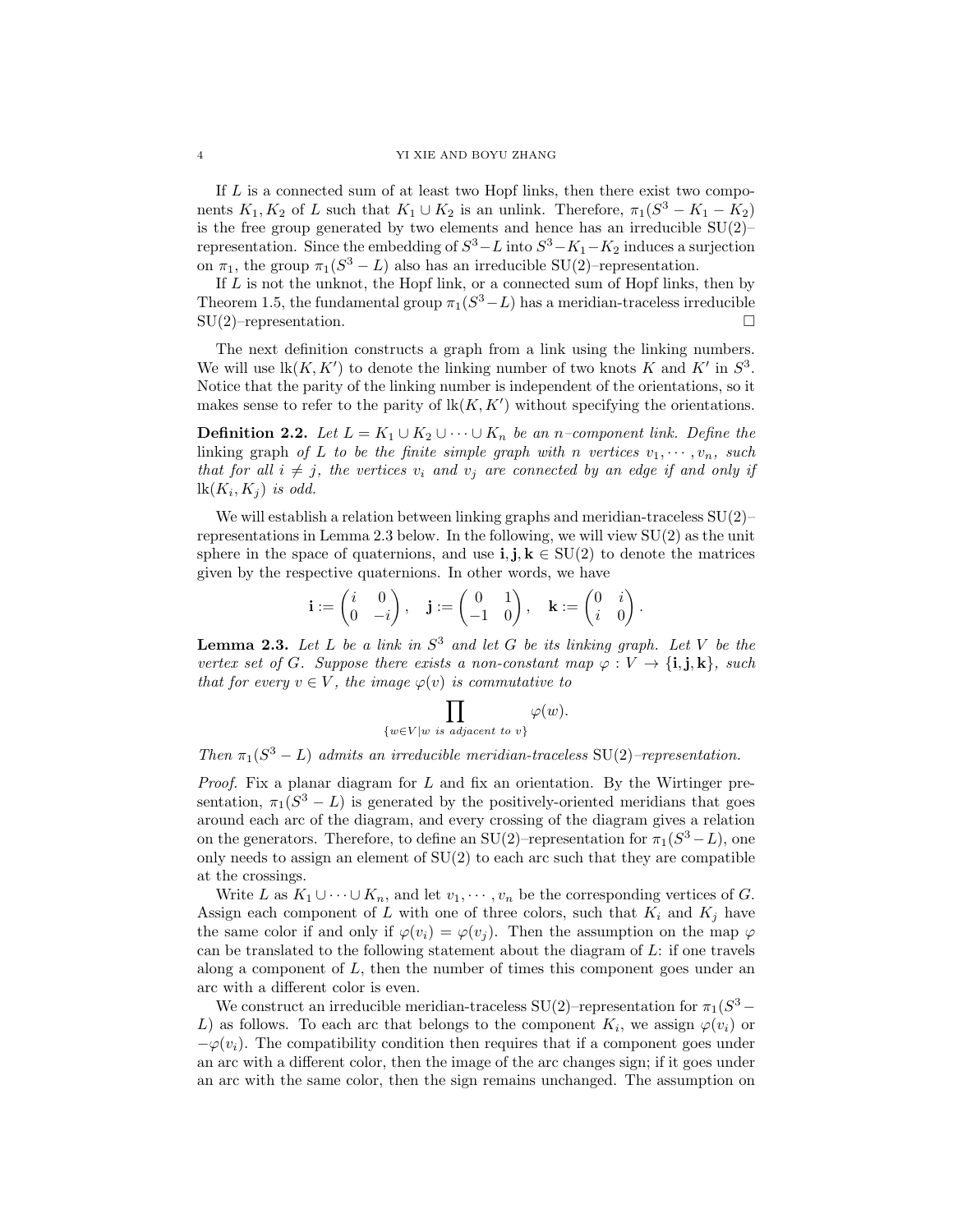$\varphi$  then implies that one can choose the signs compatibly and obtain an SU(2)– representation. By definition, this representation is meridian-traceless. Since  $\varphi$  is not constant, it is also irreducible.  $\Box$ 

Suppose L is a link with n components and let  $p \in L$  be a base point. Let  $I^{\natural}(L, p)$ be the instanton homology invariant of L introduced by Kronheimer-Mrowka in [\[KM11a,](#page-37-14) Section 4.3]. We will prove in Proposition [3.5](#page-11-0) that dim  $I^{\natural}(L, p; \mathbb{C}) \geq 2^{n-1}$ , which motivates the following definition:

<span id="page-4-0"></span>**Definition 2.4.** Suppose  $L$  is a link with n components. We say that  $L$  has minimal  $I^{\natural}$ , if dim  $I^{\natural}(L, p; \mathbb{C}) = 2^{n-1}$  for all base points  $p \in L$ .

The following result will be implied by Proposition [3.7](#page-12-0) (see Remark [3.8\)](#page-12-1).

<span id="page-4-3"></span>**Proposition 2.5.** If L is a link in  $S^3$  such that  $\pi_1(S^3 - L)$  does not have any irreducible meridian-traceless SU(2)-representations, then L has minimal  $I^{\natural}$ .

We say that a link  $L'$  is a sublink of  $L$ , if every component of  $L'$  is also a component of L. The following result will be implied by Proposition [3.5](#page-11-0) (see Remark [3.6\)](#page-11-1).

<span id="page-4-4"></span>**Proposition 2.6.** If L has minimal  $I^{\natural}$ , then all the sub-links of L have minimal  $I^{\natural}$ .

By definition, a finite simple graph is called a *forest* if it does not contain any cycle. A graph is a forest if and only if is isomorphic to a disjoint union of trees. We recall the following definition from [\[BS15\]](#page-36-5).

**Definition 2.7.** A link  $L$  is called a forest of unknots, if it is given by the disjoint unions and connected sums of Hopf links and unknots.

If  $L$  is a forest of knots, then its linking graph is a forest. For every forest  $G$ , there is a unique forest of unknots  $L$  up to isotopy such that the linking graph of L is isomorphic to G. Proposition [2.8](#page-4-1) below will be proved in Section [4.](#page-13-0)

<span id="page-4-1"></span>**Proposition 2.8.** Suppose L has minimal  $I^{\sharp}$ , then the linking number of every pair of components of L is either 0 or  $\pm 1$ . If we further assume that the linking graph of  $L$  is a forest, then  $L$  is a forest of unknots.

Proposition [2.9](#page-4-2) below will be proved in Section [5.](#page-19-0)

<span id="page-4-2"></span>**Proposition 2.9.** Suppose  $L$  is a link with n components such that

- (1)  $n \geq 3$  and  $n \neq 4$ ,
- (2) the linking graph of  $L$  is a cycle.

Then L does not have minimal  $I^{\natural}$ .

Remark 2.10. It is not clear to the authors whether Proposition [2.9](#page-4-2) still holds when  $n = 4$ . See Proposition [5.2,](#page-20-1) Conjecture [5.3,](#page-20-2) and the discussion afterwards for more details.

We use  $G_0$  to denote the graph given by Figure [1.](#page-5-1) The graph  $G_0$  has 6 vertices and 7 edges. The following result will be proved in Section [6.](#page-23-0)

<span id="page-4-5"></span>**Proposition 2.11.** If L is a link with 6 components such that its linking graph is isomorphic to  $G_0$ , then L does not have minimal  $I^{\natural}$ .

We also introduce the following definition about graphs.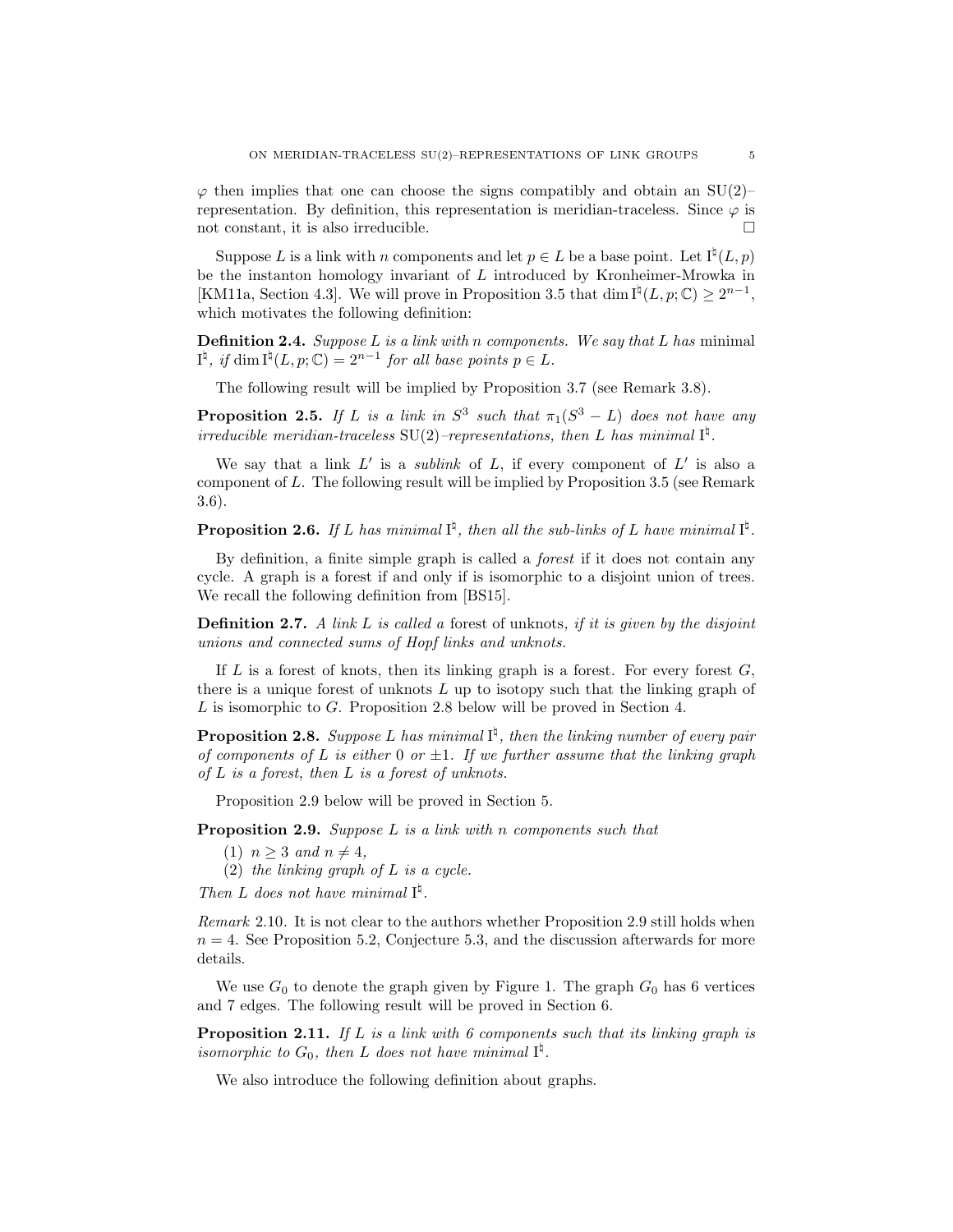<span id="page-5-1"></span>

<span id="page-5-3"></span>FIGURE 1. The graph  $G_0$ .



FIGURE 2. A graph with 5 vertices.

<span id="page-5-4"></span>**Definition 2.12.** Let  $G$  be a finite simple graph with vertex set  $V$ . Suppose  $V'$  is a subset of V. We define the restriction of  $G$  to  $V'$  to be the graph  $G'$  such that

- (1) the vertex set of  $G'$  is  $V'$ ,
- (2) the edge set of  $G'$  consists of all the edges of  $G$  whose vertices are both  $contained$  in  $V'$ .

Proposition [2.13](#page-5-2) below is a combinatorial result and will be proved in Section [7.](#page-32-0)

<span id="page-5-2"></span>**Proposition 2.13.** Suppose G is a finite simple graph with vertex set V. Then at least one of the following conditions holds:

- $(1)$  *G* is a tree:
- (2) there exists  $V' \subset V$ , such that the restriction of G to V' is a cycle of order n with  $n > 3$  and  $n \neq 4$ ;
- (3) there exists  $V' \subset V$ , such that the restriction of G to V' is isomorphic to  $G_0$ ;
- (4) there exists a non-constant map  $\varphi: V \to \{\mathbf{i}, \mathbf{j}, \mathbf{k}\},\$  such that for every  $v \in V$ , the image  $\varphi(v)$  is commutative to

$$
\prod_{\{w \in V | w \text{ is adjacent to } v\}} \varphi(w).
$$

<span id="page-5-0"></span>*Remark* [2.](#page-5-3)14. Let  $G$  be the graph given by Figure 2. Then  $G$  is not a tree and does not satisfy Condition (3) above. It is also straightforward to check that G does not satisfy Condition (4). Therefore, Condition (2) cannot be removed from the statement of Proposition [2.13.](#page-5-2) It is not clear to the authors whether Condition (3) can be removed from the statement.

Assuming all the results above, we can now prove the main theorem.

Proof of Theorem [1.5.](#page-1-3) The proof consists of two parts.

(1) If L is the Hopf link or a connected sum of Hopf links, we prove that  $\pi_1(S^3 - L)$ does not admit any irreducible traceless  $SU(2)$ –representation. Suppose L has n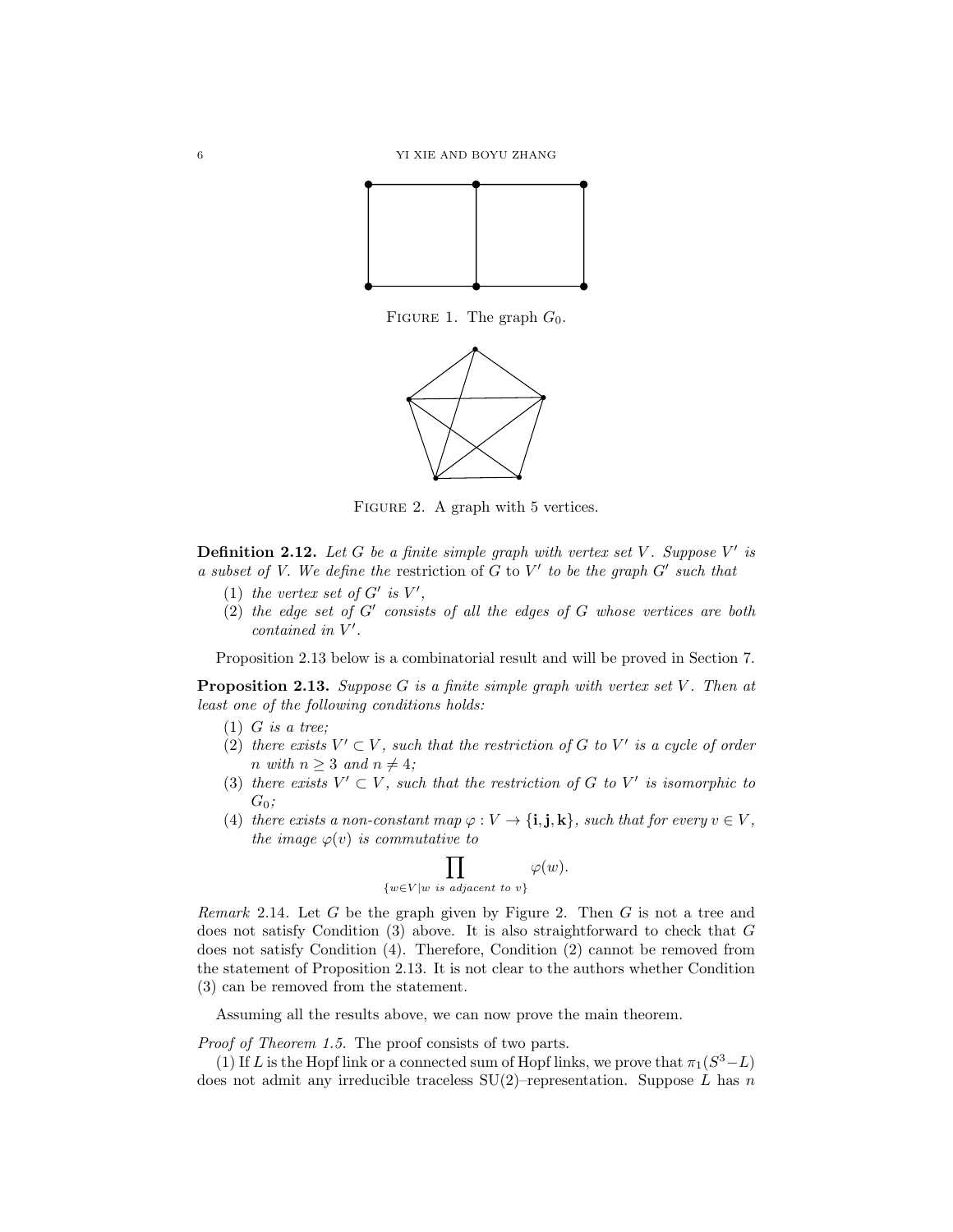components  $K_1, \dots, K_n$ , then  $\pi_1(S^3 - L)$  has a presentation given as follows. There are *n* generators  $g_1, \dots, g_n$ , where  $g_i$  is given by the meridian of  $K_i$ . For each pair  $(i, j)$  such that  $lk(K_i, K_j) = \pm 1$ , there is a relation  $[g_i, g_j] = 1$ . As a consequence, if  $\rho : \pi_1(S^3 - L) \to SU(2)$  is a meridian-traceless representation, then  $\rho(g_i) = \pm \rho(g_j)$ whenever  $\text{lk}(K_i, K_j) = \pm 1$ . Since the linking graph of L is connected,  $\rho$  is reducible.

(2) Now suppose  $\pi_1(S^3 - L)$  does not admit any irreducible meridian-traceless  $SU(2)$ –representations, we prove that L is the Hopf link or a connect sum of Hopf links. By Propositions [2.5](#page-4-3) and [2.6,](#page-4-4) every sublink of L has minimal  $I^{\natural}$ . Let G be the linking graph of L. By Proposition [2.13,](#page-5-2) there are 4 cases:

- (i) If G is a tree, then Proposition [2.8](#page-4-1) implies that  $L$  is the Hopf link or a connected sum of Hopf links.
- (ii) If G satisfies Condition  $(2)$  of Proposition [2.13,](#page-5-2) then there is a contradiction by Proposition [2.9.](#page-4-2)
- (iii) If G satisfies Condition (3) of Proposition [2.13,](#page-5-2) then there is a contradiction by Proposition [2.11.](#page-4-5)
- (iv) If G satisfies Condition (4) of Proposition [2.13,](#page-5-2) then by Lemma [2.3,](#page-3-1) there is an irreducible meridian-traceless SU(2)–representation of  $\pi_1(S^3 - L)$ , which contradicts the assumptions.

In conclusion, the link  $L$  is the Hopf link or a connect sum of Hopf links, and hence the theorem is proved.  $\square$ 

Now we prove Corollary [1.8.](#page-1-4)

**Corollary [1.8.](#page-1-4)** Suppose  $L \subset S^3$  is given by a link diagram, and assume the generalized Riemann hypothesis (GRH). Then the assertion that L is the unknot, the Hopf link or a connected sum of Hopf links is in  $coNP$ .

Proof. The proof is adapted from [\[Kup14\]](#page-37-12) with minor changes.

Given a link diagram of L, we obtain the Wirtinger presentation of  $\pi_1(S^3 - L)$ whose length  $l$  depends polynomially on the number of crossings. If  $L$  is not the unknot, the Hopf link, or a connected sum of Hopf links, then by Theorem [1.5,](#page-1-3) there is a meridian-traceless homomorphism

$$
\rho_{\mathbb{C}} : \pi_1(S^3 - L) \to SU(2) \subset SL(2, \mathbb{C})
$$

with non-abelian image.

By the Wirtinger presentation, meridian-traceless representations of  $\pi_1(S^3 - L)$ in  $SL(2,\mathbb{C})$  are given by solutions to a system of polynomial equations with integer coefficients. Assuming the GRH, Kuperberg [\[Kup14,](#page-37-12) Theorem 3.3] proved that if a system of polynomial equations with integer coefficients has a solution over C, then it also has a solution over  $\mathbb{Z}/p$  for some prime p, such that  $\log p$  is bounded from above by a polynomial on the number of equations, the number of variables, the number of digits of the maximum degree of the equations, and the number of digits of the maximum absolute value of the coefficients. All these data are bounded from above by a polynomial of l. As a consequence, there is a meridian-traceless homomorphism

$$
\rho_p : \pi_1(S^3 - L) \to \mathrm{SL}(2, \mathbb{Z}/p),
$$

where  $p$  is a prime number, such that  $\log p$  is bounded from above by a polynomial of l. Moreover, one can further require that  $\rho_p$  has a non-abelian image using the "Rabinowitsch trick" described in [\[Kup14,](#page-37-12) Theorem 3.4].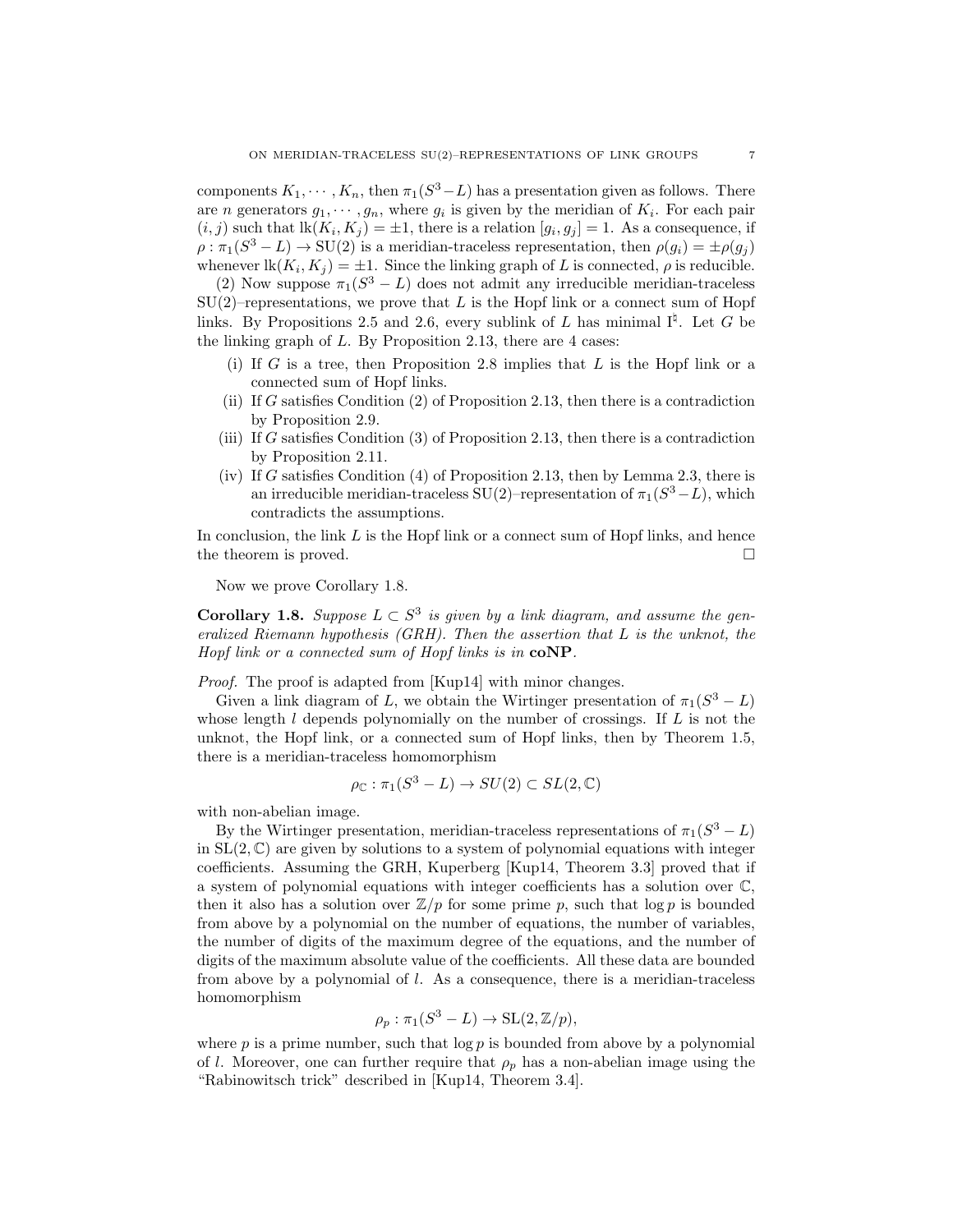#### 8 YI XIE AND BOYU ZHANG

By considering the diagonalizations in the algebraic closure of  $\mathbb{Z}/p$ , it is straightforward to verify that if  $a, b \in SL(2, \mathbb{Z}/p)$  are two traceless elements that are commutative to each other, then  $a = \pm b$ . As a consequence, if L' is an unknot, a Hopf link, or a connected sum of Hopf links, then  $\pi_1(S^3 - L')$  does not admit nonabelian traceless representations in  $SL(2, \mathbb{Z}/p)$ . Therefore, the prime number p and the representation  $\rho_p$  above provide the desired *certificate* for the problem.

The rest of the paper is devoted to the proofs of Propositions [2.5,](#page-4-3) [2.6,](#page-4-4) [2.8,](#page-4-1) [2.9,](#page-4-2) [2.11,](#page-4-5) and [2.13.](#page-5-2)

## 3. Singular Instanton Floer homology

<span id="page-7-0"></span>This section proves several general properties of singular instanton Floer homology. Suppose L is a link in  $S^3$ , we use |L| to denote the number of components of L. Pick a base point  $p \in L$ , the reduced singular instanton Floer homology  $I^{\natural}(L, p)$ is defined by Kronheimer and Mrowka in [\[KM11a\]](#page-37-14). Roughly speaking,  $I^{\natural}(L, p)$  is defined as the Morse homology of the (perturbed) Chern-Simons functional on a configuration space of orbifold connections. Let  $m_p$  be a small meridian around p, let  $\omega$  be a small arc joining  $m_p$  and p, let  $\mu(\omega)$  be a meridian of  $\omega$ , and let  $\mu_i$  $(i = 1, \dots, |L| + 1)$  be the meridians of the components of  $L^{\natural} := L \cup m_p$ . We require  $\mu_{|L|+1}$  to be the meridian of  $m_p$ . The critical set of the unperturbed Chern-Simons functional is given by

$$
R^{\natural}(L, p) := \{ \rho : \pi_1(S^3 - (L^{\natural} \cup \omega)) \to \text{SU}(2) |
$$
  
trace  $\rho(\mu_i) = 0$  for all  $i, \rho(\mu(\omega)) = -id \}/\text{conjugations.}$ 

In general, we have to perturb the Chern-Simons functional and use the perturbed critical points to define  $I^{\natural}$ . However, if all the elements in  $R^{\natural}(L, p)$  are non-degenerate critical points of the Chern-Simons functional, then we can define  $I^{\natural}(L, p)$  using these points directly.

Fix an orientation and a planar diagram for L, and fix a base point  $p \in L$  on the diagram. Recall that by the Wirtinger presentation, the group  $\pi_1(S^3 - L)$  is generated by the meridians around the arcs of the diagram. Therefore, to specify a presentation of  $\pi_1(S^3 - L)$ , one only needs to specify the image of the meridian around each arc. We define

$$
R(L, p) := \{ \rho : \pi_1(S^3 - L) \to \text{SU}(2) | \text{trace } \rho(\mu_i) = 0, \ 1 \le i \le |L|, \ \rho(m_p) = i \}
$$

Notice that in the definition of  $R(L, p)$ , one does not take the quotient by conjugations. The following lemma implies that  $R(L, p)$  does not depend on the choice of the diagram.

<span id="page-7-1"></span>**Lemma 3.1.** There is a canonical one-to-one correspondence between  $R(L, p)$  and  $R^{\natural}(L, p).$ 

*Proof.* Fix an oriented planar diagram of L, and let  $\rho \in R(L, p)$ . By the Wirtinger presentation, an SU(2)–representation of  $S^3 - L$  is equivalent to a map from the set of the arcs to SU(2) that satisfies certain compatibility conditions. Add  $\omega$ and  $m_p$  to the diagram of L as in Figure [3.](#page-8-0) We define a representation  $\rho^{\sharp}$  of  $\pi_1(S^3 - (L^{\natural} - \omega))$  by taking the images of the meridians near p as in Figure [3,](#page-8-0) and taking the images of the meridians of the other arcs to be the same as  $\rho$ . It is straightforward to verify that  $\rho^{\sharp} \in R^{\natural}(L, p)$ , and that the map from  $\rho$  to  $\rho^{\sharp}$  is a one-to-one correspondence.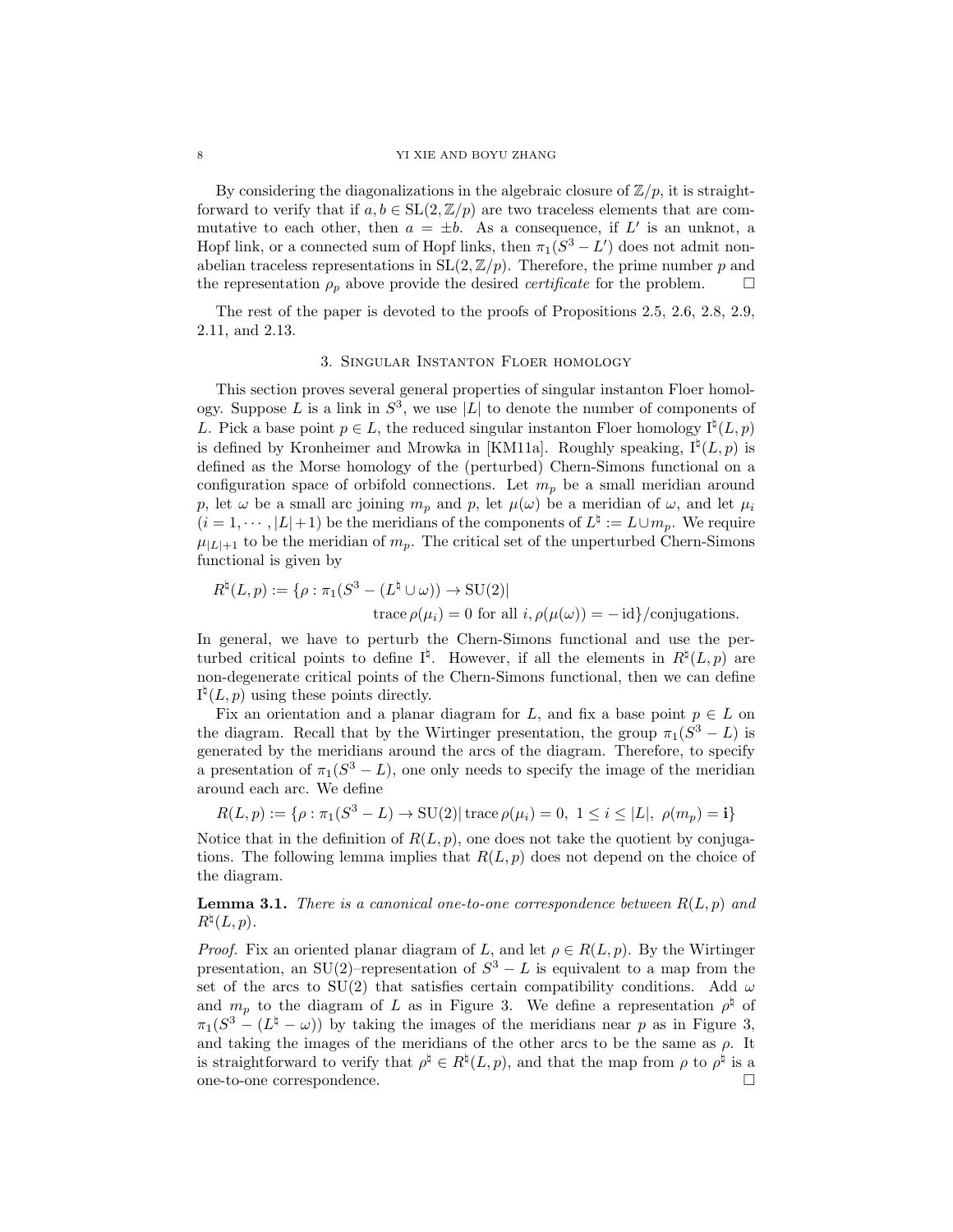<span id="page-8-0"></span>

FIGURE 3. Define  $\rho^{\natural}$  near p.

For  $\rho \in R(L, p)$ , we will use  $\rho^{\natural} \in R^{\natural}(L, p)$  to denote the corresponding SU(2)representation of  $\pi_1(S^3 - (L^{\natural} \cup \omega))$  given by Lemma [3.1.](#page-7-1) According to [\[KM11b,](#page-37-15) Lemma 3.13, the representation  $\rho^{\natural} \in R^{\natural}(L, p)$  gives a non-degenerate critical point if and only if the kernel of the map

<span id="page-8-1"></span>
$$
H^1(S^3 - L^\natural; \operatorname{ad} \rho^\natural) \to H^1(\underline{m}^\natural; \operatorname{ad} \rho^\natural) \tag{3.1}
$$

is zero, where  $m^{\natural}$  is any collection of loops representing the meridians of all the components of  $L^{\natural}$ , and ad  $\rho^{\natural}$  is the local system on  $S^3 - L^{\natural}$  defined by the composition of  $\rho^{\natural}$  with the adjoint action of SU(2) on  $\mathfrak{su}(2) \cong \mathbb{R}^3$ . Since  $-\mathrm{id} \in \mathrm{SU}(2)$  acts trivially on  $\mathfrak{su}(2)$ , the local system ad  $\rho^{\natural}$  extends from  $S^3 - (L^{\natural} \cup \omega)$  to  $S^3 - L^{\natural}$ .

If we further assume that  $\rho \in R(L, p)$  is abelian, then ad  $\rho^{\sharp}$  maps all the meridians of L to the adjoint actions of  $\pm i$ , which is given by diag(1, -1, -1)  $\in$  SO(3).

<span id="page-8-4"></span>**Lemma 3.2.** Suppose  $\rho \in R(L, p)$  is an abelian representation. Then the kernel of the map [\(3.1\)](#page-8-1) is isomorphic to the kernel of

<span id="page-8-3"></span>
$$
H1(S3 - L, ad \rho) \to H1(m; ad \rho),
$$
\n(3.2)

where m is any collection of loops representing the meridians of all the components of L.

*Proof.* Let H be the Hopf link. The pair  $(S^3, L^{\natural})$  can be viewed as the connected sum of  $(S^3, L)$  and  $(S^3, H)$  along a point on each of L and H. To form the connected sum, we need to remove small neighborhoods of the two points and glue the complements along 2-punctured spheres. We will use  $B<sup>3</sup>$  to denote the neighborhoods of the two points and use  $(S^2 - 2pt)$  to denote the 2-punctured sphere. The Mayer-Vietoris sequence for the union of  $(S^3 - L - B^3)$  and  $(S^3 - H - B^3)$  gives the follows long exact sequence

$$
\cdots \to H^0(S^3 - L - B^3; \text{ad } \rho) \oplus H^0(S^3 - H - B^3, \text{ad } \rho_0) \to H^0(S^2 - 2 \text{ pt}; \text{ad } \rho)
$$
  
\n
$$
\to H^1(S^3 - L^{\natural}; \text{ad } \rho^{\natural}) \to H^1(S^3 - L - B^3; \text{ad } \rho) \oplus H^1(S^3 - H - B^3, \text{ad } \rho_0)
$$
  
\n
$$
\to H^1(S^2 - 2 \text{ pt}; \text{ad } \rho) \to \cdots,
$$
\n(3.3)

where ad  $\rho_0$  is the local system on  $S^3 - H$  that maps the two generators of  $\pi_1(S^3 H \cong \mathbb{Z}^2$  to diag(1, -1, -1) and diag(-1, -1, 1) respectively, and we use the same notation of a local system to denote its restrictions. Notice that the inclusion maps

<span id="page-8-2"></span>
$$
S^3 - H - B^3 \hookrightarrow S^3 - H,
$$
  

$$
S^3 - L - B^3 \hookrightarrow S^3 - L,
$$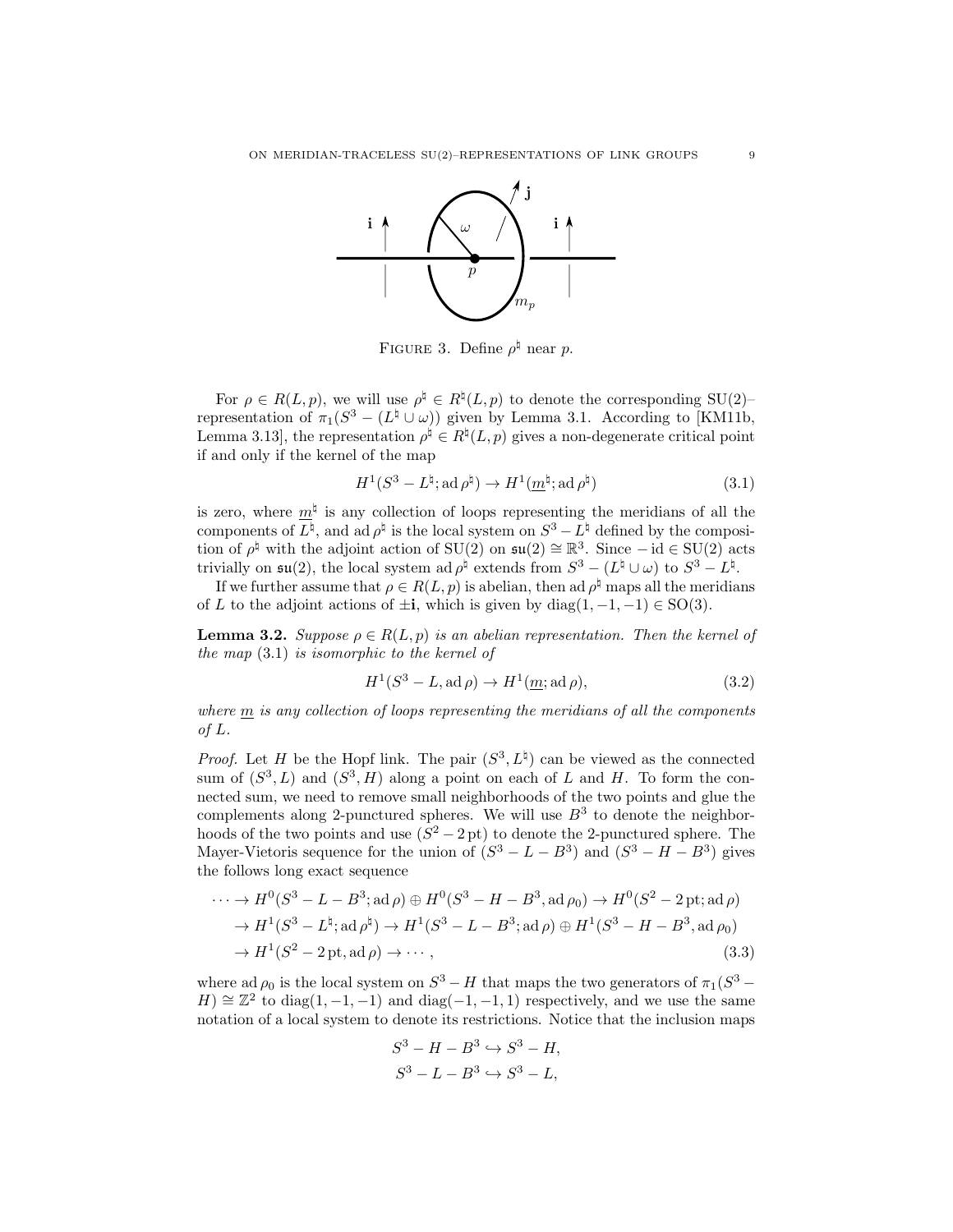are homotopy equivalences, so they induce isomorphisms on cohomology. Since  $T^2$ is a deformation retract of  $S^3 - H$ , we have

$$
H^*(S^3 - H, \text{ad}\,\rho_0) \cong H^*(T^2, \text{ad}\,\rho_0) = 0
$$

by the Künneth formula. Therefore,  $(3.3)$  yields the following long exact sequence:

$$
\cdots \to H^0(S^3 - L^{\natural}; \operatorname{ad} \rho^{\natural}) \to H^0(S^3 - L; \operatorname{ad} \rho) \to H^0(S^2 - 2 \operatorname{pt}; \operatorname{ad} \rho)
$$
  

$$
\to H^1(S^3 - L^{\natural}; \operatorname{ad} \rho^{\natural}) \to H^1(S^3 - L; \operatorname{ad} \rho) \to H^1(S^2 - 2 \operatorname{pt}, \operatorname{ad} \rho) \to \cdots.
$$

Since all the elements of  $R^{\natural}(L, p)$  are irreducible (this follows from, for example, the definition of  $\rho^{\sharp}$  in the proof of Lemma [3.1\)](#page-7-1), we have  $H^{0}(S^{3} - L^{\sharp}; \operatorname{ad} \rho^{\sharp}) = 0$ . Since  $\rho$  is reducible and non-trivial,

$$
H^0(S^3 - L; \mathrm{ad}\,\rho) \cong \mathbb{R}.
$$

Since  $(S^2 - 2pt)$  retracts to a meridian of L, it is straightforward to calculate that

$$
H^0(S^2 - 2\text{ pt}, \text{ad}\,\rho) \cong \mathbb{R}, H^1(S^2 - 2\text{ pt}, \text{ad}\,\rho) \cong \mathbb{R}.
$$

Hence we obtain the following exact sequence

$$
0 \to H^1(S^3 - L^{\natural}; \operatorname{ad} \rho^{\natural}) \to H^1(S^3 - L; \operatorname{ad} \rho) \to H^1(S^2 - 2\operatorname{pt}, \operatorname{ad} \rho).
$$

The last map in the above sequence is a component of [\(3.2\)](#page-8-3), therefore the kernels of  $(3.1)$  and  $(3.2)$  are the isomorphic.

Let  $\Delta_L(t)$  be the (single-variable) Alexander polynomial of L under a given orientation. Then  $|\Delta_L(-1)|$  is independent of the orientation of L. The value of  $|\Delta_L(-1)|$  is called the *determinant* of L, which will be denoted by det(L).

<span id="page-9-0"></span>**Proposition 3.3.** Let  $L \subset S^3$  be a link, let  $p \in L$ , and suppose that  $\rho \in R(L, p)$  is abelian. Then  $\rho^{\sharp}$  gives a non-degenerate critical point of the Chern-Simons functional if and only if  $\det(L) \neq 0$ .

Proof. We have

$$
H^1(S^3 - L, \operatorname{ad} \rho) \cong H^1(S^3 - L, \mathbb{R}) \oplus H^1(S^3 - L, \widetilde{\mathbb{R}}^{\oplus 2}) \cong \mathbb{R}^{|L|} \oplus H^1(S^3 - L, \widetilde{\mathbb{R}}^{\oplus 2})
$$
  
and

$$
H^1(\underline{m}; \mathrm{ad}\,\rho) \cong H^1(\underline{m}, \mathbb{R}) \oplus H^1(\underline{m}, \widetilde{\mathbb{R}}^{\oplus 2}) \cong \mathbb{R}^{|L|},
$$

where  $\mathbb R$  denotes the local system whose holonomy around each meridian of  $L$  is −1. Using the above decompositions, it is clear that the kernel of the map [\(3.2\)](#page-8-3) is isomorphic to  $H^1(S^3 - L, \widetilde{\mathbb{R}})^{\oplus 2}$ . Therefore by Lemma [3.2,](#page-8-4)  $\rho^{\natural}$  is degenerate if and only if  $H^1(S^3 - L, \widetilde{\mathbb{R}}) \neq 0$ .

Since

$$
H^1(S^3 - L, \widetilde{\mathbb{R}}) \cong \text{Hom}(H_1(S^3 - L, \widetilde{\mathbb{R}}), \mathbb{R}),
$$

it suffices to show that

$$
\dim H_1(S^3 - L, \widetilde{\mathbb{R}}) > 0
$$

if and only if  $\det(L) = 0$ .

Let  $\pi : \Sigma(L) \to S^3$  be the branched double cover of  $S^3$  along L. We use  $\widetilde{S^3 - L}$ to denote  $\pi^{-1}(S^3 - L)$ , use  $\tilde{L}$  to denote  $\pi^{-1}(L)$ , and use  $N(\tilde{L})$  to denote a tubular neighborhood of  $\tilde{L}$ .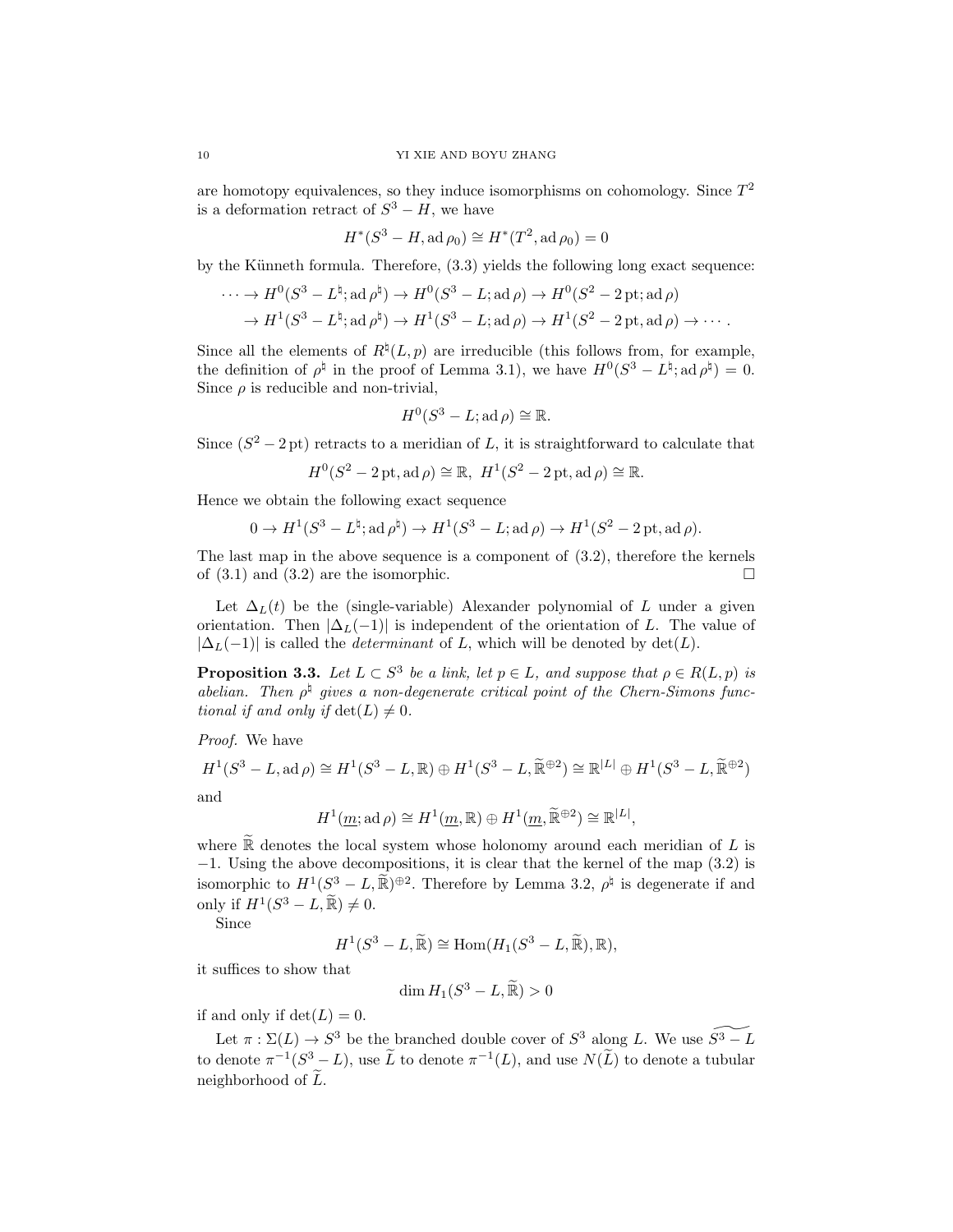From the long exact sequence for  $(\Sigma(L), \Sigma(L)-N(\tilde{L}))$  and excision, we have the following commutative diagram:

$$
H_2(N(\widetilde{L}), \partial N(\widetilde{L}); \mathbb{R}) \xrightarrow{\iota} H_1(S^3 - L; \mathbb{R}) \longrightarrow H_1(\Sigma(L); \mathbb{R}) \longrightarrow H_1(N(\widetilde{L}), \partial N(\widetilde{L}); \mathbb{R})
$$
  
\n
$$
\xrightarrow{\cong} H_1(S^3 - L; \mathbb{R})
$$

where the first row is exact. The triangle in the above diagram implies that the map  $\iota$  is injective, therefore

$$
\dim H_1(\widetilde{S^3 - L}; \mathbb{R}) = |L| + b_1(\Sigma(L)).
$$

According to [\[Hat02,](#page-37-17) Example 3H.3], we have the following long exact sequence

$$
H_2(\widetilde{S^3 - L}; \mathbb{R}) \to H_2(S^3 - L; \mathbb{R}) \to H_1(S^3 - L; \widetilde{\mathbb{R}})
$$

$$
\to H_1(\widetilde{S^3 - L}; \mathbb{R}) \to H_1(S^3 - L; \mathbb{R}),
$$

where the surjectivity of the first arrow follows from the fact that  $H_2(S^3 - L; \mathbb{R})$ is generated by the components of  $\partial N(L)$ , and the surjectivity of the last arrow follows from the previous commutative diagram. Hence we obtain

$$
\dim H_1(S^3 - L; \widetilde{\mathbb{R}}) = b_1(\Sigma(L)).
$$

By [\[Lic97,](#page-37-18) Theorem 9.1], if A is the Seifert matrix of L, then  $H_1(\Sigma(L);\mathbb{Z})$  is a finitely generated abelian group presented by the matrix  $A + A^t$ . Therefore  $b_1(\Sigma(L)) > 0$  if and only if  $\det(A + A^t) = 0$ . Since  $|\det(A + A^t)| = |\Delta_L(-1)| =$  $\det(L)$ , the proposition is proved.

The following result is proved by the same argument as [\[Kla91,](#page-37-19) Theorem 10].

<span id="page-10-0"></span>**Proposition 3.4.** Suppose L is a link in  $S^3$  and  $p \in L$  is a base point. If  $\det(L)$ 0, then  $R(L, p)$  contains infinitely many irreducible representations.

*Proof.* Fix an oriented planar diagram for  $L$ . If  $L$  is the disjoint union of a sublink and an unknot, then the desired property is obvious. From now on, we assume that L does not split as the disjoint union of a sublink and an unknot, so the number of arcs is equal to the number of crossings in the diagram.

Recall that by the Wirtinger presentation, an SU(2)–representation of  $\pi_1(S^3 - L)$ can be specified by the images of meridians around all the arcs. Let  $D$  be the subset of SU(2) defined by

$$
D := \{ \cos \theta \, \mathbf{i} + \sin \theta \, \mathbf{j} \in \mathrm{SU}(2) | \theta \in \mathbb{R} / 2\pi \mathbb{Z} \}.
$$

We study SU(2)–representations of  $\pi_1(S^3 - L)$  such that the images of meridians around the arcs are all contained in  $D$ . Such a representation is given by a map from the set of arcs to  $D \cong \mathbb{R}/2\pi\mathbb{Z}$ .

Label the arcs in the diagram as  $a_1, \dots, a_N$ , and the let  $\theta_i \in \mathbb{R}/2\pi\mathbb{Z}$  be the image of  $a_i$  under the map. For a crossing where the arc above is  $a_i$  and the arcs below are  $a_i$  and  $a_k$ , the compatibility condition is given by

$$
2\theta_i - \theta_j - \theta_k = 0 \in \mathbb{R}/2\pi\mathbb{Z}.
$$

Since there are  $N$  crossings, we have  $N$  equations. Recall that any one of the relations in the Wirtinger presentation can be omitted from the presentation and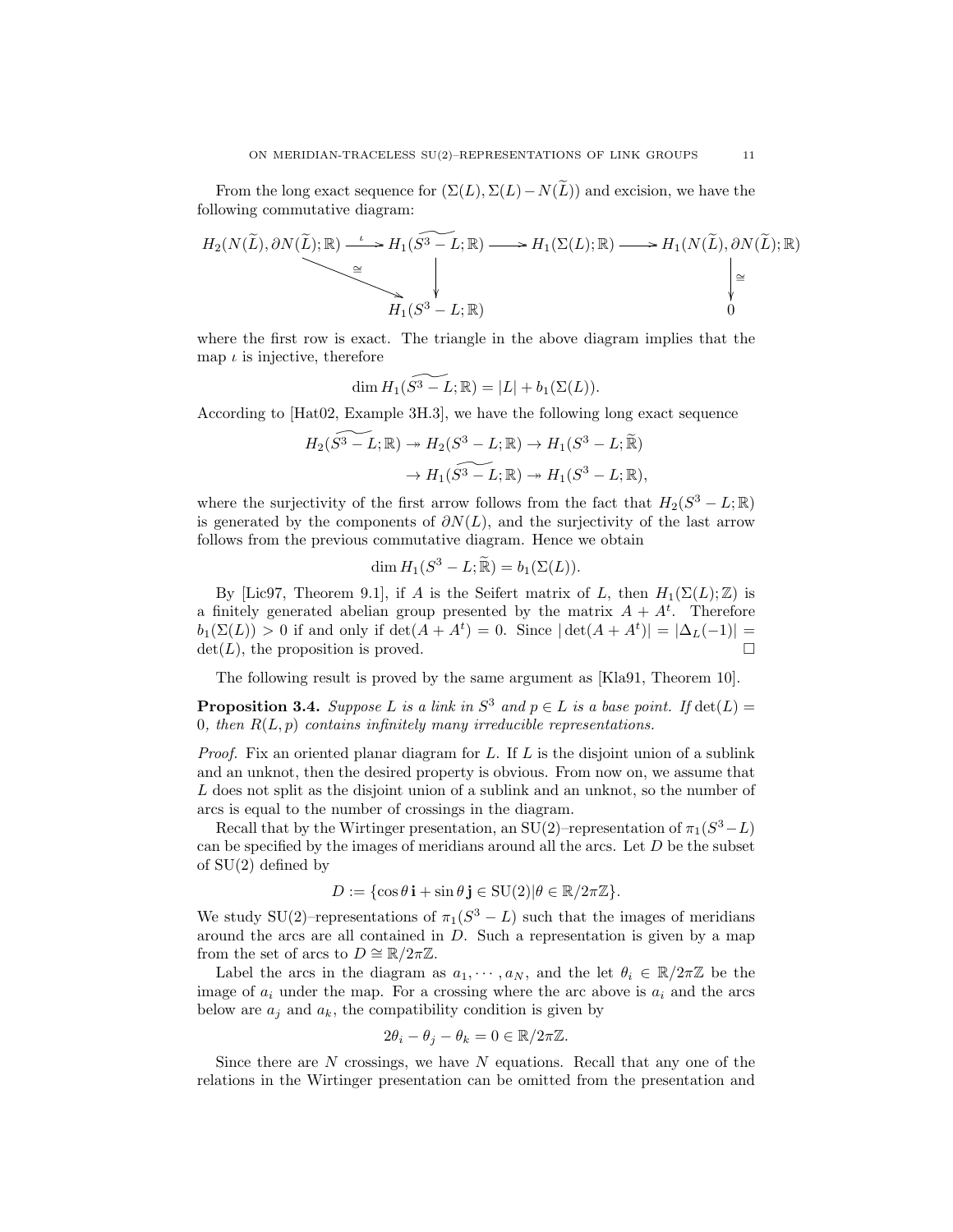the group remains the same, so we remove one of the equations and obtain  $N-1$ equations. Suppose  $a_N$  is the arc containing p, then the definition of  $R(L, p)$  requires  $\theta_N = 0$ . Hence the system is given by an  $(N-1) \times (N-1)$  matrix. This matrix is the same as the Alexander matrix obtained from the Wirtinger presentation evaluated at  $t = -1$ . Therefore, if  $det(L) = 0$ , the system of equations is given by a matrix with determinant zero, and hence it has infinitely many solutions. Since there are only finitely many abelian elements in  $R(L, p)$ , we conclude that  $R(L, p)$  contains infinitely many irreducible elements.

By Propositions [3.3](#page-9-0) and [3.4,](#page-10-0) if all the elements in  $R(L, p)$  are abelian, then  $\det(L) \neq 0$ , and hence every element of  $R^{\natural}(L, p)$  represents a non-degenerate critical point of the Chern-Simons functional.

<span id="page-11-0"></span>**Proposition 3.5.** Suppose  $L = K_1 \cup \cdots \cup K_n$  is an n-component link in  $S^3$  and  $p \in L$  is a base point which does not lie on  $K_1$ . Then we have

$$
\dim_{\mathbb{C}} I^{\natural}(L,p;\mathbb{C}) \geq 2 \dim_{\mathbb{C}} I^{\natural}(L-K_1,p;\mathbb{C}),
$$

and

$$
\dim_{\mathbb{C}} I^{\natural}(L, p; \mathbb{C}) \geq 2^{n-1}.
$$

<span id="page-11-1"></span>Remark 3.6. As a corollary, if L has minimal  $I^{\natural}$  (see Definition [2.4\)](#page-4-0), then every sublink of L also have minimal  $I^{\natural}$ .

*Proof.* We use R to denote the ring  $\mathbb{C}[t, t^{-1}]$ . Let  $\Gamma_1$  be the local system associated with  $K_1$  (see [\[KM11b,](#page-37-15) Section 3.9] or [\[XZ19a,](#page-38-5) Section 3] for the definition in detail). Let U be an unknot that is contained in a solid 3-ball disjoint from L, Let  $\Gamma_U$  be the local system associated with  $U$ . Then we have

$$
\operatorname{rank}_{\mathcal{R}} I^{\natural}(L, p; \Gamma_1) = \operatorname{rank}_{\mathcal{R}} I^{\natural}((L - K_1) \sqcup U, p; \Gamma_U)
$$
\n(3.4)

<span id="page-11-2"></span>
$$
= \operatorname{rank}_{\mathcal{R}} I^{\sharp}(U; \Gamma_{U}) \cdot \operatorname{rank}_{\mathcal{R}} I^{\sharp}(L - K_{1}, p; \mathcal{R}) \tag{3.5}
$$

<span id="page-11-3"></span>
$$
=2\operatorname{rank}_{\mathcal{R}}I^{\natural}(L-K_1,p;\mathcal{R})
$$
\n(3.6)

<span id="page-11-5"></span><span id="page-11-4"></span>
$$
= 2\dim_{\mathbb{C}} I^{\natural}(L - K_1, p; \mathbb{C}) \tag{3.7}
$$

where [\(3.4\)](#page-11-2) follows from [\[XZ19a,](#page-38-5) Corollary 3.3], and [\(3.5\)](#page-11-3) follows from [\[KM11a,](#page-37-14) Proposition 5.8]. (Actually, [\[KM11a,](#page-37-14) Proposition 5.8] proved a Künneth formula for  $I^{\sharp}$ , but here we are taking a product of  $I^{\sharp}(\cdot)$  and  $I^{\sharp}(\cdot)$ . So [\(3.5\)](#page-11-3) does not follow directly from the statement of [\[KM11a,](#page-37-14) Proposition 5.8], but the same excision argument works here without difficulty.) The local system  $\mathcal R$  in [\(3.6\)](#page-11-4) is the trivial local system with coefficient ring  $\mathcal{R}$ , and Equation [\(3.7\)](#page-11-5) follows from the universal coefficient system by viewing  $R$  as a free module over  $\mathbb{C}$ .

The trivial local system with  $\mathbb{C}$ –coefficients can be recovered from  $\Gamma_1$  by taking a tensor product with  $\mathcal{R}/(t-1)$  over  $\mathcal R$  on the chain level. By the universal coefficient theorem,

$$
\operatorname{rank}_{\mathcal{R}} I^{\natural}(L, p; \Gamma_1) \leq \dim_{\mathbb{C}} I^{\natural}(L, p; \Gamma_1 \otimes_{\mathcal{R}} \mathcal{R}/(t-1)) = \dim_{\mathbb{C}} I^{\natural}(L, p; \mathbb{C}).
$$

Therefore, we have

$$
2\dim_{\mathbb{C}}\mathrm{I}^{\natural}(L-K_1,p;\mathbb{C})\leq \dim_{\mathbb{C}}\mathrm{I}^{\natural}(L,p;\mathbb{C}).
$$

To prove the second part of the statement, assume with out loss of generality that  $p \in K_n$ . By induction, we have

$$
\dim_{\mathbb{C}} I^{\natural}(L,p;\mathbb{C}) \geq 2^{n-1} \dim_{\mathbb{C}} I^{\natural}(K_n,p;\mathbb{C}).
$$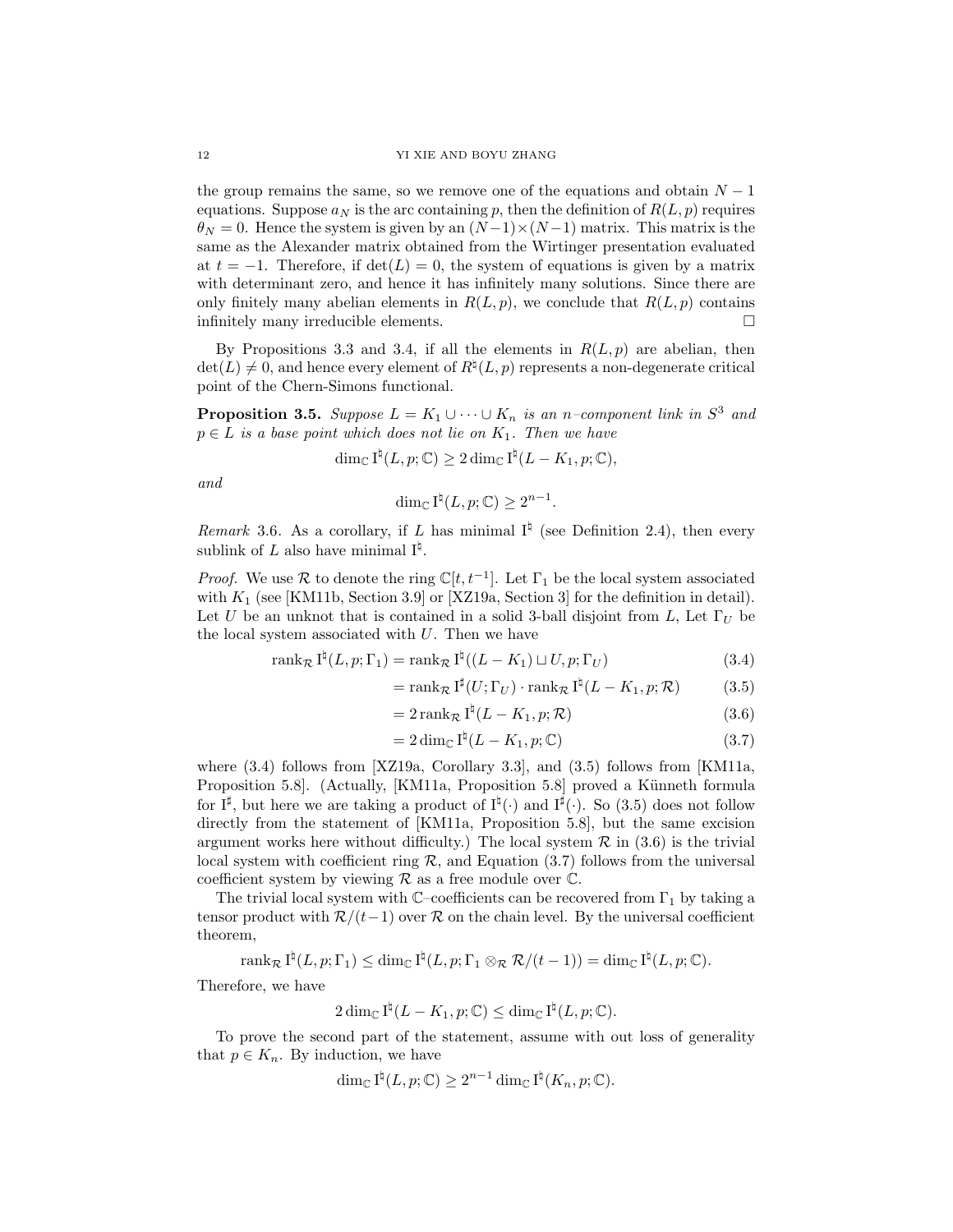On the other hand, by [\[KM11a,](#page-37-14) Proposition 1.4], we have

$$
\dim \mathrm{I}^{\natural}(K_n, p; \mathbb{C}) = \dim \mathrm{KHI}(K_n),
$$

where KHI is the instanton knot homology introduced in [\[KM10b\]](#page-37-10). By [\[KM10b,](#page-37-10) Proposition 7.16], we know that  $KHI(K_n)$  is non-zero, so the desired result is proved. П

<span id="page-12-0"></span>**Proposition 3.7.** If  $\pi_1(S^3 - L)$  does not have any irreducible meridian-traceless  $SU(2)$ –representations, then

<span id="page-12-2"></span>
$$
I^{\natural}(L, p; \mathbb{Z}) \cong \mathbb{Z}^{2^{|L|-1}} \tag{3.8}
$$

.

for all  $p \in L$ .

<span id="page-12-1"></span>Remark 3.8. By the universal coefficient theorem, [\(3.8\)](#page-12-2) implies

$$
\mathrm{I}^{\natural}(L,p;\mathbb{C})\cong \mathbb{C}^{2^{\mid L\mid-1}}
$$

*Proof.* Suppose L has n components, then the set  $R(L, p)$  contains  $2^{n-1}$  abelian elements. By the assumption, these are all the elements of  $R(L, p)$ . By Lemma [3.1,](#page-7-1) Proposition [3.3,](#page-9-0) and Proposition [3.4,](#page-10-0) every element of  $R(L, p)$  represents a non-degenerate critical point of the Chern-Simons functional. Therefore, the Floer chain complex  $C I^{\natural}(L, p; \mathbb{Z})$  is generated by  $2^{n-1}$  elements. On the other hand, we have

$$
\dim_{\mathbb{C}} I^{\natural}(L, p; \mathbb{C}) \ge 2^{n-1}
$$

by Proposition [3.5.](#page-11-0) Therefore, the Floer differentials on  $C I^{\natural}(L, p; \mathbb{Z})$  is zero, and we have

$$
I^{\natural}(L, p; \mathbb{Z}) \cong \mathbb{Z}^{2^{n-1}}.
$$

The next proposition establishes a relation between  $I^{\dagger}(L, p)$  and the Alexander polynomials of L. Suppose f is a (possibly multi-variable) polynomial, we use  $||f||$ to denote the sum of the absolute values of the coefficients of  $f$ .

<span id="page-12-5"></span>**Proposition 3.9.** Suppose  $L \subset S^3$  is a link with  $n \geq 2$  components, and fix an orientation of L. Let  $\Delta_L$  denote the single-variable Alexander polynomial of L, let  $\Delta_L$  denote the multi-variable Alexander polynomial of L. Then we have

<span id="page-12-3"></span>
$$
2^{n-1} \dim_{\mathbb{C}} I^{\natural}(L, p; \mathbb{C}) \ge ||(1-x_1)(1-x_2)\cdots(1-x_n)\tilde{\Delta}_L(x_1, x_2, \cdots, x_n)|| \quad (3.9)
$$

and

<span id="page-12-4"></span>
$$
2^{n-1}\dim_{\mathbb{C}}I^{\natural}(L,p;\mathbb{C}) \ge ||(1-x)^{n-1}\Delta_L(x)|| \ge 2^{n-1}\det(L). \tag{3.10}
$$

*Proof.* Suppose  $L = K_1 \cup \cdots \cup K_n$ . Without loss of generality, we assume  $p \in K_n$ . Pick a point  $p_i \in K_i$  for each  $1 \leq i \leq n-1$ . For all  $i = 1, \dots, n$ , let  $m_i$  be a small meridian of  $K_i$  around  $p_i$ , and let  $u_i$  be an arc joining  $m_i$  and  $p_i$ . The pair  $(m_i, p_i)$ is called an earring.

We use an "earring-removing" argument from [\[Xie18a,](#page-38-6) Section 3]. Pick a crossing between  $m_k$  and  $K_k$  and apply the unoriented skein exact triangle [\[KM11a,](#page-37-14) Section 6], we have a 3-cyclic exact sequence

$$
\cdots \to I(L \cup \bigcup_{k \leq i \leq n} m_i, \sum_{k \leq i \leq n} u_i; \mathbb{C}) \to I(L \cup \bigcup_{k+1 \leq i \leq n} m_i, \sum_{k+1 \leq i \leq n} u_i; \mathbb{C})
$$

$$
\to I(L \cup \bigcup_{k+1 \leq i \leq n} m_i, \sum_{k+1 \leq i \leq n} u_i; \mathbb{C}) \to \cdots
$$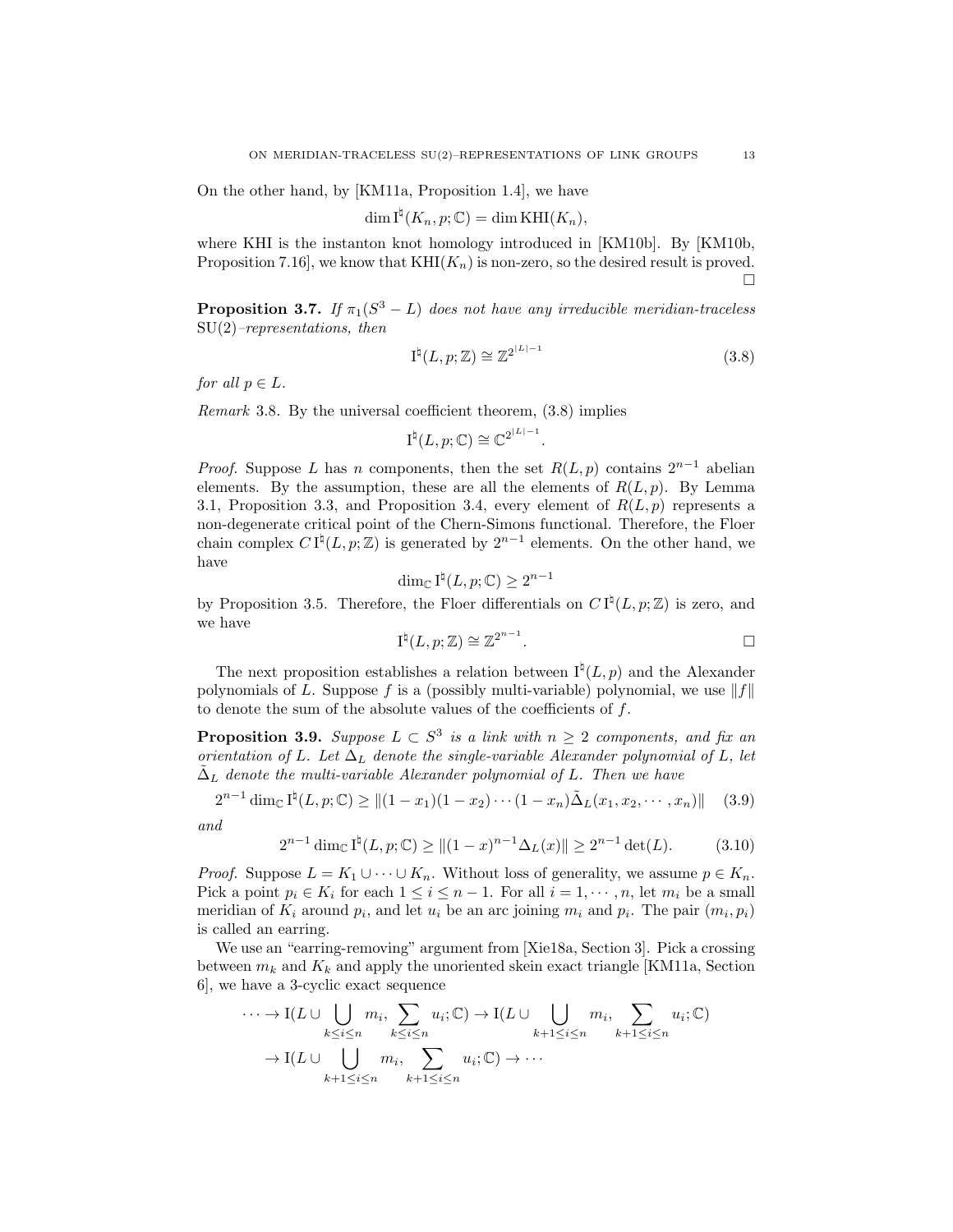for every  $k = 1, \dots, n-1$ . The above exact sequence implies that

$$
\dim_{\mathbb{C}} I(L \cup \bigcup_{k \leq i \leq n} m_i, \sum_{k \leq i \leq n} u_i; \mathbb{C}) \leq 2 \dim_{\mathbb{C}} I(L \cup \bigcup_{k+1 \leq i \leq n} m_i, \sum_{k+1 \leq i \leq n} u_i; \mathbb{C})
$$

for every  $k = 1, \dots, n - 1$ . Therefore

$$
\dim_{\mathbb{C}} I(L \cup \bigcup_{1 \leq i \leq n} m_i, \sum_{1 \leq i \leq n} u_i; \mathbb{C}) \leq 2^{n-1} \dim_{\mathbb{C}} I(L \cup m_n, u_n; \mathbb{C}) = 2^{n-1} \dim_{\mathbb{C}} I^{\natural}(L, p; \mathbb{C}).
$$

On the other hand, we have

$$
I(L \cup \bigcup_{1 \leq i \leq n} m_i, \sum_{1 \leq i \leq n} u_i; \mathbb{C}) \cong \text{KHI}(L; \mathbb{C})
$$

by [\[Xie18a,](#page-38-6) Proposition 5.1], where  $KHI(L)$  is the instanton knot homology for L defined in [\[KM10a\]](#page-37-20). Therefore,

<span id="page-13-2"></span>
$$
2^{n-1}\dim_{\mathbb{C}}\mathrm{I}^{\natural}(L;\mathbb{C})\geq \dim_{\mathbb{C}}\mathrm{KHI}(L;\mathbb{C}).\tag{3.11}
$$

According to [\[LY21,](#page-37-21) Theorem 1.4],  $KHI(L)$  can be equipped with multi-gradings whose graded Euler characteristics recover the absolute values of the coefficients of

$$
(1-x_1)(1-x_2)\cdots(1-x_n)\tilde{\Delta}_L(x_1,x_2,\cdots,x_n).
$$

Therefore, we have

 $2^{n-1} \dim_{\mathbb{C}} I^{\natural}(L; \mathbb{C}) \geq \dim_{\mathbb{C}} \operatorname{KHI}(L; \mathbb{C})$ 

$$
\geq ||(1-x_1)(1-x_2)\cdots(1-x_n)\tilde{\Delta}_L(x_1,x_2,\cdots,x_n)||,
$$

and hence [\(3.9\)](#page-12-3) is proved. Inequality [\(3.10\)](#page-12-4) follows from [\(3.9\)](#page-12-3) because

$$
\Delta_L(x) = (1-x)\tilde{\Delta}_L(x, x, \cdots, x).
$$

## 4. Topological properties from instantons

<span id="page-13-0"></span>This section obtains several topological properties for links with minimal  $I^{\natural}$  (see Definition [2.4\)](#page-4-0). From now on, unless otherwise specified, all instanton homology groups are defined with C–coefficients, and the dimensions of instanton homology groups are computed over  $\mathbb C$ . We will use  $N(L)$  to denote the tubular neighborhood of a link L.

## 4.1. Seifert surfaces of sublinks.

<span id="page-13-1"></span>**Proposition 4.1.** Suppose L is a link with minimal  $I^{\sharp}$ , and suppose L is divided into the union of two sublinks  $L = L' \cup L''$  with  $L' \cap L'' = \emptyset$  such that the following properties are satisfied:

- (1)  $L'$  is the Hopf link or a connected sum of Hopf links,
- (2)  $L'$  has a Seifert surface S with genus zero, such that the algebraic intersection number of S with every component of  $L''$  is zero.

Then  $L''$  can be isotoped in  $S^3 - L'$  to be disjoint from S.

Sketch of proof. If  $L'$  is the link given by Figure [8](#page-21-0) and  $L''$  has only one component, then this proposition is the same as [\[XZ19a,](#page-38-5) Proposition 7.9]: although [\[XZ19a\]](#page-38-5) assumed that L has minimal Khovanov homology, this assumption was only used in the proof of [\[XZ19a,](#page-38-5) Proposition 7.9] to deduce that L has minimal  $I^{\natural}$ . There is no essential change in the proof for the general case. We give a sketch of the proof here and refer the reader to [\[XZ19a,](#page-38-5) Section 7.2] for details.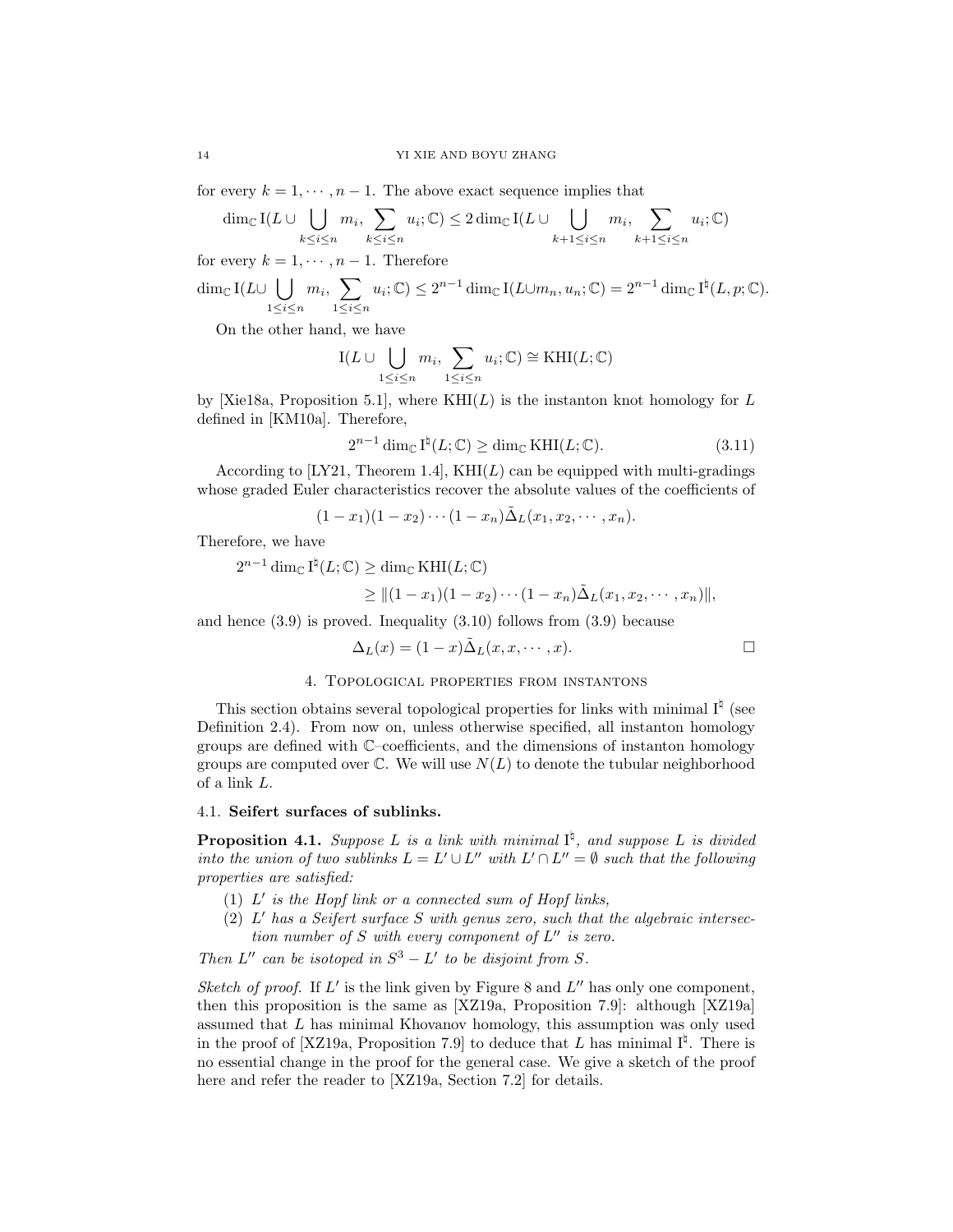We add an earring  $(m_i, u_i)$  to each component of  $L'$  (see the proof of Proposition [3.9](#page-12-5) for the definition of earrings). We claim that since L has minimal  $I^{\natural}$ , the instanton Floer homology for the triple

<span id="page-14-0"></span>
$$
(S^3, L \cup \bigcup_i m_i, \sum_i u_i) \tag{4.1}
$$

has dimension  $2^{|L|+|L'|-2} = 2^{|L''|+2|L'|-2}$ . This is proved by showing that  $2^{|L|+|L'|-2}$ is both an upper bound and a lower bound for the dimension of the instanton Floer homology of  $(4.1)$ . The upper bound for the dimension is obtained by the earring-removing argument as in the proof of Proposition [3.9.](#page-12-5) To show that  $2^{|L|+|L'|-2}$ is a lower bound, we first use the local coefficient argument as in the proof of Proposition [3.5](#page-11-0) to obtain

$$
\dim \mathcal{I}(S^3, L \cup \bigcup_i m_i, \sum_i u_i) \ge 2^{|L''|} \dim \mathcal{I}(S^3, L' \cup \bigcup_i m_i, \sum_i u_i).
$$

By [\[KM10a,](#page-37-20) Theorem 3.6 and (14)], we have

$$
\dim I(S^3, L' \cup \bigcup_i m_i, \sum_i u_i) = \dim \text{KHI}(L')
$$
  
\n
$$
\geq ||(1-t)^{|L'|-1} \Delta_{L'}(t)||
$$
  
\n
$$
\geq |2^{|L'|-1} \Delta_{L'}(-1)|
$$
  
\n
$$
= 2^{|L'|-2},
$$

which yields the desired lower bound estimate.

Since the Hopf link is a fibered link with genus 0 for all possible orientations, by Assumption  $(1)$ , the link  $L'$  is a fibered link with genus 0 for all possible orientations. Since the minimal-genus Seifert surface of an oriented fibered link is unique up to isotopy, the interior of S is isotopic to a fiber of  $S^3 - L'$ . Therefore, after a Dehn surgery on  $S^3$  along  $L'$  that identifies the meridians of  $L'$  to the components of  $S \cap N(L')$ , one obtains the manifold  $S^1 \times S^2$ .

We cut the triple [\(4.1\)](#page-14-0) along the boundary tori of the neighborhoods of the components of  $L'$  and re-glue as above to obtain a new triple

$$
(S^1\times S^2,\tilde{L}''\cup \tilde{L}'\cup \bigcup_i \tilde{m}_i,\sum_i \tilde{u}_i),
$$

where  $\tilde{L}'', \tilde{L}', \tilde{m}_i$  denote the images of  $L'', L', m_i$  in the new manifold  $S^1 \times S^2$ , and  $\tilde{u}_i$  denotes an arc joining  $\tilde{m}_i$  to the i<sup>th</sup> component of  $\tilde{L}'$ . The excision theorem for instanton Floer homology gives

<span id="page-14-1"></span>
$$
\dim I(S^1 \times S^2, \tilde{L}'' \cup \tilde{L}' \cup \bigcup_i \tilde{m}_i, \sum_i \tilde{u}_i) = 2^{|L''|+2|L'|-2}.\tag{4.2}
$$

In  $S^1 \times S^2$ , the link  $\tilde{L}' \cup \bigcup_i \tilde{m}_i$  can be isotoped to a "vertical" position in the sense that each slice  $\{pt\} \times S^2$  intersects each component of  $\tilde{L}' \cup \bigcup_i \tilde{m}_i$  transversely at exactly one point. The Seifert surface  $S$  can be completed into an embedded  $S^2$ that is isotopic to  $\{pt\} \times S^2$  in  $S^1 \times S^2$ . On the other hand, any connected closed surface in  $S^1 \times S^2$  that intersects  $\tilde{L}'$  transeversely at  $|\tilde{L}'|$  points defines a Seifert surface of L', since the complement of  $\tilde{L}'$  in  $S^1 \times S^2$  is the same as the complement of  $L'$  in  $S^3$  by our construction.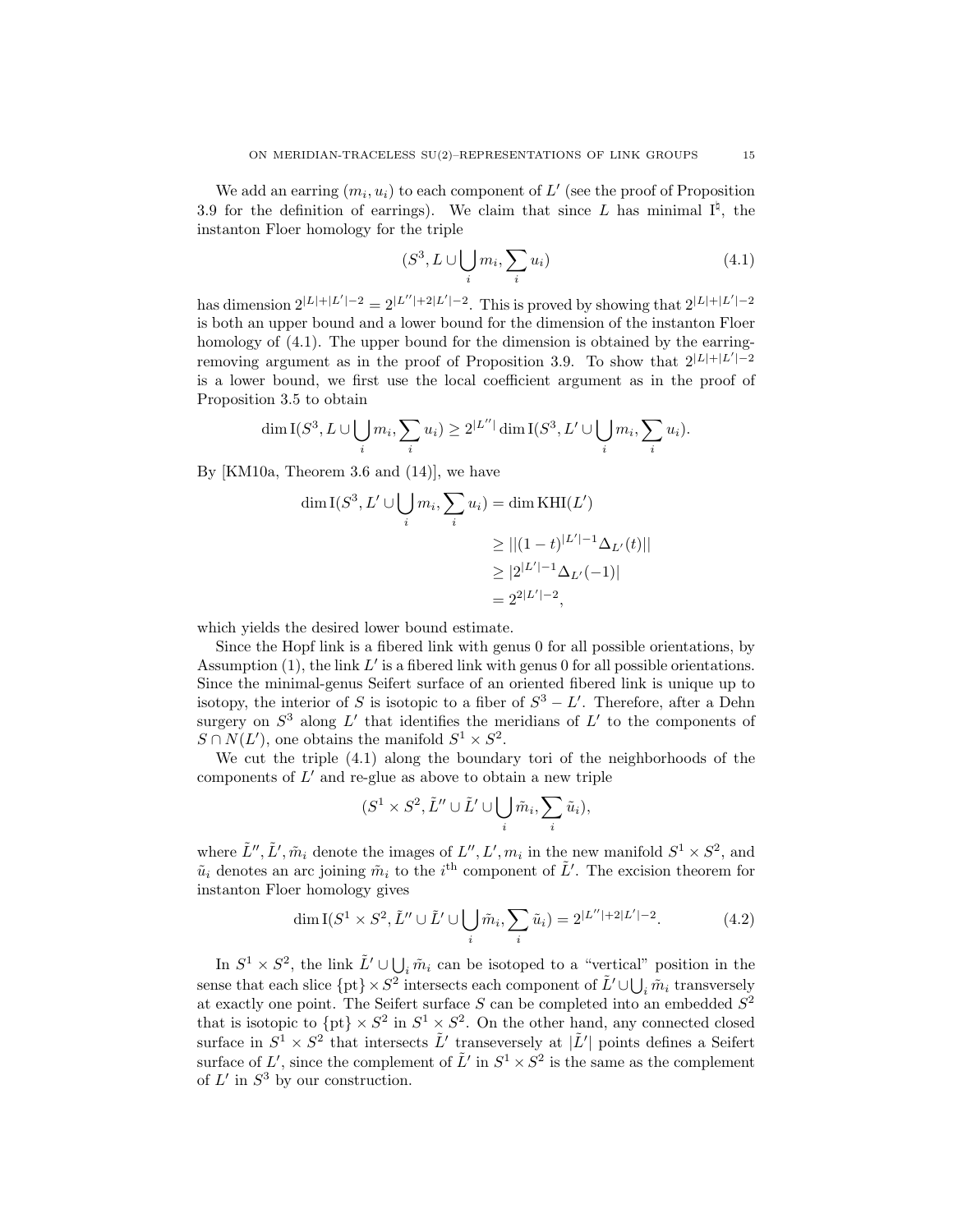Let V be an  $|L''|$ -component unlink in a small ball in  $S^1 \times S^2 - (\tilde{L}' \cup \bigcup_i \tilde{m}_i)$ . Applying a similar argument as [\(4.2\)](#page-14-1), we have

$$
\dim \mathcal{I}(S^1 \times S^2, V \cup \tilde{L}' \cup \bigcup_i \tilde{m}_i, \sum_i \tilde{u}_i) = 2^{|L''|+2|L'|-2}.
$$

By Assumption (2), all the components of  $\tilde{L}''$  are null-homologous in  $S^1 \times S^2$ , and hence they are null-homotopic in  $S^1 \times S^2$ . Therefore  $\tilde{L}''$  is homotopic to V in  $S^1 \times S^2$ . A local coefficient argument then shows that

<span id="page-15-0"></span>
$$
I(S^1 \times S^2, \tilde{L}'' \cup \tilde{L}' \cup \bigcup_i \tilde{m}_i, \sum_i \tilde{u}_i) \cong I(S^1 \times S^2, V \cup \tilde{L}' \cup \bigcup_i \tilde{m}_i, \sum_i \tilde{u}_i) \qquad (4.3)
$$

via an isomorphism that preserves the action of  $\mu^{\text{orb}}(S^2)$ . It is proved in [\[XZ19b\]](#page-38-4) that the eigenvalues of  $\mu^{\text{orb}}(S^2)$  determines the generalized Thurston norm. To be more precise, suppose  $\Sigma$  is an embedded surface in  $S^1 \times S^2$  that is homologous to  $\{pt\} \times S^2$ , suppose  $\Sigma$  has genus g and intersects  $\tilde{L}'' \cup \tilde{L}' \cup \bigcup_i \tilde{m}_i$  transversely at n points, then the top eigenvalue of  $\mu^{\text{orb}}(S^2)$  on

$$
\mathbf{I}(S^1\times S^2,\tilde{L}''\cup \tilde{L}'\cup \bigcup_i \tilde{m}_i,\sum_i \tilde{u}_i)
$$

is equal to the smallest possible value of  $2g + n - 2$  among all such surfaces; and a similar result holds for  $V \cup \tilde{L}' \cup \bigcup_i \tilde{m}_i$ . Therefore, the isomorphism [\(4.3\)](#page-15-0) implies that there exits a genus 0 surface in  $S^1 \times S^2$  which is disjoint from  $\tilde{L}''$  and intersects every component of  $\tilde{L}' \cup \bigcup_i \tilde{m}_i$  transversely at exactly one point. Such a surface corresponds to a Seifert surface  $S'$  of  $L'$  that is disjoint from  $L''$  in  $S^3$  and has genus zero.

Since the oriented link  $L'$  is fibered, the minimal-genus Seifert surface of  $L'$  is unique up to isotopy relative to  $L'$ . Therefore there is an isotopy which takes  $S'$  to S. Using this isotopy, we can isotope  $L''$  to a link disjoint from S as desired.  $\square$ 

4.2. Two and three-component links with minimal  $I^{\natural}$ . Recall that a link is called a forest of unknots if it is given by the disjoint unions and connected sums of Hopf links and unknots. The main result of this subsection is the following proposition.

<span id="page-15-1"></span>**Proposition 4.2.** If L is a link with 2 or 3 components such that L has minimal  $I^{\natural}$ , then L is a forest of unknots.

To start, we establish Proposition [4.2](#page-15-1) when L has two components.

<span id="page-15-3"></span>**Lemma 4.3** (Special case of Proposition [4.2](#page-15-1) when L has two components). If L is a link with 2 components such that L has minimal  $I^{\natural}$ , then L is the Hopf link or the unlink.

Proof. This lemma is essentially the same as [\[XZ19a,](#page-38-5) Corollary 6.2]. Although the assumptions in  $[XZ19a]$  required that  $L$  has minimal Khovanov homology, this condition was only used in [\[XZ19a,](#page-38-5) Corollary 6.2] to show that L has minimal  $I^{\sharp}$ and that the multi-variable Alexander polynomial  $\tilde{\Delta}_L$  of L satisfies

<span id="page-15-2"></span>
$$
||(1-x)(1-y)\tilde{\Delta}_L(x,y)|| \le 4.
$$
\n(4.4)

In [\[XZ19a\]](#page-38-5), Inequality [\(4.4\)](#page-15-2) was proved using Dowlin's spectral sequence [\[Dow18\]](#page-37-22) from Khovanov homology to Heegaard Knot Floer homology. However, by Propo-sition [3.9,](#page-12-5) Inequality [\(4.4\)](#page-15-2) also follows from the minimality of  $I^{\sharp}$ . . — Первый профессиональный профессиональный профессиональный профессиональный профессиональный профессио<br>В профессиональный профессиональный профессиональный профессиональный профессиональный профессиональный профес<br>Проф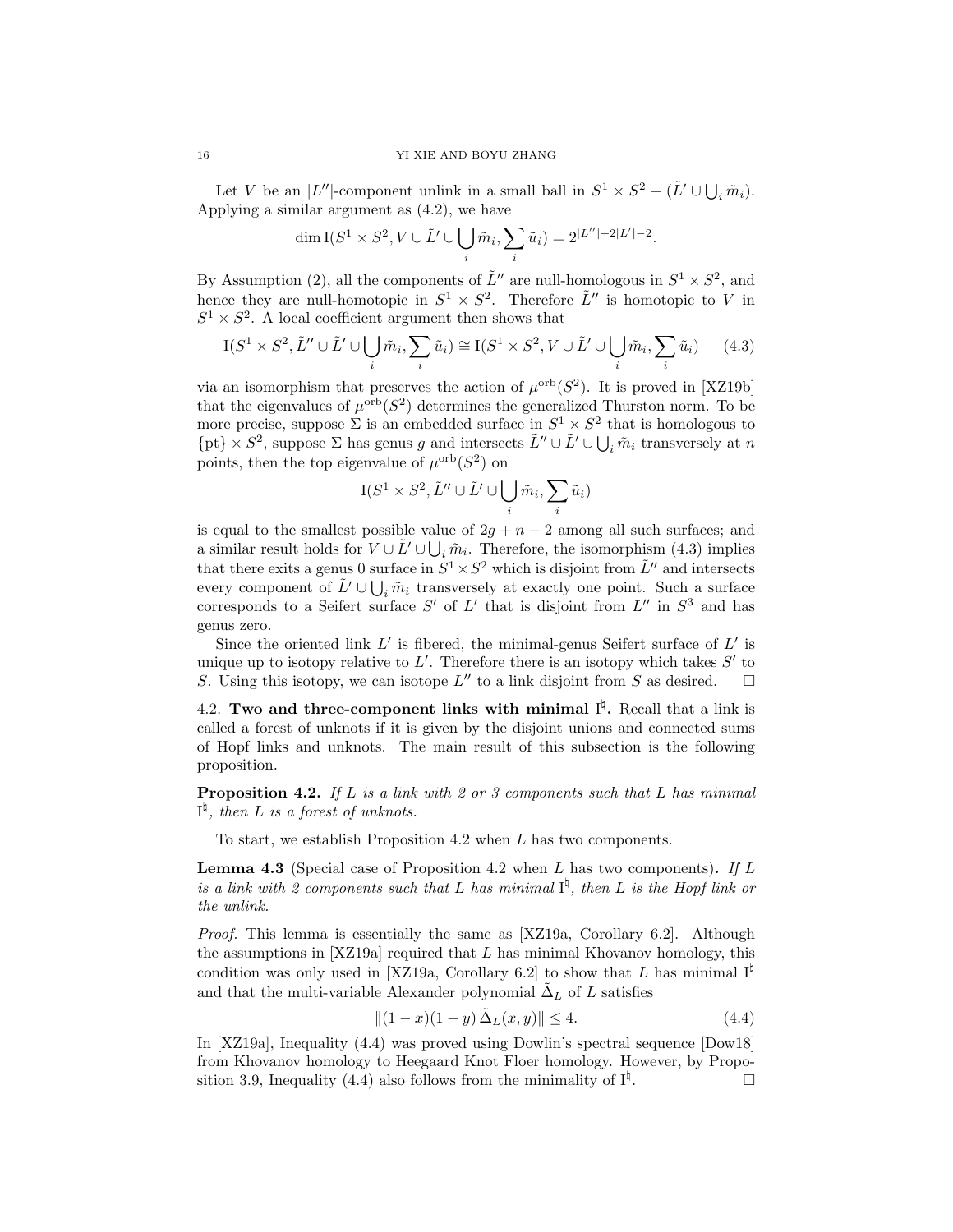Lemma [4.4](#page-16-0) below is a straightforward generalization of [\[XZ19a,](#page-38-5) Proposition 7.1].

<span id="page-16-0"></span>**Lemma 4.4.** Suppose  $L = K_1 \cup \cdots \cup K_n$  is an n-component link with minimal  $I^{\natural}$ . Then for every component  $K_i$  of L, there exists an embedded disk  $D_i$ , such that

- (1)  $\partial D_i = K_i$  for all i,
- (2) for all  $j \neq i$ , the disk  $D_i$  intersects  $K_j$  transversely at  $|\, \text{lk}(K_i, K_j)|$  points.

Remark 4.5. The value of  $|\mathbf{lk}(K_i,K_j)|$  does not depend on the orientations of  $K_i$ and  $K_j$ , so it makes sense to refer to  $| \text{lk}(K_i, K_j) |$  without specifying an orientation of L.

*Proof.* By Proposition [2.6](#page-4-4) and Lemma [4.3,](#page-15-3) for  $i \neq j$ , the sublink formed by  $K_i$ and  $K_j$  is either the unlink or the Hopf link, therefore  $|\text{lk}(K_i, K_j)| = 0$  or 1, and every component of L is an unknot. For each i, take a base point  $p_i \in K_i$ , and let  $\hat{L}_i \subset S^1 \times D^2$  be the link  $\cup_{j \neq i} K_j$  viewed as a link in the complement of  $N(K_i)$ . By [\[Xie18b,](#page-38-3) Section 4.3] and the assumption that L has minimal  $I^{\sharp}$ ,

$$
\dim \text{AHI}(\hat{L}_i) = \dim \text{I}^{\natural}(L, p_i) = 2^{n-1}.
$$

We will abuse notation and use  $K_j$   $(j \neq i)$  to denote the respective component of  $\hat{L}_i$ . Then by [\[XZ19a,](#page-38-5) Corollary 4.4], there is a meridional disk of  $S^1 \times D^2$  that is disjoint from  $K_j$  when  $| \text{lk}(K_i, K_j) | = 0$  and intersects  $K_j$  transversely at one point when  $| \text{lk}(K_i, K_j) | = 1$ . This yields the desired disk  $D_i$ .

We can now prove Proposition [2.8.](#page-4-1)

**Proposition [2.8.](#page-4-1)** Suppose L has minimal  $I^{\sharp}$ , then the linking number of every pair of components of L is either 0 or  $\pm 1$ . If we further assume that the linking graph of  $L$  is a forest, then  $L$  is a forest of unknots.

Proof of Proposition [2.8.](#page-4-1) The first part of the statement follows from Proposition [2.6](#page-4-4) and Lemma [4.3.](#page-15-3) For the second part of the statement, we use induction on  $n$ . The case for  $n = 1$  follows from [\[KM11a,](#page-37-14) Proposition 1.4] and [\[KM10b,](#page-37-10) Proposition 7.16]. When  $n \geq 2$ , if the linking graph of L is a forest, then there exists a vertex of the linking graph with degree no greater than 1. Let  $K \subset L$  be the component corresponding to such a vertex, and let  $L' := L - K$ . There are two cases.

Case 1: there exists a unique element K' of L' such that  $| \text{lk}(K', K) | = 1$ . In this case, by Lemma [4.4,](#page-16-0) the link  $L$  is given by the union of  $L'$  and a meridian of  $K'$ . The linking diagram of  $L'$  is also a forest. Therefore, the desired result follows from Proposition [2.6](#page-4-4) and the induction hypothesis on  $L'$ .

Case 2: the linking number of  $K$  with every component of  $L$  is zero. In this case, by Lemma [4.4,](#page-16-0) the link  $L$  is the disjoint union of  $L'$  and an unknot. Therefore, the desired result follows from Proposition [2.6](#page-4-4) and the induction hypothesis on  $L'$ .  $\Box$ 

Now we prove Proposition [4.2.](#page-15-1)

*Proof of Proposition [4.2.](#page-15-1)* By Proposition [2.8,](#page-4-1) we only need to show that if L is a link with three components and has minimal  $I^{\natural}$ , then the linking graph of L cannot be a triangle.

Assume the linking graph of L is a triangle, write  $L = K_1 \cup K_2 \cup K_3$ . Then  $L' := L_1 \cup L_2$  is the Hopf link. Consider the two Seifert surfaces  $S_1, S_2$  of  $L'$  as shown in Figure [4.](#page-17-0) By the assumption on linking numbers, the algebraic intersection number of  $K_3$  with either  $S_1$  or  $S_2$  is zero. After taking the mirror image of L, we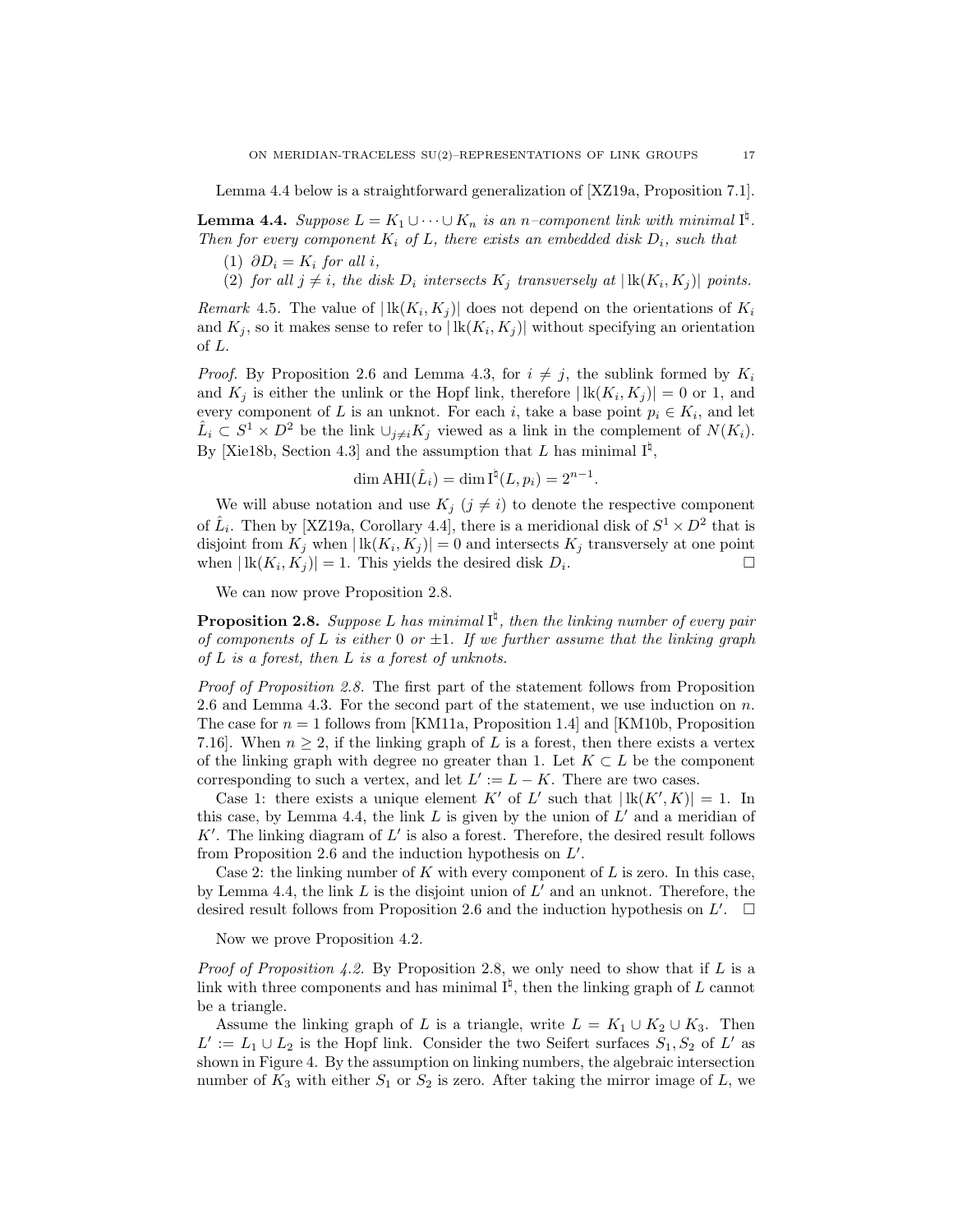<span id="page-17-0"></span>18 YI XIE AND BOYU ZHANG



FIGURE 4. Two Seifert surfaces of  $L'$ 

<span id="page-17-1"></span>

may assume without loss of generality that the algebraic intersection number of  $K_3$ with  $S_1$  is zero. By Proposition [4.1,](#page-13-1) after an isotopy, we may assume that  $K_3$  is disjoint from  $S_1$ .

By Lemma [4.4,](#page-16-0)  $K_3$  bounds an embedded disk D that intersects each of  $K_1$  and  $K_2$  transversely at one point. After a generic perturbation, the intersection of D and  $S_1$  is the disjoint union of an arc and finitely many circles. Let  $\theta$  be the arc component of  $S_1 \cap D$ . Since  $S_1$  is an annulus,  $\theta$  is isotopic to the arc shown in Figure [5.](#page-17-1) By shrinking  $K_3$  to a neighborhood of  $\theta$  through D, we conclude that L must be isotopic to the link shown in Figure [6,](#page-17-1) which is the link L6n1.

Although this is not be needed in the proof, we remark that the link L6n1 is the torus link  $T(3, 3)$ . The rest of the proof shows that the link L6n1 does not have  $\text{minimal I}^{\natural}.$ 

We use an argument from [\[KM14\]](#page-37-23). Notice that the link L6n1 can also be described as the union of the closure of the 2-braid  $\sigma_1^2$  and the axis unknot. Let p be a point on the axis unknot. Resolving the two crossings of the braid, we obtain the following chain complex whose homology is isomorphic to  $I^{\natural}(L, p)$  by [\[KM11a,](#page-37-14) Theorem 6.8]:

<span id="page-17-2"></span>

where  $U_n$  denotes the unlink with n components, and  $K_2 \cup U$  denotes the link given by the union of the closure of the trivial 2-braid and the axis unknot. The arrows above are given by link cobordisms and are not necessarily commutative. The differential map of [\(4.5\)](#page-17-2) the sum of the arrows and the Floer differentials within the four vertices.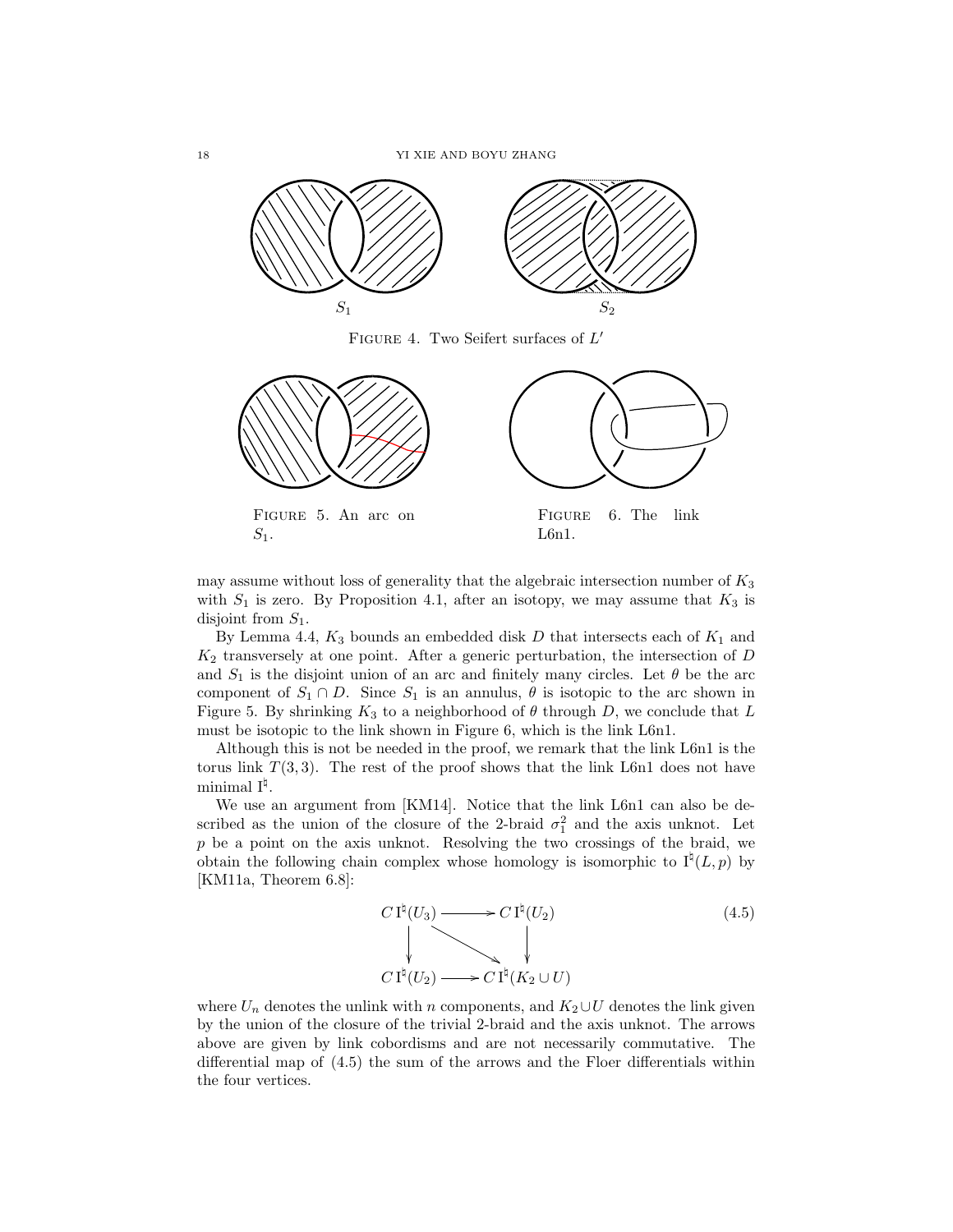The unperturbed representation variety of an unlink with  $n$ –components is a product of  $n-1$  copies of  $S^2$ . After a suitable perturbation, the perturbed representation variety consists of points with the same  $\mathbb{Z}/2$ –grading. The unperturbed representation variety for  $K_2 \cup U$  consists of 4 non-degenerate points which have the same  $\mathbb{Z}/2$ –grading. Therefore, the four vertices in the square [\(4.5\)](#page-17-2) have zero Floer differentials. So [\(4.5\)](#page-17-2) is isomorphic to the following square

<span id="page-18-0"></span>
$$
\begin{array}{ccc}\nI^{\natural}(U_3, p) & \longrightarrow & I^{\natural}(U_2, p) & (4.6) \\
& & \downarrow & \\
I^{\natural}(U_2, p) & \longrightarrow & I^{\natural}(K_2 \cup U, p)\n\end{array}
$$

where the non-diagonal arrows are induced by link cobordisms and the diagonal arrow is induced by a 1-parameter family of link cobordisms. Notice that all these cobordisms are trivial products on the axis unknot.

Every link in [\(4.6\)](#page-18-0) is the union of an annular link (i.e. a link in the solid torus) and the axis unknot. By [\[Xie18b,](#page-38-3) Equation  $(4.5)$ ], the  $I^{\sharp}$ 's in the square are isomorphic to the annular instanton Floer homology groups AHI of the corresponding annular link. Moreover, the isomorphism is natural with respect to link cobordisms that are trivial on the axis unknot. Therefore, the non-diagonal maps of [\(4.6\)](#page-18-0) are conjugate to the following maps on AHI:

<span id="page-18-1"></span>
$$
\text{AHI}(U_2) \longrightarrow \text{AHI}(U_1) \tag{4.7}
$$
\n
$$
\downarrow \qquad \qquad \downarrow
$$
\n
$$
\text{AHI}(U_1) \longrightarrow \text{AHI}(K_2)
$$

where  $U_n$  is the trivial annular link with n components, and  $K_n$  is the closure of the trivial *n*–braid. All the edge maps in  $(4.7)$  are induced by pair-of-pants cobordisms between links in the solid torus. The edge maps of [\(4.7\)](#page-18-1) are calculated in [\[Xie18b,](#page-38-3) Proposition 5.14] and all four maps are non-zero. In fact, these maps can be identified with the pair-of-pants maps for annular Khovanov homology introduced in [\[APS04\]](#page-36-6). (See also [\[Rob13\]](#page-37-24) for an exposition on annular Khovanov homology.) Therefore by the previous discussion, the four edge maps in [\(4.6\)](#page-18-0) are also all nonzero.

The groups in  $(4.6)$  are all  $\mathbb{Z}/2$ –graded and every group is supported in a single  $\mathbb{Z}/2$ –grading. Since the diagonal map is defined using a 1-parameter family of metrics, its degree differs from the degree of the composition of the two edge maps by 1. Since the edge maps are all non-zero, the  $\mathbb{Z}/2$ –grading implies that the diagonal map in [\(4.6\)](#page-18-0) must be zero (cf. [\[KM14,](#page-37-23) Lemma 9.2]).

As a consequence, we have

$$
\dim I^{\natural}(L_1, p) = \dim AKh(\sigma_1^2; \mathbb{C}) = 6 > 4,
$$

and the desired result is proved.  $\hfill \square$ 

4.3. Seifert disks in minimal position. Proposition [4.6](#page-18-2) below is a straightforward generalization of [\[XZ19a,](#page-38-5) Proposition 7.6]. It is the consequence of Lemma [4.4](#page-16-0) and a surgery argument.

<span id="page-18-2"></span>**Proposition 4.6.** Suppose  $L = K_1 \cup \cdots \cup K_n$  has minimal  $I^{\natural}$ . Then there exists a sequence of embedded disks  $D_1, \cdots, D_n$ , such that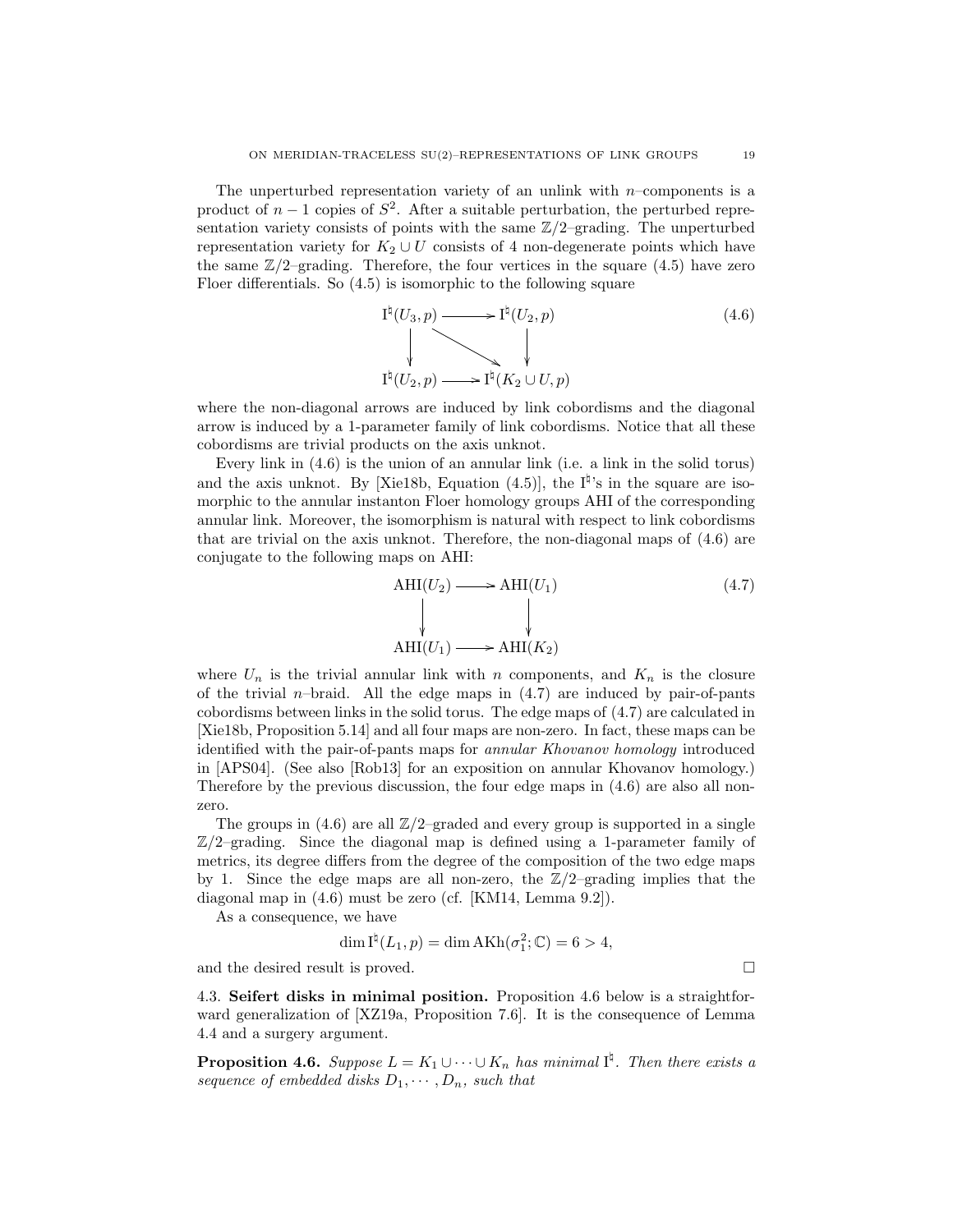(1)  $\partial D_i = K_i$  for all i,

- (2)  $D_i$  is transverse to  $K_j$  for all  $j \neq i$ ,
- (3)  $D_i \cap D_j$  is empty if  $|\operatorname{lk}(K_i, K_j)| = 0$ ,
- (4)  $D_i$  and  $D_j$  intersect transversely at one arc if  $|\, \text{lk}(K_i, K_j)| \neq 0$ .

*Sketch of proof.* The proof is almost verbatim as  $[XZ19a,$  Proposition 7.6. We give a sketch of the proof and refer the reader to [\[XZ19a,](#page-38-5) Proposition 7.6] for details.

Let  $D = (D_1, \dots, D_n)$  be a sequence of *immersed* disks such that  $\partial D_i = K_i$ . We say that  $D$  is *generic*, if all the intersection points are locally diffeomorphic to one of the following models in  $\mathbb{R}^3$  at  $(0,0,0)$ :

- (1) the intersection of the xy–plane and  $\{(x, y, z)|x = 0, z \ge 0\},\$
- (2) the intersection of the  $xy$ -plane and the  $yz$ -plane,
- (3) the intersection of the  $xy-$ ,  $xz-$ , and  $yz$ -planes.

If  $D = (D_1, \dots, D_n)$  a generic sequence of disks, let  $\Sigma_1(D)$ ,  $\Sigma_2(D)$ ,  $\Sigma_3(D)$  be the set of intersection points described by  $(1)$ ,  $(2)$ ,  $(3)$  above respectively. Define the *complexity* of D to be the number of connected components of  $\Sigma_2(D)$ .

We say that the sequence  $D = (D_1, \dots, D_n)$  is *admissible*, if

- $(1)$  D is generic,
- (2)  $D_i$  intersects  $K_j$  at  $|\, \text{lk}(K_i, K_j)|$  points for all  $i \neq j$ ,
- (3) the interior of  $D_i$  is disjoint from  $K_i$  for all i,
- (4) every element of  $\Sigma_3(D)$  is contained in at least two different disks.

Condition  $(4)$  above is equivalent to the condition that none of the disks in D has triple self-intersections.

Let  $D_1, \dots, D_n$  be the disks given by Lemma [4.4,](#page-16-0) then after a generic perturbation, the sequence  $(D_1, \dots, D_n)$  is admissible, so admissible sequences exist. Take a sequence of admissible disks with minimal complexity. We will abuse notation and still denote this sequence by  $(D_1, \dots, D_n)$ .

For each  $i$ , if  $D_i$  is not embedded, then the admissibility condition implies that the self-intersection locus of  $D_i$  is a disjoint union of finitely many circles. Resolving the singularity of  $D_i$  along one of the circles yields a sequence of admissible disks with smaller complexity. Therefore, by the assumption on the minimality of complexity, every disk  $D_i$  is embedded.

If the intersection of  $D_i$  and  $D_j$   $(i \neq j)$  contains circles, then resolving the singularity along one of the circles yields a sequence of disks with smaller complexity. Since all the disks  $D_i$  are embedded, the resulting sequence is still admissible, contradicting the assumption.

In conclusion, for an admissible sequence with minimal complexity, every disk  $D_i$ is embedded, and the intersection of  $D_i$  and  $D_j$   $(i \neq j)$  only contains arcs. Hence the statement is proved.

#### 5. ELIMINATE CYCLES OF LENGTHS  $\neq 4$

<span id="page-19-0"></span>This section proves Proposition [2.9.](#page-4-2) By Proposition [4.2,](#page-15-1) we only need to prove the following statement.

<span id="page-19-1"></span>**Proposition 5.1.** Suppose  $n \geq 5$  and L is an n–component link such that the linking graph of L is a cycle, the L does not have minimal  $I^{\natural}$ .

We will also prove the following result.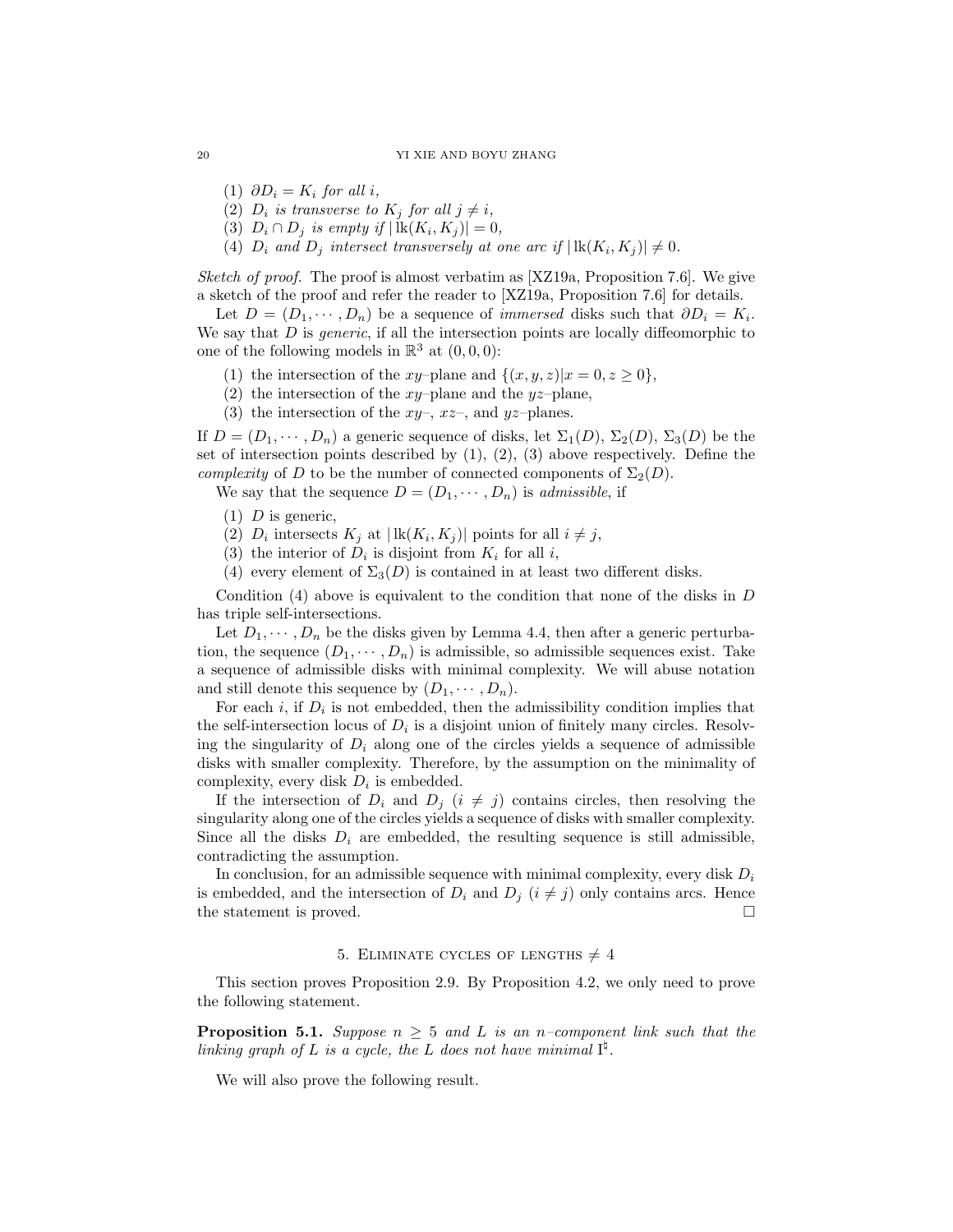<span id="page-20-3"></span>

Figure 7. The link L8n8

<span id="page-20-1"></span>**Proposition 5.2.** Suppose  $L$  is a link with  $\frac{1}{4}$  components such that the linking diagram of L is a cycle and L has minimal  $I^{\sharp}$ . Then L is isotopic to L8n8, which is the link shown in Figure [7.](#page-20-3)

It is not clear to the authors how to compute the instanton Floer homology for the link L8n8. We conjecture that L8n8 does not have minimal  $I^{\natural}$ .

# <span id="page-20-2"></span>**Conjecture 5.3.** The link L8n8 does not have minimal  $I^{\sharp}$ .

<span id="page-20-0"></span>Remark 5.4. If Conjecture [5.3](#page-20-2) is true, then by Propositions [4.2,](#page-15-1) [5.1,](#page-19-1) [5.2,](#page-20-1) the linking graph of a link with minimal  $I^{\natural}$  cannot be a cycle. Hence by Proposition [2.6,](#page-4-4) if a link has minimal  $I^{\natural}$ , then its linking graph is a forest. By Proposition [2.8,](#page-4-1) this link is a forest of unknots. This would imply the main theorem by Proposition [3.7.](#page-12-0)

When L is the link L8n8, Proposition [3.9](#page-12-5) does not yield any non-trivial lower bound for dim  $I^{\natural}(L, p)$  from the Alexander polynomials. By [\(3.11\)](#page-13-2), Conjecture [5.3](#page-20-2) would be true if

# $\dim_{\mathbb{C}} \text{KHI}(L;\mathbb{C}) > 64$

for the link L8n8. Kronheimer and Mrowka [\[KM10b,](#page-37-10) Conjecture 7.25] conjectured that  $KHI(L)$  is isomorphic to the Heegaard Knot Floer homology defined by Ozsváth-Szabó and Rasmussen [\[OS04,](#page-37-25) [Ras03\]](#page-37-26), which is more computable. The authors have computed the rank of  $\widehat{HFK}(L;\mathbb{Z}/2)$  for the link L8n8 using grid homology and found that rank  $\widehat{\text{HFK}}(L;\mathbb{Z}/2) = 68 > 64.$ 

The proofs of Proposition [5.1](#page-19-1) and Proposition [5.2](#page-20-1) are divided into two parts. The first part shows that for a given  $n \geq 4$ , if L is a link with n components such that the linking graph is a cycle, then the topological properties from Section [4](#page-13-0) imply that L must be isotopic to one of the two special links. The second part shows that when  $n \neq 4$ , both links have non-minimal  $I^{\natural}$ . The first part is essentially contained in [\[XZ19a\]](#page-38-5), and we give a sketch of the argument in Section [5.1.](#page-20-4) The second part is given in Section [5.2.](#page-23-1)

<span id="page-20-4"></span>5.1. Fixing the isotopy class of L. Suppose L is a link with  $n \geq 4$  components such that the linking graph is a cycle, write  $L = K_1 \cup \cdots \cup K_n$ , and let  $L' :=$  $K_1 \cup \cdots \cup K_{n-1}$ . By Proposition [2.6](#page-4-4) and Proposition [2.8,](#page-4-1) we may assume that the link  $L'$  is given by Figure [8.](#page-21-0)

By Proposition [4.6,](#page-18-2) there exists a sequence of embedded disks  $D_1, \dots, D_n$ , such that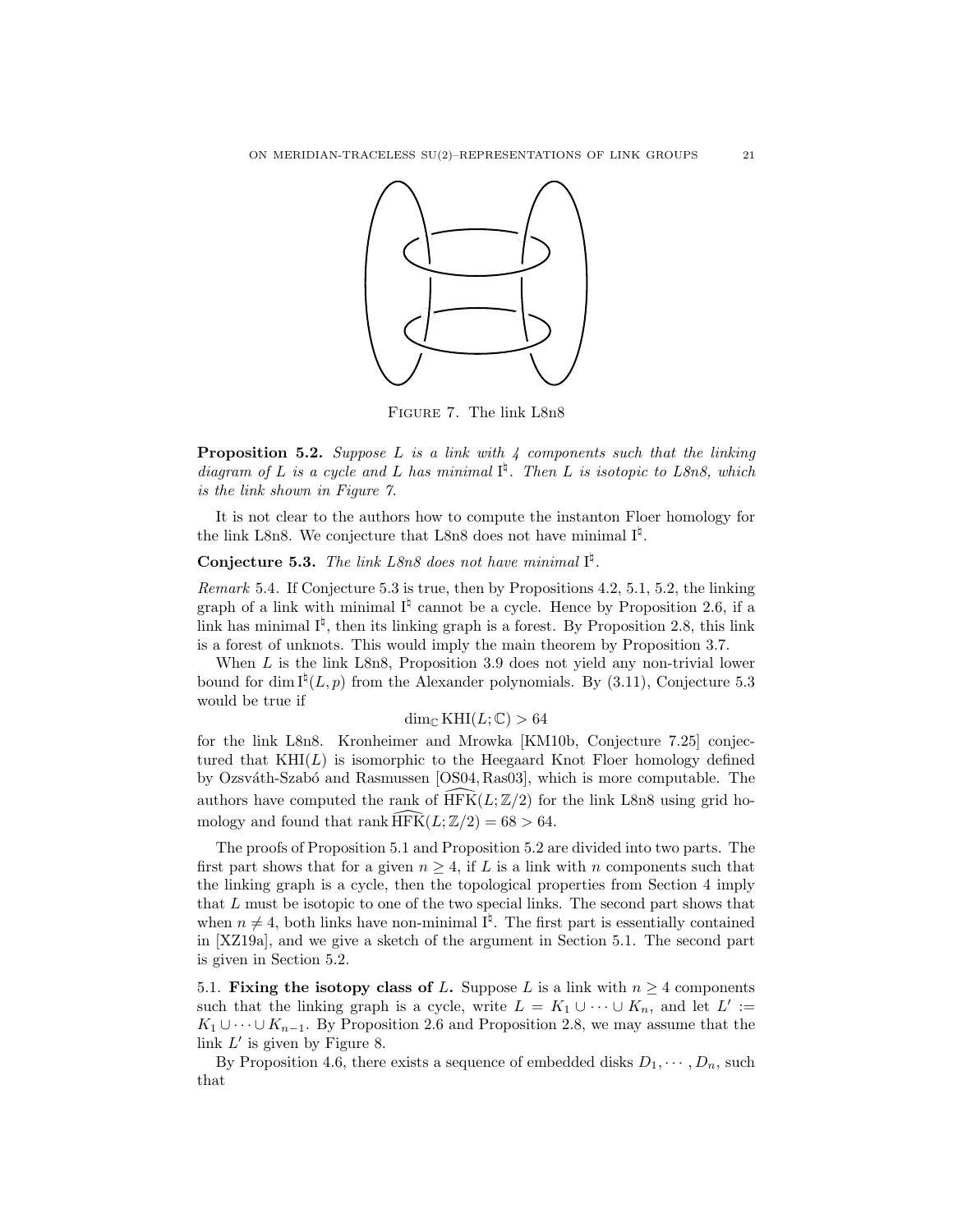<span id="page-21-0"></span>

FIGURE 9. Isotopy class of  $K_n$  in  $S^3 - L'$ 

- (1)  $\partial D_i = K_i,$
- (2)  $D_i$  and  $K_j$  intersect transversely for all  $i \neq j$ ,
- (3)  $D_i$  and  $D_j$  are disjoint if  $|i j| \neq 1$  or  $n 1$ , and intersect transversely at an arc otherwise.

Since  $n \geq 4$  and the linking graph of L is a cycle, we have  $D_i \cap D_j \cap D_k = \emptyset$  for all distinct  $i, j, k$ .

After an isotopy on  $D_1 \cup \cdots \cup D_{n-1}$ , we may assume that each component of L' in Figure [8](#page-21-0) is contained in a (flat) plane, and that the disk  $D_i$  ( $1 \leq i \leq n-1$ ) is the disk bounded by  $K_i$  in the corresponding plane. Since  $D_n$  intersects each of  $D_1$  and  $D_{n-1}$  at an arc and is disjoint from  $D_2, \cdots, D_{n-2}$ , the component  $K_n$  can be isotoped in  $S^3 - L'$  to a position described by Figure [9.](#page-21-0)

On the other hand, let  $S_1$  be the Seifert surface of  $L'$  shown in Figure [10,](#page-22-0) and let  $S_2$  be the Seifert surface of  $L'$  shown in Figure [11.](#page-22-0) By the assumption on the linking graph of L, the algebraic intersection number of  $K_n$  with either  $S_1$  or  $S_2$  is zero. By Proposition [4.1,](#page-13-1) after an isotopy of  $K_n$  in  $S^3 - L'$ , the component  $K_n$  is disjoint from either  $S_1$  or  $S_2$ .

Lemma [5.5](#page-21-1) below shows that the properties listed above almost uniquely specifies the isotopy class of  $L$ . We need to introduce one more notation before stating the lemma. For  $u \geq 3, v \in \mathbb{Z}$ , we define the link  $L_{u,v}$  as in [\[XZ19a\]](#page-38-5): if  $v \geq 0$ , then  $L_{u,v}$  denotes the link given by Figure [12](#page-22-1) with u components and v crossings in the dotted rectangle; if  $v < 0$ , then  $L_{u,v}$  denotes the link given by Figure [13](#page-22-1) with u components and  $-v$  crossings in the dotted rectangle.

<span id="page-21-1"></span>**Lemma 5.5.** Suppose  $n \geq 3$  and a link  $L = K_1 \cup \cdots \cup K_n$  satisfies the following properties: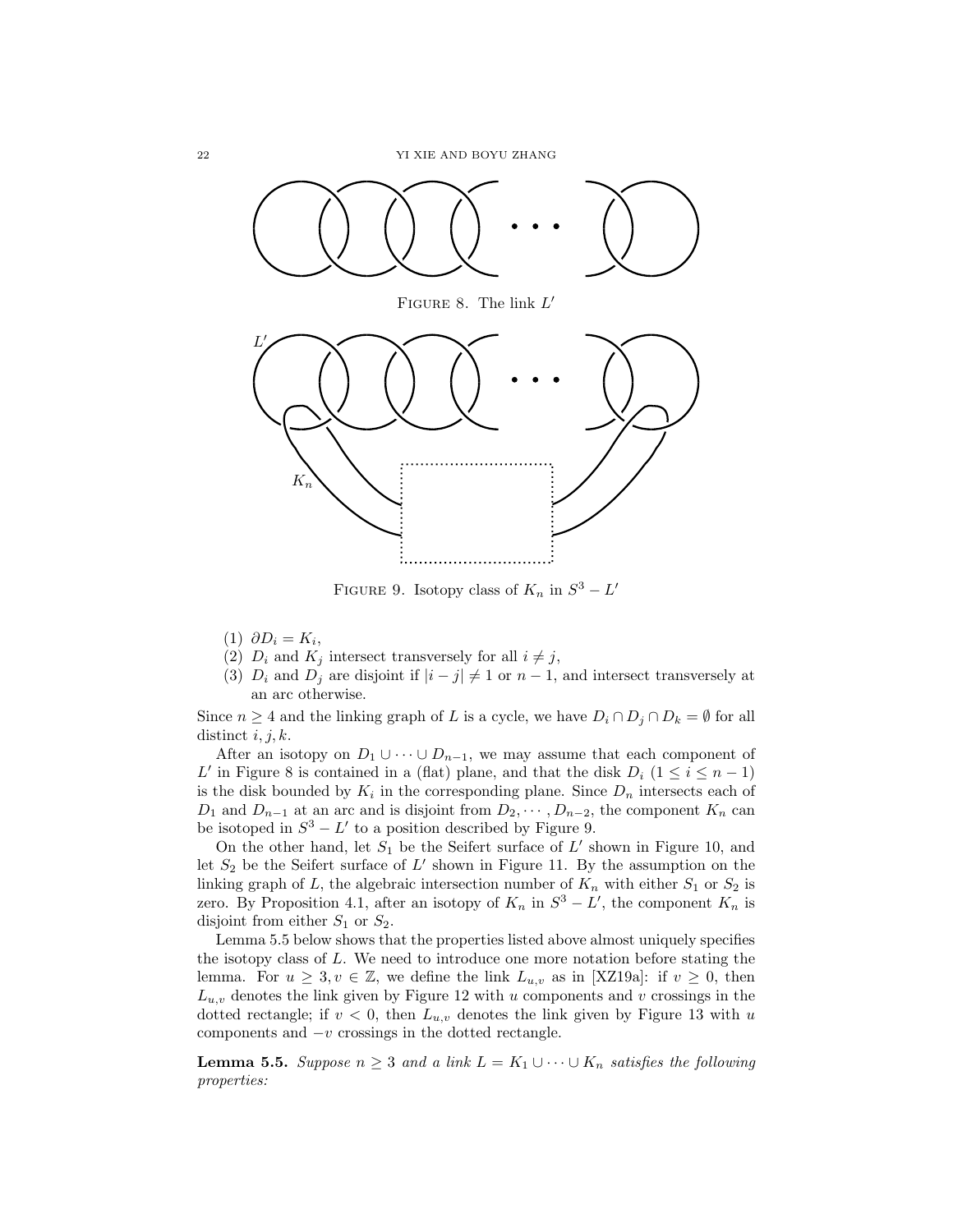<span id="page-22-1"></span><span id="page-22-0"></span>

FIGURE 13.  $L_{u,v}$  when  $v < 0$ .

- (1)  $L' := K_1 \cup \cdots K_{n-1}$  is the link given by Figure [8,](#page-21-0)
- (2)  $K_n$  bounds a disk that is disjoint from  $K_2 \cup \cdots \cup K_{n-2}$ , and intersects each of  $K_1$  and  $K_{n-1}$  transversely at one point,
- (3)  $K_n$  can be homotoped in  $S^3 L'$  to a position described by Figure [9.](#page-21-0)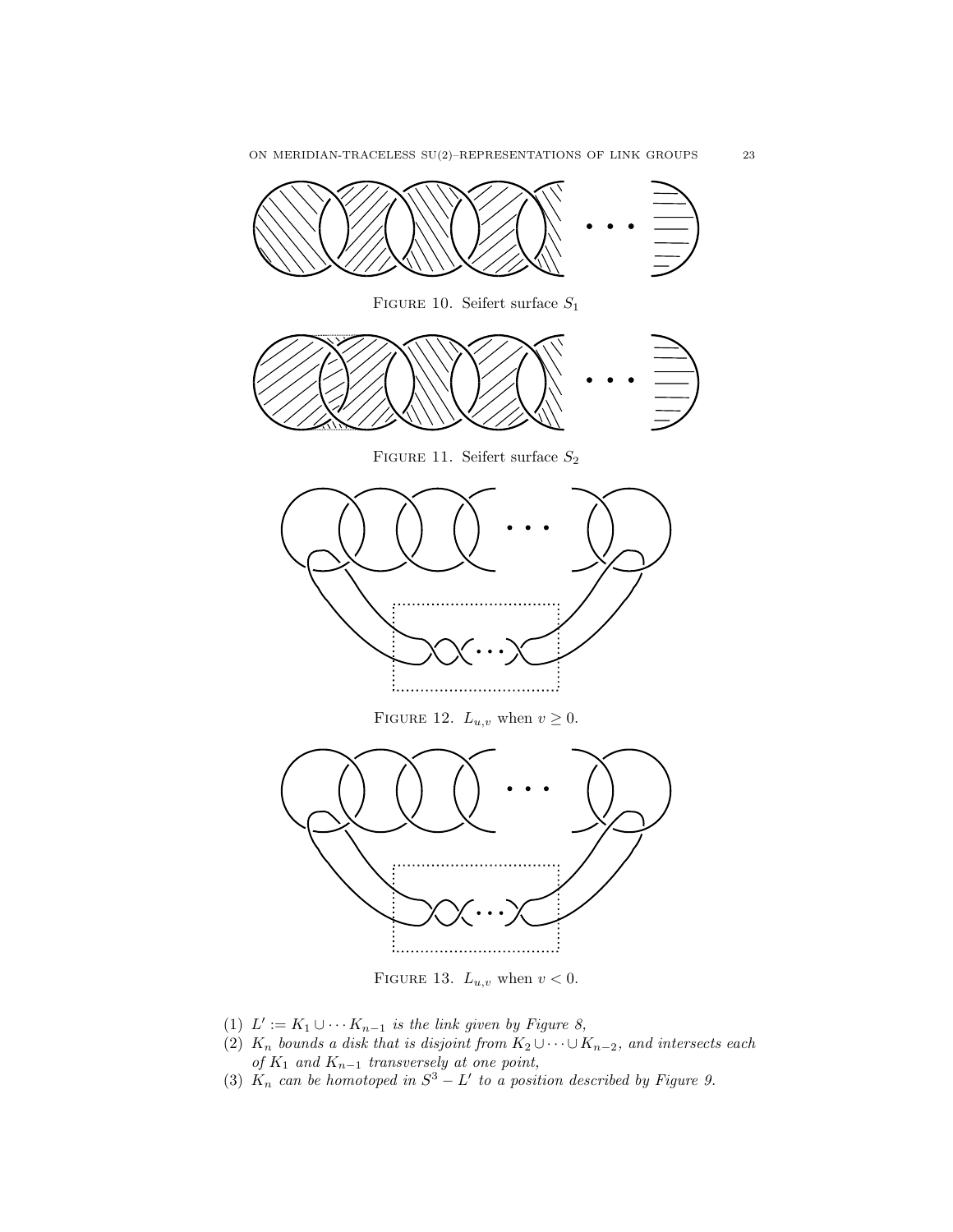#### 24 YI XIE AND BOYU ZHANG

Then we have

- (i) if  $K_n$  can be isotoped in  $S^3 L'$  to be disjoint from  $S_1$ , then the link L is isotopic to the link  $L_{n,1-n}$ ,
- (ii) if  $K_n$  can be isotoped in  $S^3 L'$  to be disjoint from  $S_2$ , then the link L is isotopic to the link  $L_{n,2-n}$ .

Remark 5.6. Although the statement of Lemma [5.5](#page-21-1) holds for all  $n \geq 3$ , we only need the case for  $n \geq 5$  for the proof of Proposition [5.1,](#page-19-1) and the case  $n = 4$  for the proof of Proposition [5.2.](#page-20-1)

Sketch of proof. The proof of the lemma was given in  $[XZ19a,$  Sections 8,9,11 without explicitly stating the result. We give an outline of the proof and refer the reader to [\[XZ19a\]](#page-38-5) for details. The argument does not use gauge theory. We will focus on Case (i) where  $K_n$  is disjoint from  $S_1$  up to an isotopy in  $S^3 - L'$ . The other case is similar.

Isotope  $K_n$  in  $S^3 - L'$  such that  $K_n$  is disjoint from  $S_1$ . Let D be the disk given by Assumption (2), perturb D such that D intersects  $S_1$  and  $\partial S$  transversely. Then  $D \cap S_1$  is the disjoint union of an arc and finitely many circles. We denote the arc component by  $\gamma$ . One can shrink  $K_n$  along D into a small neighborhood of  $\gamma$ , therefore the isotopy class of  $K_n$  in  $S^3 - L'$  is uniquely determined by the isotopy class of  $\gamma$  in  $S_1$  (relative to  $\partial S_1$ ).

The homotopy class of  $K_n$  defines a conjugacy class in  $\pi_1(S^3 - L')$ , and Assumption (3) implies that the homotopy class of  $K_n$  is conjugate to  $g_1^{\epsilon_1} g_{n-1}^{\epsilon_2}$ , where  $\epsilon_i = \pm 1$  (see [\[XZ19a,](#page-38-5) Section 8] for the definitions of  $g_1, g_{n-1} \in \pi_1(S^3 - L')$ ). By solving an equation in  $\pi_1(S^3 - L')$ , this implies that  $\gamma$  is *homotopic* to one of the standard arcs in  $S_1$  relative to  $\partial S_1 = L'$  (see [\[XZ19a,](#page-38-5) Lemma 11.2]), and hence it is isotopic to one of these arcs (see [\[Feu66\]](#page-37-27) or [\[XZ19a,](#page-38-5) Proposition 9.1]). Recall that the isotopy class of L is determined by the arc  $\gamma$ . It turns out that all these standard arcs give the same link  $L$  up to isotopy (see [\[XZ19a,](#page-38-5) Corollary 11.3]), and this link is isotopic to  $L_{n,1-n}$  (see [\[XZ19a,](#page-38-5) Lemma 11.7]).

A similar argument shows that L is isotopic to  $L_{n,2-n}$  in Case (ii).  $\Box$ 

# <span id="page-23-1"></span>5.2. Lower bound for dim  $I^{\natural}$ .

<span id="page-23-2"></span>**Proposition 5.7.** Suppose  $m \geq 4$ ,  $n \geq 5$ . Then for each  $p \in L_{m,1-m}$  and  $q \in L_{m,1-m}$  $L_{n,2-n}$ , we have

$$
\dim_{\mathbb{C}} I^{\natural}(L_{m,1-m}, p; \mathbb{C}) > 2^{m-1},
$$
  

$$
\dim_{\mathbb{C}} I^{\natural}(L_{n,2-n}, q; \mathbb{C}) > 2^{n-1}.
$$

*Proof.* It was proved in [\[XZ19a,](#page-38-5) Section 10] that det  $L_{u,v} = 2^{u-1}|u+2v|$ . Therefore, the desired result follows from Proposition [3.9](#page-12-5) except for the link  $L_{5,-3}$ . The case for  $L_{5,-3}$  is proved by Lemma [A.1](#page-34-0) in the appendix.  $□$ 

*Proof of Proposition [5.1](#page-19-1) and Proposition [5.2.](#page-20-1)* Let  $n \geq 4$ , and suppose L is an n– component link with minimal  $I^{\natural}$  such that the linking graph of L is a cycle. By Section [5.1,](#page-20-4) L is isotopic to  $L_{n,1-n}$  or  $L_{n,2-n}$ . By Proposition [5.7,](#page-23-2) we must have  $n = 4$  and L is isotopic to  $L_{4,-2}$ . The link  $L_{4,-2}$  is isotopic to L8n8.

## 6. ELIMINATE  $G_0$

<span id="page-23-0"></span>Recall that  $G_0$  is the graph in Figure [1.](#page-5-1) This section proves Proposition [2.11.](#page-4-5)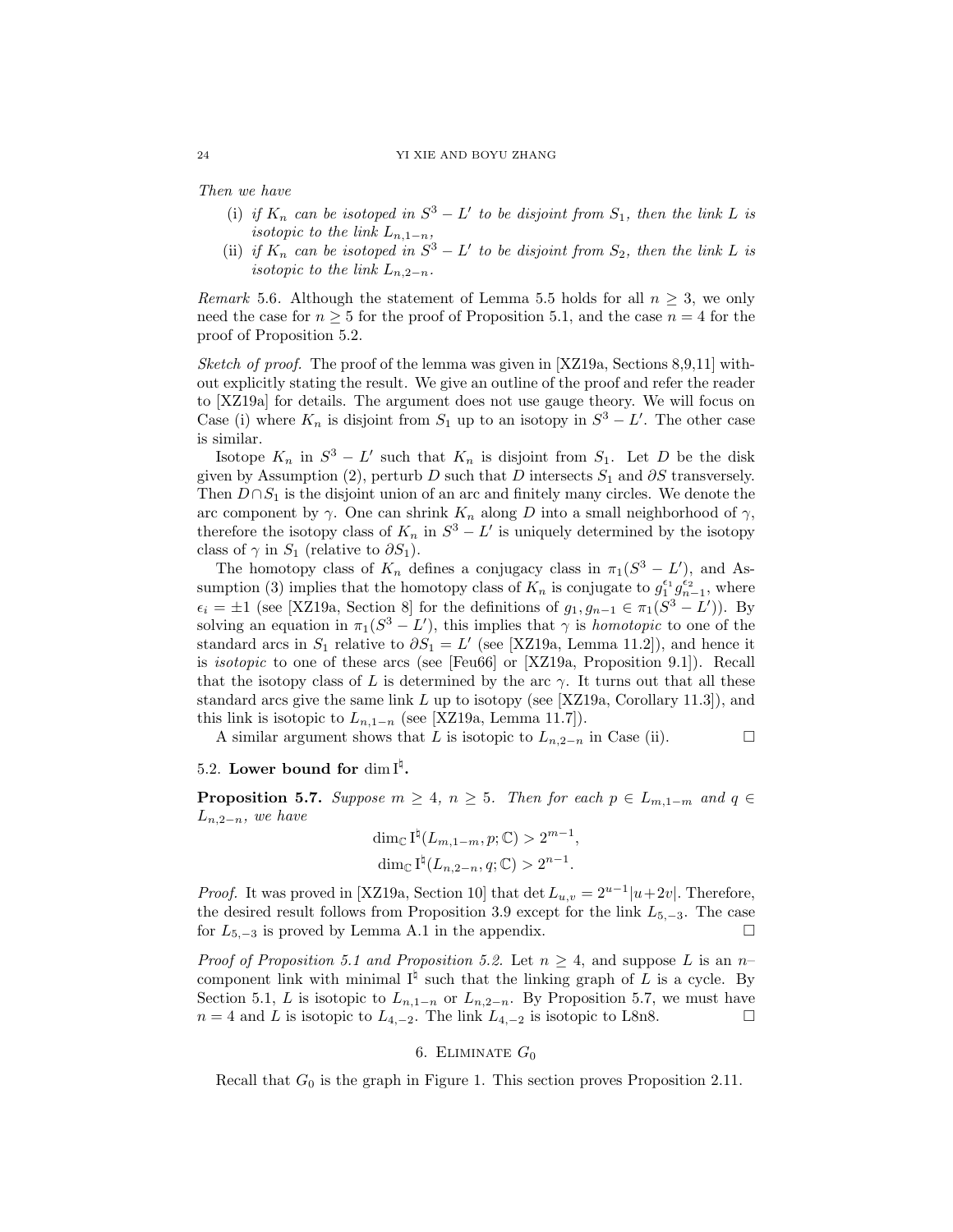<span id="page-24-1"></span>

FIGURE 14. The linking graph of  $L$ 

<span id="page-24-2"></span>

FIGURE 15. The link  $L'$ 

**Proposition [2.11.](#page-4-5)** If L is a link with 6 components such that its linking graph is isomorphic to  $G_0$ , then L does not have minimal  $I^{\natural}$ .

The strategy of the proof of Proposition [2.11](#page-4-5) is similar to that of Proposition [5.1.](#page-19-1) For the rest of this section, we use  $L$  to denote a hypothetical 6-component link that has minimal  $I^{\natural}$  and has linking graph isomorphic to  $G_0$ . We first use the results from Section [4](#page-13-0) to show that  $L$  must be isotopic to a particular link, then use Proposition [3.9](#page-12-5) to show that this link does not have minimal  $I^{\natural}$ , which yields a contradiction.

This section is organized as follows. In Section [6.1,](#page-24-0) we obtain several topological properties of  $L$  using results from Section [4.](#page-13-0) In Section [6.2,](#page-27-0) we show that these topological properties imply that  $L$  is isotopic to the link given by Figure [26.](#page-30-0) We then finish the proof by invoking Lemma [A.2](#page-35-0) from the appendix, which states that the link in Figure [26](#page-30-0) does not have minimal  $I^{\sharp}$ . Section [6.3](#page-30-1) proves a technical lemma that is used in Section [6.2.](#page-27-0)

<span id="page-24-0"></span>6.1. **Topological properties of L.** Label the components of L by  $K_1, \dots, K_6$  as in Figure [14.](#page-24-1) Let  $L' := K_3 \cup K_4 \cup K_5 \cup K_6$ , let  $L'' := K_1 \cup K_2$ . By Proposition [2.6](#page-4-4) and Proposition [2.8,](#page-4-1) the link  $L'$  is isotopic to the link given by Figure [15.](#page-24-2)

Let  $D_i$   $(i = 1, \dots, 6)$  be the disks given by Proposition [4.6.](#page-18-2) Recall that we have

- (1)  $D_i$  is an embedded disk with  $\partial D_i = K_i$  for all i,
- (2)  $D_i$  is transverse to  $K_j$  for all  $i \neq j$ ,
- (3)  $D_i$  is disjoint from  $D_j$  if  $lk(K_i, K_j) = 0$ , and  $D_i$  intersects  $D_j$  transversely at an arc if  $|\operatorname{lk}(D_i, D_j)| = 1$ .

After an isotopy, we may assume that the components of  $L' \subset L$  is given by Figure [15,](#page-24-2) every component of  $L'$  is contained in a (flat) plane, and the disk  $D_i$  is the disk bounded by  $K_i$  in the respective plane for  $i = 3, \dots, 6$ . Since  $D_1$  is disjoint from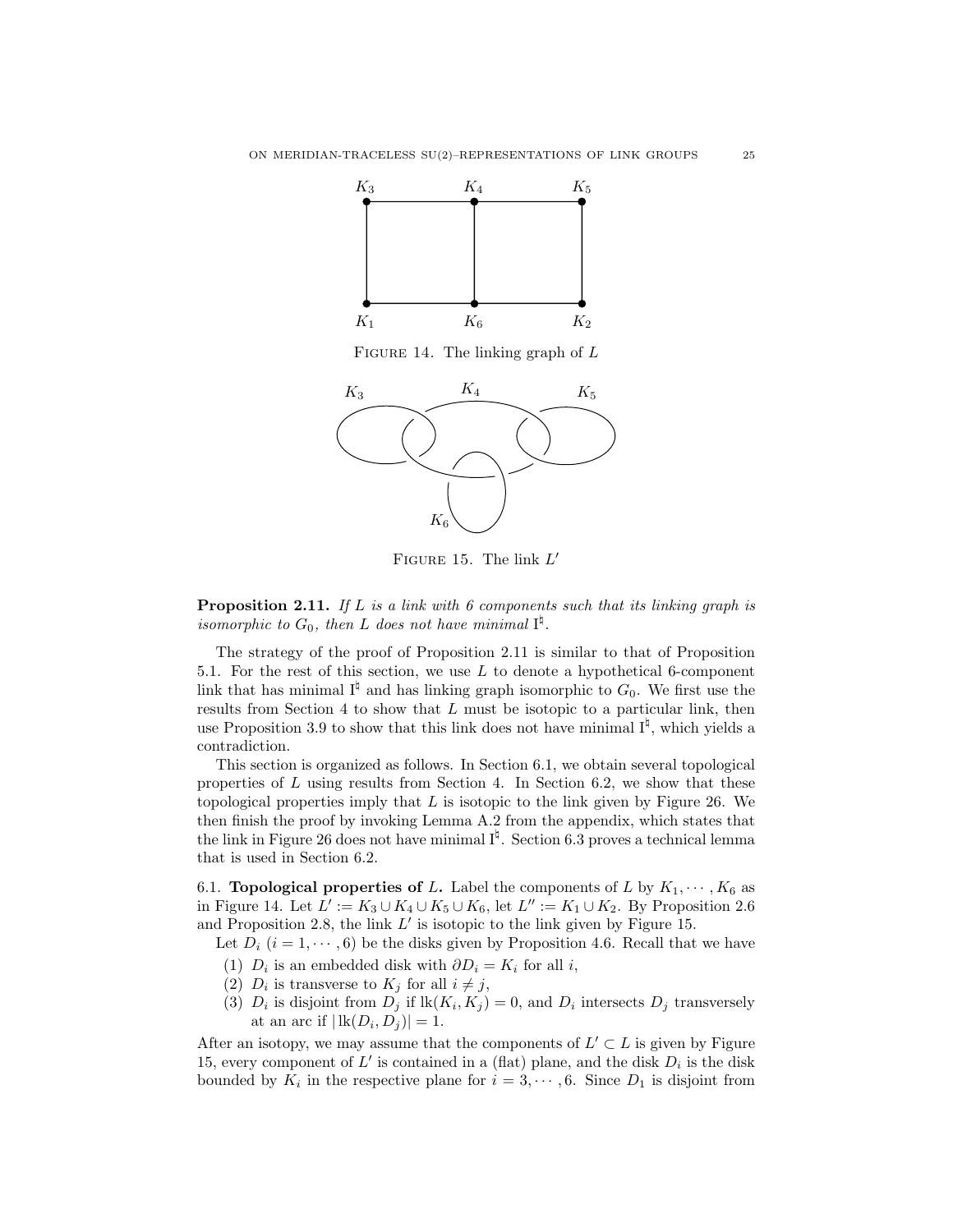<span id="page-25-0"></span>

FIGURE 16. The isotopy class of  $K_1$  in  $S^3 - L'$ 



FIGURE 17. The isotopy class of  $K_2$  in  $S^3 - L'$ 

 $D_4, D_5$  and intersects each of  $D_3$  and  $D_6$  at an arc, we have

<span id="page-25-3"></span> $K_1$  can be isotoped in  $S^3 - L'$  to a position described by Figure [16](#page-25-0). (6.1) Similarly, we have

<span id="page-25-4"></span> $K_2$  can be isotoped in  $S^3 - L'$  to a position described by Figure [17](#page-25-0). (6.2) Now consider the value of

$$
lk(K_3, K_4) \cdot lk(K_4, K_6) \cdot lk(K_6, K_1) \cdot lk(K_1, K_3).
$$

The value of the product above is  $\pm 1$  and it does not depend on the choice of the orientation of L. By Proposition [2.6](#page-4-4) and Proposition [5.2,](#page-20-1) we have

<span id="page-25-1"></span>
$$
lk(K_3, K_4) \cdot lk(K_4, K_6) \cdot lk(K_6, K_1) \cdot lk(K_1, K_3) = 1.
$$
 (6.3)

Similarly, we have

<span id="page-25-2"></span>
$$
lk(K_4, K_5) \cdot lk(K_5, K_2) \cdot lk(K_2, K_6) \cdot lk(K_6, K_4) = 1.
$$
 (6.4)

Let  $S$  be the Seifert surface of  $L'$  shown in Figure [18.](#page-26-0) Fix an orientation for  $S$ and take the induced orientation on  $L' = \partial S$ , and choose an arbitrary orientation for  $K_1$  and  $K_2$ . Then by  $(6.3)$  and  $(6.4)$ , we have

$$
lk(K_1, K_3) = - lk(K_1, K_6), \quad lk(K_2, K_5) = - lk(K_2, K_6).
$$

Therefore, the algebraic intersection numbers of  $S$  with  $K_{1}$  and  $K_{2}$  are both zero. By Proposition [4.1,](#page-13-1) the link  $L'' = K_1 \cup K_2$  can be isotoped in  $S^3 - L'$  to a position that is disjoint from S. From now on, we assume without loss of generality that  $L'' \cap S = \emptyset.$ 

We need the following lemma.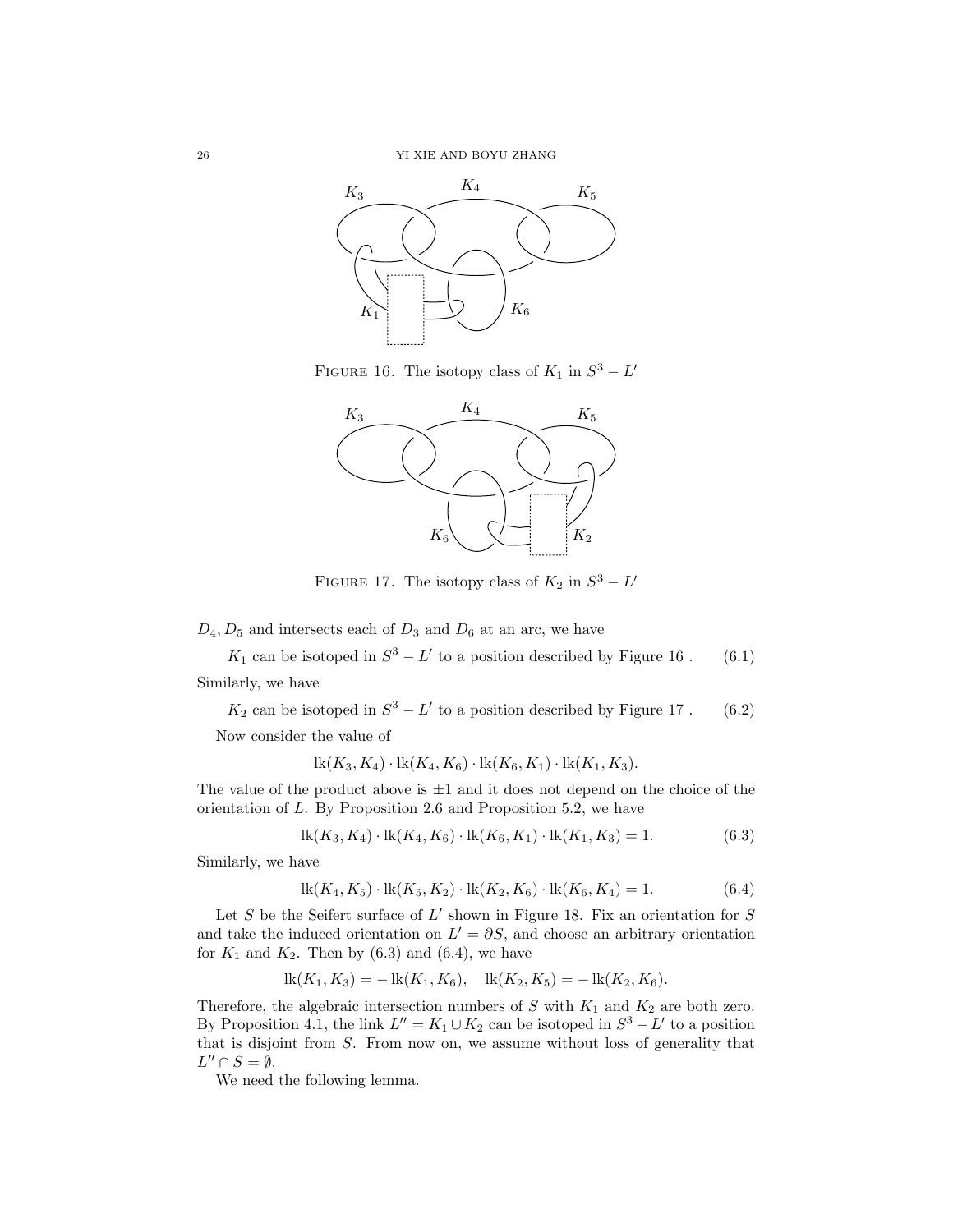<span id="page-26-0"></span>

FIGURE 18. The Seifert surface  $S$  of  $L'$ .

<span id="page-26-1"></span>**Lemma 6.1.** Suppose  $\theta = \theta_1 \cup \cdots \cup \theta_n$  is a disjoint union of properly embedded arcs in S. Then there exists a unique link  $L(\theta)$  up to isotopy in  $S^3 - L'$  such that the following properties hold:

- (1)  $L(\theta)$  has n components  $K(\theta_1), \cdots, K(\theta_n)$ ,
- (2) every component  $K(\theta_i)$  bounds an embedded disk  $D(\theta_i)$ ,
- (3)  $D(\theta_i)$  intersects both ∂S and S transversely,
- (4)  $D(\theta_i)$  is disjoint from  $D(\theta_i)$  when  $i \neq j$ ,
- (5)  $D(\theta_i) \cap S = \theta_i$ .

*Proof.* For the existence of  $L(\theta)$ , notice that for each i, the regular neighborhood  $U_i$  of  $\theta_i$  is diffeomorphic to  $(-1,1) \times (-1,1) \times (-2,2)$ , and we may take a diffeomorphism

$$
\phi_i : U_i \to (-1, 1) \times (-1, 1) \times (-2, 2)
$$

such that

$$
\phi_i(\theta_i) = \{0\} \times \{0\} \times [-1, 1],
$$
  

$$
\phi_i(S \cap U_i) = \{0\} \times (-1, 1) \times [-1, 1].
$$

By shrinking the regular neighborhoods, we may also assume that  $U_i \cap U_j = \emptyset$  for all  $i \neq j$ . Let D be a disk in  $(-1, 1) \times \{0\} \times (-2, 2)$  that contains  $\{0\} \times \{0\} \times [-1, 1]$ . One can construct the link  $L(\theta)$  by taking  $D(\theta_i) := \phi_i^{-1}(D)$  and  $K(\theta_i) := \partial D(\theta_i)$ .

The uniqueness of  $L(\theta)$  follows from the observation that each  $K(\theta_i)$  can be isotoped into a small neighborhood of  $\theta_i$  through the disk  $D(\theta_i)$ .

**Definition 6.2.** Suppose  $\theta$  is a disjoint union of properly embedded arcs on S. We use  $L(\theta)$  to denote the link in  $S^3 - L'$  given by Lemma [6.1.](#page-26-1)

The following lemma is clear from the definition of  $L(\theta)$ .

<span id="page-26-2"></span>**Lemma 6.3.** Suppose  $\theta$  is a disjoint union of properly embedded arcs on S. Let  $f : S \to S$  be a diffeomorphism. Suppose f is isotopic to id<sub>S</sub> via an isotopy on S that does not necessarily fix  $\partial S$ . Then  $L(\theta)$  is isotopic to  $L(f(\theta))$  in  $S^3 - L'$ .  $\square$ 

Recall that  $D_i$  is the embedded disk bounded by  $K_i$  given by Proposition [4.6.](#page-18-2) After a generic perturbation, the intersection of  $D_1$  and S is the disjoint union of an arc and finitely many circles. We denote the arc component of  $D_1 \cap S$  by  $\theta_1$ . Similarly, take a generic perturbation on  $D_2$  and let  $\theta_2$  be the arc component of  $D_2 \cap S$ . By shrinking  $K_1$  to a small neighborhood of  $\theta_1$  via  $D_1$ , and shrinking  $K_2$ to a small neighborhood of  $\theta_2$  via  $D_2$ , we see that L'' is isotopic to  $L(\theta_1 \cup \theta_2)$  in  $S^3 - L'.$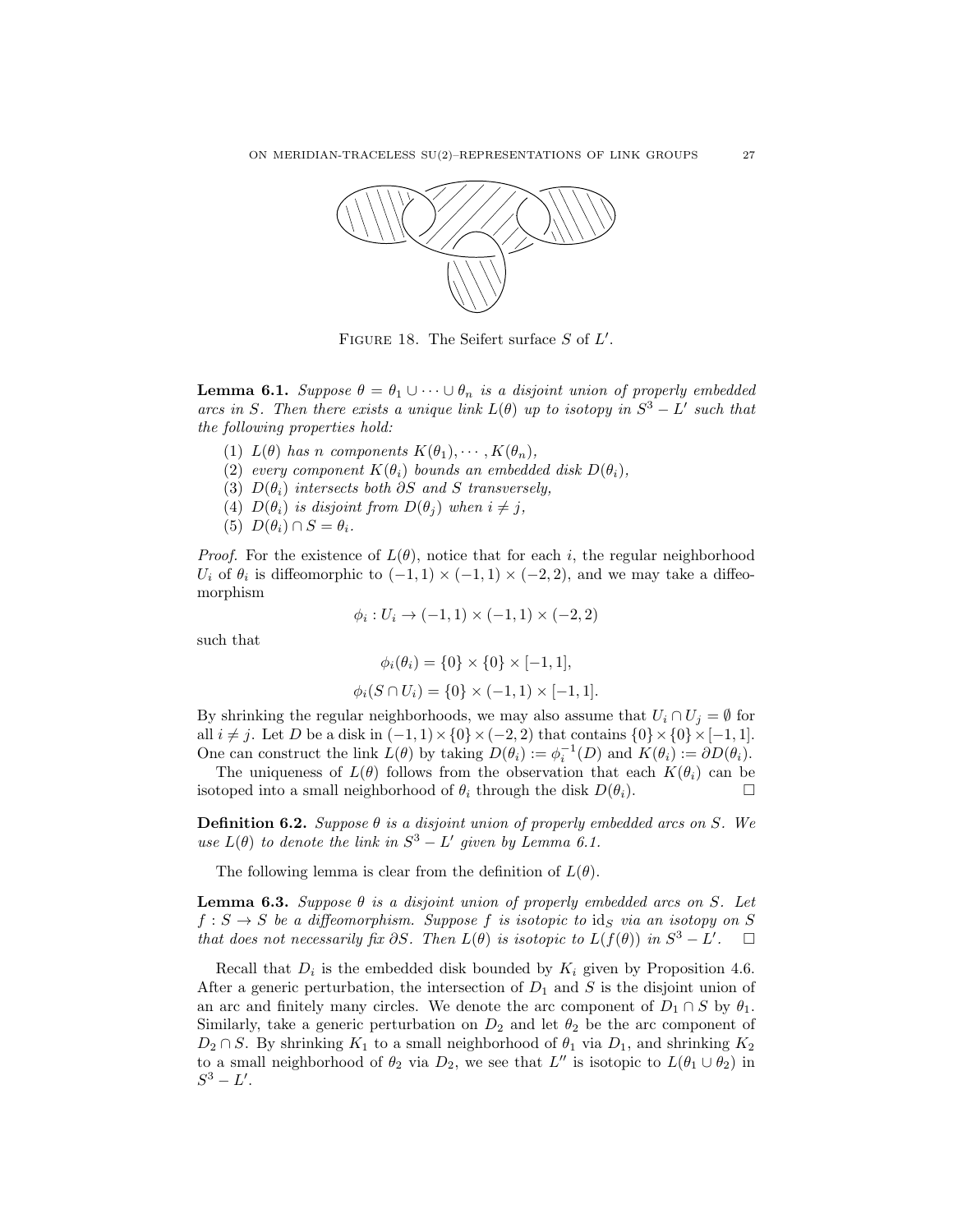<span id="page-27-2"></span>

FIGURE 19. The arcs  $\hat{\theta}_1$  and  $\hat{\theta}_2$  on S.

<span id="page-27-0"></span>6.2. The isotopy class of  $\theta_1 \cup \theta_2$ . We study the isotopy class of  $\theta_1 \cup \theta_2$  in S (relative to  $\partial S$ ) using [\(6.1\)](#page-25-3) and [\(6.2\)](#page-25-4). We will need the following two lemmas.

<span id="page-27-1"></span>**Lemma 6.4.** Let  $F_3$  be the free group generated by a, b, c. Suppose  $w \in F_3$ . If there exists  $\epsilon_i \in \{1, -1\}$  such that  $a^{\epsilon_1}wb^{\epsilon_2}w^{-1}$  is conjugate to  $a^{\epsilon_3}b^{\epsilon_4}$  in  $F_3$ , then w is contained in the subgroup generated by a, b.

The proof of Lemma [6.4](#page-27-1) will be given in Section [6.3.](#page-30-1)

<span id="page-27-3"></span>**Lemma 6.5.** Let M be a surface with boundary. Let  $\gamma_1$  and  $\gamma_2$  be two properly embedded arcs on M such that  $\partial \gamma_1 \cap \partial \gamma_2 = \emptyset$ . Then  $\gamma_1$  can be isotoped (relative to  $\partial M$ ) to a position disjoint from  $\gamma_2$  if and only if it can be homotoped (relative to  $\partial M$ ) to a position disjoint from  $\gamma_2$ .

Proof. The "only if" part is trivial. The "if" part is a corollary of the bigon criterion (see, for example, [\[FM11,](#page-37-28) Section 1.2.4 - 1.2.7]) as follows. Isotope  $\gamma_1$  relative to  $\partial M$  such that  $\gamma_1$  intersects  $\gamma_2$  transversely and  $\gamma_1$  does not form a bigon with  $\gamma_2$ . By the bigon criterion,  $\gamma_1$  and  $\gamma_2$  are in minimal position (i.e. they realize the minimal geometric intersection number up to *homotopy* relative to  $\partial M$ ). Therefore,  $\gamma_1$  is disjoint from  $\gamma_2$  after the isotopy.

By definition,  $\theta_1$  is an arc on S connecting  $K_3$  and  $K_6$ , and  $\theta_2$  is an arc on S connecting  $K_5$  and  $K_6$ . Let  $\hat{\theta}_1$  and  $\hat{\theta}_2$  be the two arcs on S given by Figure [19.](#page-27-2) By Lemma [6.3,](#page-26-2) we may assume without loss of generality that  $\partial \theta_i = \partial \theta_i$  for  $i = 1, 2$ .

Let  $p \in S^3 - L'$  and define  $a, b, c, d \in \pi_1(S^3 - L', p)$  as in Figure [20.](#page-28-0) By the Wirtinger presentation, we have

$$
\pi_1(S^3 - L', p) = \langle a, b, c, d | [a, d] = [b, d] = [c, d] = 1 \rangle.
$$

Let  $q := \partial \hat{\theta}_1 \cap K_3$ . Define  $\alpha, \beta, \gamma \in \pi_1(S, q)$  by Figures [21,](#page-29-0) [22,](#page-29-0) [23](#page-29-0) respectively. Then  $\pi_1(S, q)$  is a free group generated by  $\alpha, \beta, \gamma$ .

Let  $q' \in S$  be a point in the interior of S close to q. We also require that q' is a point on the arc  $\hat{\theta}_1$ . The arc from p to q' as shown in Figure [24](#page-29-1) induces an isomorphism

$$
\psi_1 : \pi_1(S^3 - L', p) \to \pi_1(S^3 - L', q'). \tag{6.5}
$$

Similarly, a short arc on  $S$  from  $q$  to  $q'$  induces an isomorphism

$$
\psi_2 : \pi_1(S, q) \to \pi_1(S, q'). \tag{6.6}
$$

Define a map  $\phi$  from  $\pi_1(S, q)$  to  $\pi_1(S^3 - L', p)$  by

$$
\phi:=\psi_1^{-1}\circ\psi_2,
$$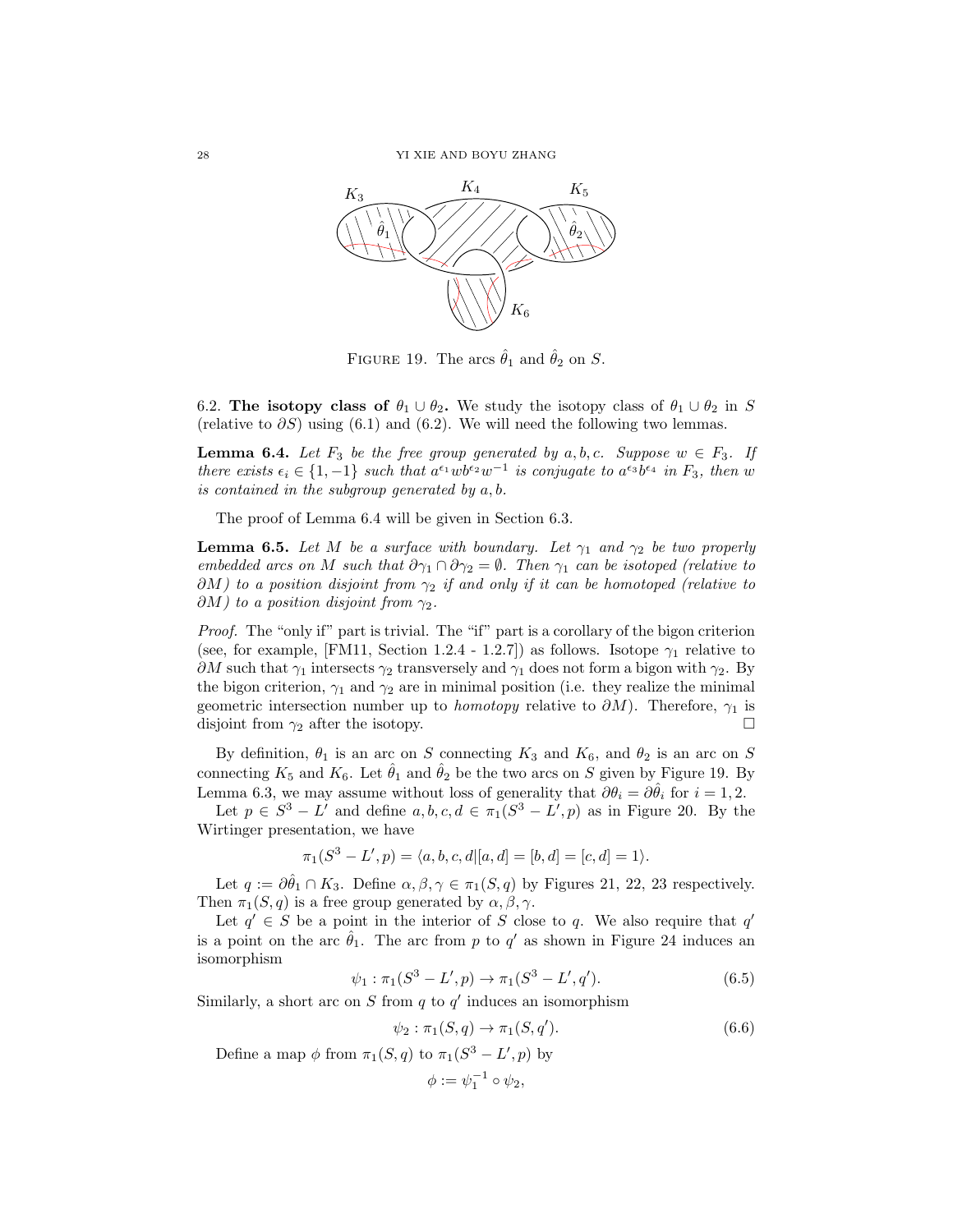<span id="page-28-0"></span>

FIGURE 20. Generators of  $\pi_1(S^3 - L')$ .

then we have

$$
\phi(\alpha) = a \cdot d, \quad \phi(\beta) = b \cdot d, \quad \phi(\gamma) = c \cdot d.
$$

Let

$$
\eta\in\pi_1(S,q)
$$

be the element represented by  $\theta_1 \circ \hat{\theta}_1^{-1}$ . Let u be a loop in the interior of S based at q' representing  $\psi_2(\eta) \in \pi_1(S, q')$ , let  $v_1$  be the arc from q to q' along  $\hat{\theta}_1$ , let  $v_2$ be the arc from q' to the other endpoint of  $\hat{\theta}_1$  along  $\hat{\theta}_1$ . Then  $\theta_1$  is homotopic to  $v_1 \circ u \circ v_2$  on S (relative to  $\partial S$ ).

The homotopy class of  $K_1$  defines a conjugacy class in  $\pi_1(S^3 - L', p)$ . By the previous argument, the conjugacy class of  $K_1$ , which is isotopic to  $L(\theta_1)$ , is given by  $a^{\epsilon_1} \phi(\eta) b^{\epsilon_2} \phi(\eta)^{-1}$  for some  $\epsilon_i \in \{1, -1\}.$ 

On the other hand, by [\(6.1\)](#page-25-3), the conjugacy class of  $K_1$  in  $\pi_1(S^3 - L', p)$  is given by  $a^{\epsilon_3}b^{\epsilon_4}$  for some  $\epsilon_i \in \{1, -1\}$ . Therefore,  $a^{\epsilon_1}\phi(\eta)b^{\epsilon_2}\phi(\eta)^{-1}$  is conjugate to  $a^{\epsilon_3}b^{\epsilon_4}$ in  $\pi_1(S^3 - L', p)$ .

Let  $F_3$  be the free group generated by  $a, b, c$ . Consider the homomorphism

$$
\psi : \pi_1(S^3 - L') \to F_3
$$

defined by

$$
\psi(a) = a, \quad, \psi(b) = b, \quad \psi(c) = c, \quad \psi(d) = 1.
$$

Then  $a^{\epsilon_1}\psi(\phi(\eta))b^{\epsilon_2}\psi(\phi(\eta))^{-1}$  is conjugate to  $a^{\epsilon_3}b^{\epsilon_4}$  in  $F_3$ . By Lemma [6.4,](#page-27-1)  $\psi(\phi(\eta))$ is contained in the subgroup of  $F_3$  generated by  $a, b$ , so  $\eta$  is contained in the subgroup of  $\pi_1(S, q)$  generated by  $\alpha, \beta$ .

Let  $\delta$  be the arc on S as shown in Figure [25.](#page-30-2) Since  $\eta$  is contained in the subgroup of  $\pi_1(S, q)$  generated by  $\alpha, \beta$ , the arc  $\theta_1$  can be *homotoped* on S (relative to  $\partial S$ ) so that it is disjoint from  $\delta$ . By Lemma [6.5,](#page-27-3) the arc  $\theta_1$  can be *isotoped* on S (relative to  $\partial S$ ) so that it is disjoint from  $\delta$ .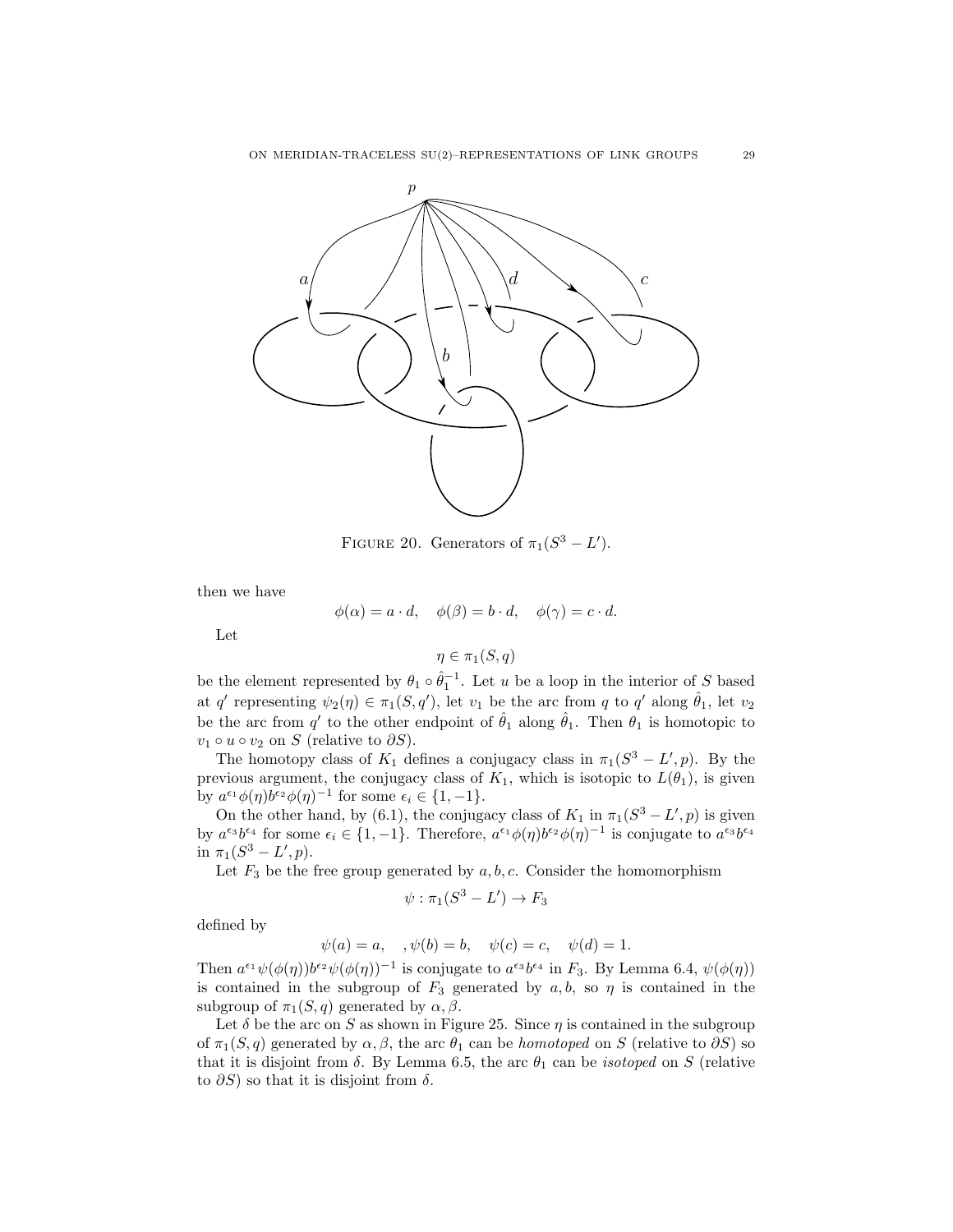<span id="page-29-0"></span>

FIGURE 21. The loop  $\alpha$  on  $S$ .



FIGURE 22. The loop  $\beta$  on S.



FIGURE 23. The loop  $\gamma$  on S.

<span id="page-29-1"></span>

FIGURE 24. The arc from p to  $q' \in S$ .

For  $i = 3, \dots, 6$ , let  $f_i : S \to S$  be the Dehn twist of S along a simple closed curve parallel to  $K_i \subset \partial S$ . The orientations of the Dehn twists are not important here and we can choose them arbitrarily.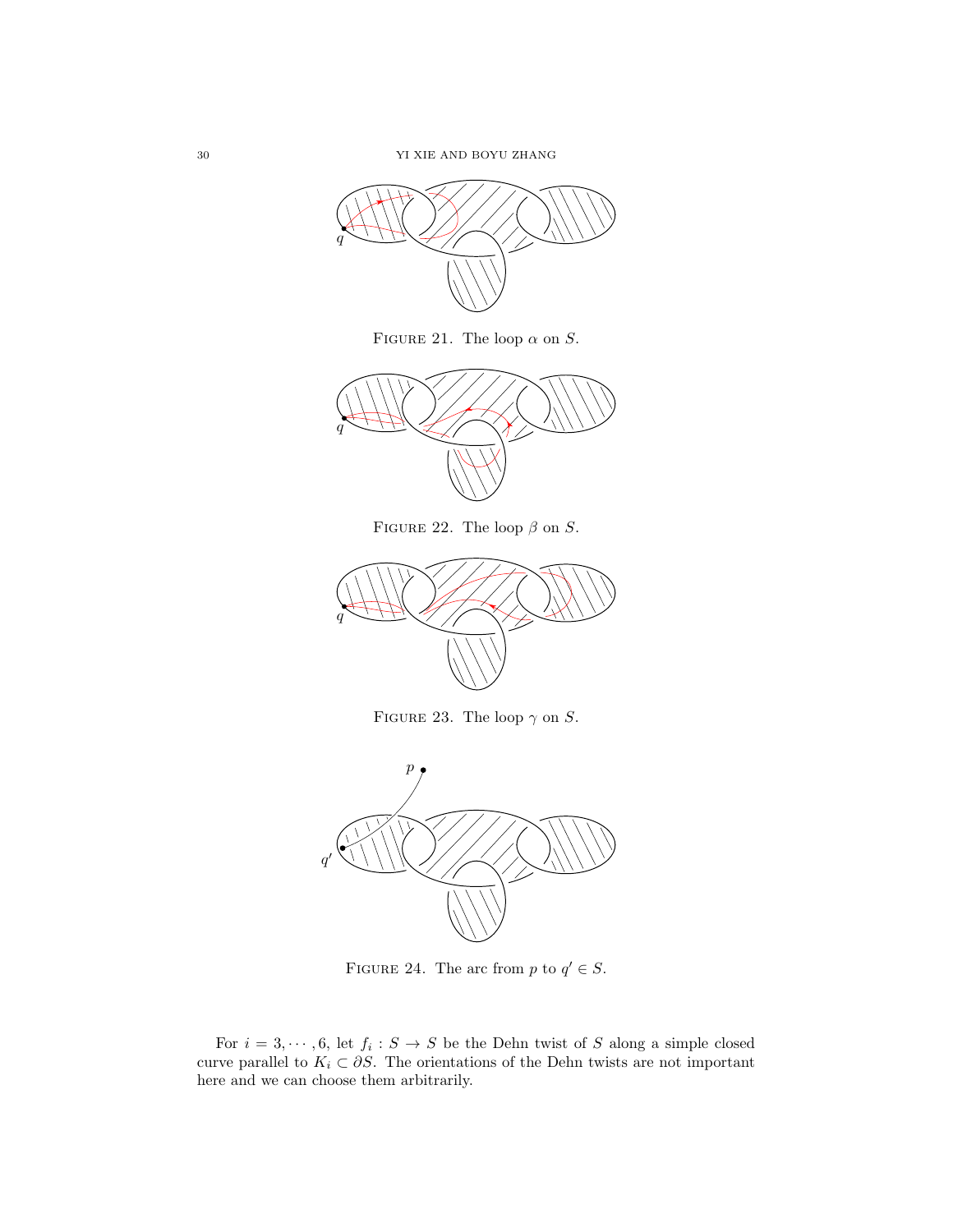<span id="page-30-2"></span>

FIGURE 25. The arc  $\delta$  on  $S$ .

<span id="page-30-0"></span>

FIGURE 26. The isotopy class of  $L$ .

Cutting S open along  $\delta$  yields genus-zero surface with three boundary compo-nents. Therefore by [\[XZ19a,](#page-38-5) Lemma 9.2], the arc  $\theta_1$  is isotopic to  $f_3^u f_6^v(\hat{\theta}_1)$  on S (relative to  $\partial S$ ) for some  $u, v \in \mathbb{Z}$ .

Similarly, the arc  $\theta_2$  is isotopic to  $f_5^k f_6^l(\hat{\theta}_2)$  on S (relative to  $\partial S$ ) for some  $k, l \in \mathbb{Z}$ . Since  $\theta_1$  and  $\theta_2$  are disjoint, we must have  $l = v$ . Therefore by Lemma [6.3,](#page-26-2)  $L(\theta_1 \cup \theta_2)$  is isotopic to  $L(\hat{\theta}_1 \cup \hat{\theta}_2)$  in  $S^3 - L'$ . As a consequence, the link L, which is isotopic to  $L' \cup L(\theta_1 \cup \theta_2)$ , is given by Figure [26.](#page-30-0)

*Proof of Proposition [2.11.](#page-4-5)* Recall that  $L$  is a hypothetical 6-component link that has minimal  $I^{\natural}$  and has linking graph isomorphic to  $G_0$ . By the arguments above,  $L$  has to be isotopic to the link shown in Figure [26.](#page-30-0) By Lemma [A.2,](#page-35-0) this link does not have minimal  $I^{\sharp}$ , which yields a contradiction.

<span id="page-30-1"></span>6.3. **Proof of Lemma [6.4.](#page-27-1)** Let  $F_3$  be the free group generated by  $a, b, c$ .

**Definition 6.6.** A word is a sequence  $(u_1, \dots, u_N)$ , where

$$
u_i \in \{a, b, c, a^{-1}, b^{-1}, c^{-1}\} \subset F_3.
$$

The word  $(u_1, \dots, u_N)$  is called reduced, if for all  $i \in \{1, \dots, N-1\}$ , we have  $u_i \neq u_{i+1}^{-1}.$ 

Every word  $(u_1, \dots, u_N)$  represents an element  $u_1u_2\dotsm u_N$  in  $F_3$ , and every element in  $F_3$  is represented by a unique reduced word. For  $w \in F_3$ , we use length $(w)$  to denote the length of the reduced word representing w.

<span id="page-30-3"></span>**Lemma 6.7.** The centralizer of a in  $F_3$  is generated by a.

*Proof.* Suppose  $x \in F_3$  satisfies  $[x, a] = 1$ . Then we can write x as  $x = x' \cdot x''$ , where

- (1)  $x''$  is a power of a,
- (2)  $\text{length}(x) = \text{length}(x') + \text{length}(x'')$ ,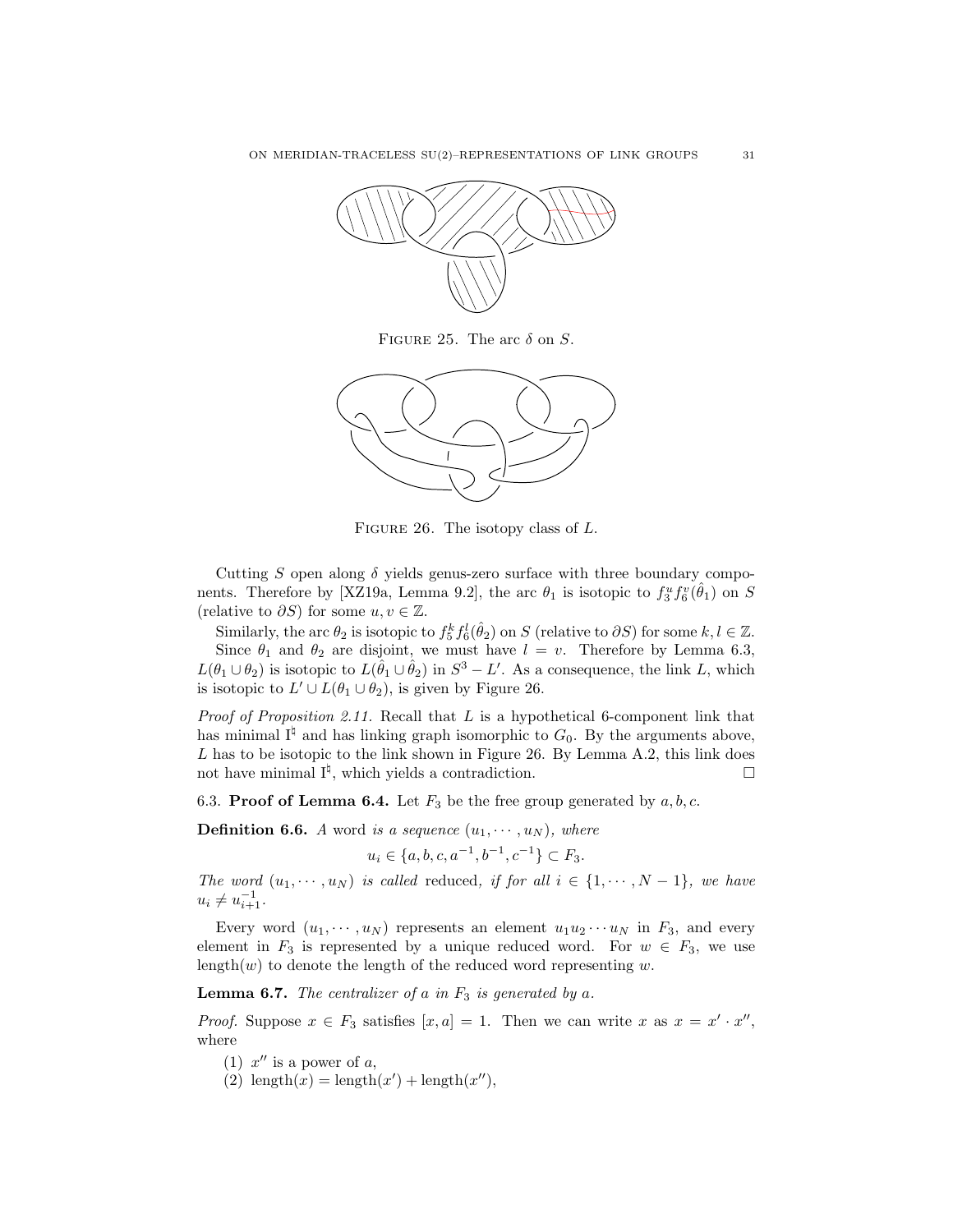(3) The reduced word representing  $x'$  does not end with a or  $a^{-1}$ .

By the assumptions, we have  $[x', a] = [x, a] = 1$ , and hence

<span id="page-31-0"></span>
$$
x' \cdot a \cdot (x')^{-1} = a. \tag{6.7}
$$

Let  $(u_1, \dots, u_N)$  be the reduced word representing x'. Then

$$
(u_1, \cdots, u_N, a, u_N^{-1}, \cdots, u_1^{-1})
$$

is a reduced word. By  $(6.7)$ , we must have  $N = 0$ , and hence the desired result is proved.  $\square$ 

<span id="page-31-4"></span>Corollary 6.8. Suppose  $\epsilon_1, \epsilon_2 \in \{1, -1\}$  and  $x = a^{\epsilon_1}b^{\epsilon_2}$  or  $b^{\epsilon_1}a^{\epsilon_2}$ . Then the centralizer of  $x$  in  $F_3$  is generated by  $x$ .

*Proof.*  $F_3$  is a free group generated by  $x, b, c$ , thus the desired result follows from Lemma [6.7.](#page-30-3)  $\Box$ 

*Proof of Lemma [6.4.](#page-27-1)* Let  $w \in F_3$ , and suppose there exist  $\epsilon_i \in \{1, -1\}$  for  $i =$  $1, \dots, 4$  such that  $a^{\epsilon_1}wb^{\epsilon_2}w^{-1}$  is conjugate to  $a^{\epsilon_3}b^{\epsilon_4}$  in  $F_3$ . By comparing the images in the abelianization of  $F_3$ , we have  $\epsilon_1 = \epsilon_3$  and  $\epsilon_2 = \epsilon_4$ . By changing a, b to  $a^{\pm 1}$ ,  $b^{\pm 1}$ , we may assume without loss of generality that  $\epsilon_1 = \epsilon_3 = -1$  and  $\epsilon_2 = \epsilon_4 = 1$ . By the assumption, there exists  $r \in F_3$ , such that

<span id="page-31-1"></span>
$$
a^{-1}wbw^{-1} = ra^{-1}br^{-1}.
$$
\n(6.8)

We show that both  $w$  and  $r$  must be included in the subgroup generated by  $a, b$ . By  $(6.8)$ , we have

$$
wbw^{-1}rb^{-1} = ara^{-1},
$$

which implies

$$
(r^{-1}w)b(w^{-1}r)b^{-1} = r^{-1}ara^{-1},
$$

therefore

$$
ar^{-1}a^{-1}r = b(r^{-1}w)b^{-1}(w^{-1}r).
$$

Let  $x := r^{-1}, y := r^{-1}w$ , we study the equation

<span id="page-31-2"></span>
$$
axa^{-1}x^{-1} = byb^{-1}y^{-1}.
$$
\n(6.9)

Since  $w = x^{-1}y, r = x^{-1}$ , the desired result would follow if both x and y are in the subgroup of  $F_3$  generated by  $a, b$ .

Write  $x = x' \cdot x''$ , such that

- (1)  $x''$  is a power of a,
- (2)  $\text{length}(x) = \text{length}(x') + \text{length}(x'')$ ,
- (3) the reduced word representing  $x'$  does not end with a or  $a^{-1}$ .

Similarly, write  $y = y' \cdot y''$ , such that

- (1)  $y''$  is a power of b,
- (2)  $\text{length}(y) = \text{length}(y') + \text{length}(y'')$ ,

(3) the reduced word representing y' does not end with b or  $b^{-1}$ . Then we have

$$
axa^{-1}x^{-1} = ax'a^{-1}(x')^{-1}, \quad byb^{-1}y^{-1} = by'b^{-1}(y')^{-1}.
$$

By [\(6.9\)](#page-31-2),

<span id="page-31-3"></span>
$$
ax'a^{-1}x'^{-1} = by'b^{-1}y'^{-1},
$$
\n(6.10)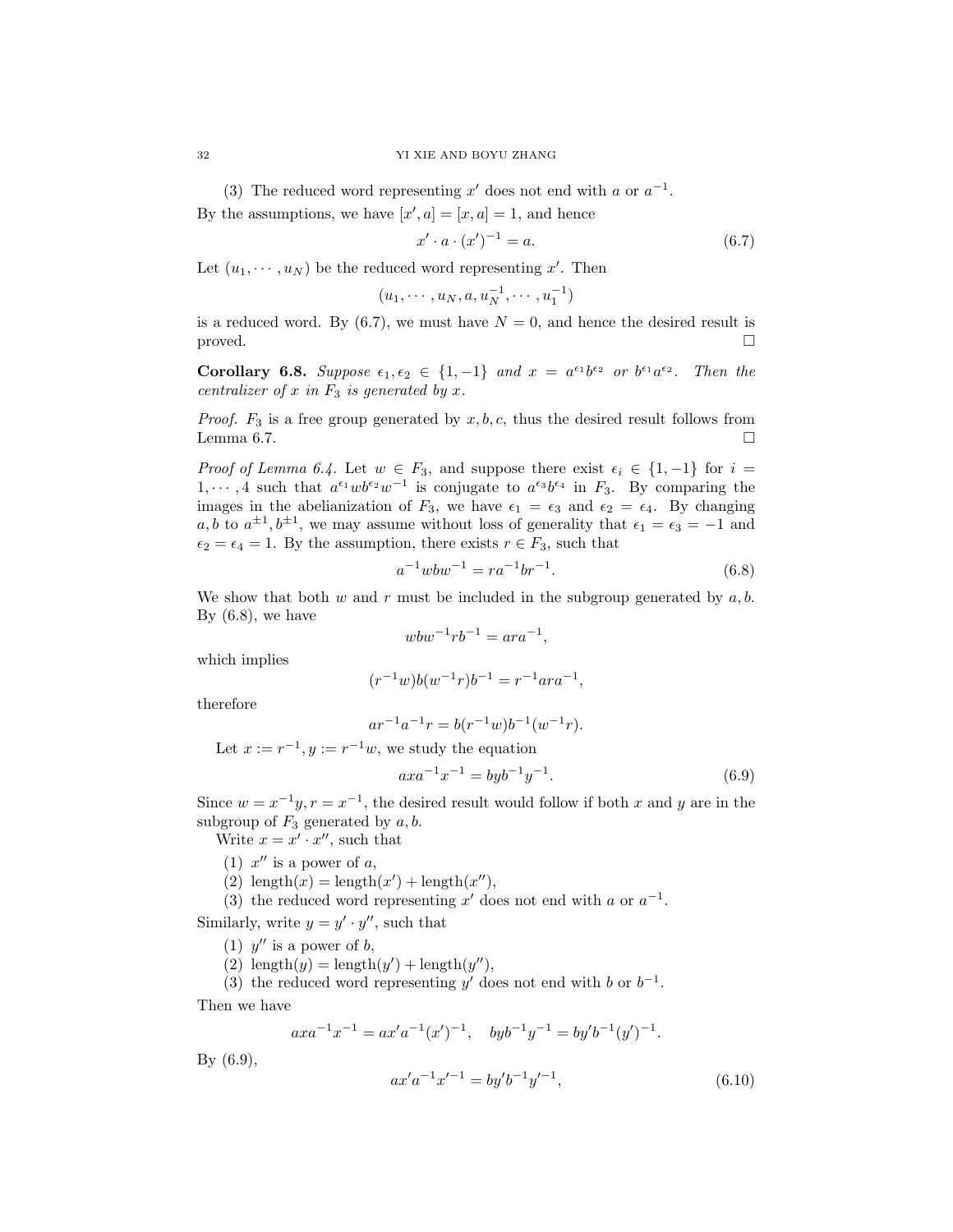and the definitions of  $x'$  and  $y'$  imply

length $(ax'a^{-1}x'^{-1}) - 2$  length $(x') = 0$  or 2,

length
$$
(by'b^{-1}y'^{-1}) - 2
$$
 length $(y') = 0$  or 2.

Without loss of generality, we assume length $(x') \geq \text{length}(y')$ , then

$$
length(x') - length(y') = 0 \text{ or } 1.
$$

We discuss three cases:

Case 1: length $(y') = 0$ . In this case, we have  $y' = 1$  and  $[x', a] = 1$ , and the desired result follows from Lemma [6.7.](#page-30-3)

Case 2: 
$$
length(x') = length(y')
$$
. In this case, (6.10) implies

$$
ax'a^{-1} = by'b^{-1}, \quad (x')^{-1} = (y')^{-1}.
$$

Therefore  $x' = y'$ , and they are both commutative with  $b^{-1}a$ . By Corollary [6.8,](#page-31-4) we have  $x' = y' = (b^{-1}a)^k$  for some integer k, and the desired result follows.

Case 3: length
$$
(x')
$$
 – 1 = length $(y')$  ≥ 1. Then (6.10) implies  
 $ax'a^{-1} = by', (x')^{-1} = b^{-1}(y')^{-1},$ 

thus

$$
x' = y'b, \quad ay'ba^{-1} = by',
$$

therefore  $[ay', ba^{-1}] = 1$ . By Corollary [6.8,](#page-31-4) we have

$$
y' = a^{-1}(ba^{-1})^k
$$
,  $x' = y'b = (a^{-1}b)^{k+1}$ 

<span id="page-32-0"></span>for some integer  $k$ , and the desired result follows.

## 7. Combinatorics

This section proves Proposition [2.13.](#page-5-2) Recall that the restriction of a graph G is defined by Definition [2.12,](#page-5-4) and  $G_0$  is the graph given by Figure [1.](#page-5-1) We reformulate the statement of Proposition [2.13](#page-5-2) as follows.

**Proposition [2.13.](#page-5-2)** Suppose G is a finite simple graph with vertex set V that satisfies the following conditions:

- $(1)$  *G* is not a tree,
- (2) no restriction of G is a cycle with order n, where  $n \geq 3$  and  $n \neq 4$ ,
- (3) no restriction of G is isomorphic to  $G_0$ .

Then there exists a non-constant map  $\varphi: V \to \{\mathbf{i}, \mathbf{j}, \mathbf{k}\}\,$  such that for every  $v \in V$ , the image  $\varphi(v)$  is commutative to

$$
\prod_{\{w|w \text{ is adjacent to } v\}} \varphi(w).
$$

*Proof.* We use induction on the number of vertices. The statement is obvious if  $G$ is not connected. We will assume that G is connected from now.

By Condition  $(2)$ , the graph G does not contain any cycle of odd length, therefore it is a bipartite graph. Write  $V = V_1 \sqcup V_2$  such that there is no edge within  $V_1$  or within  $V_2$ .

Let

$$
E := \{(x, y) \in V \times V | x \text{ and } y \text{ are adjacent in } G\}.
$$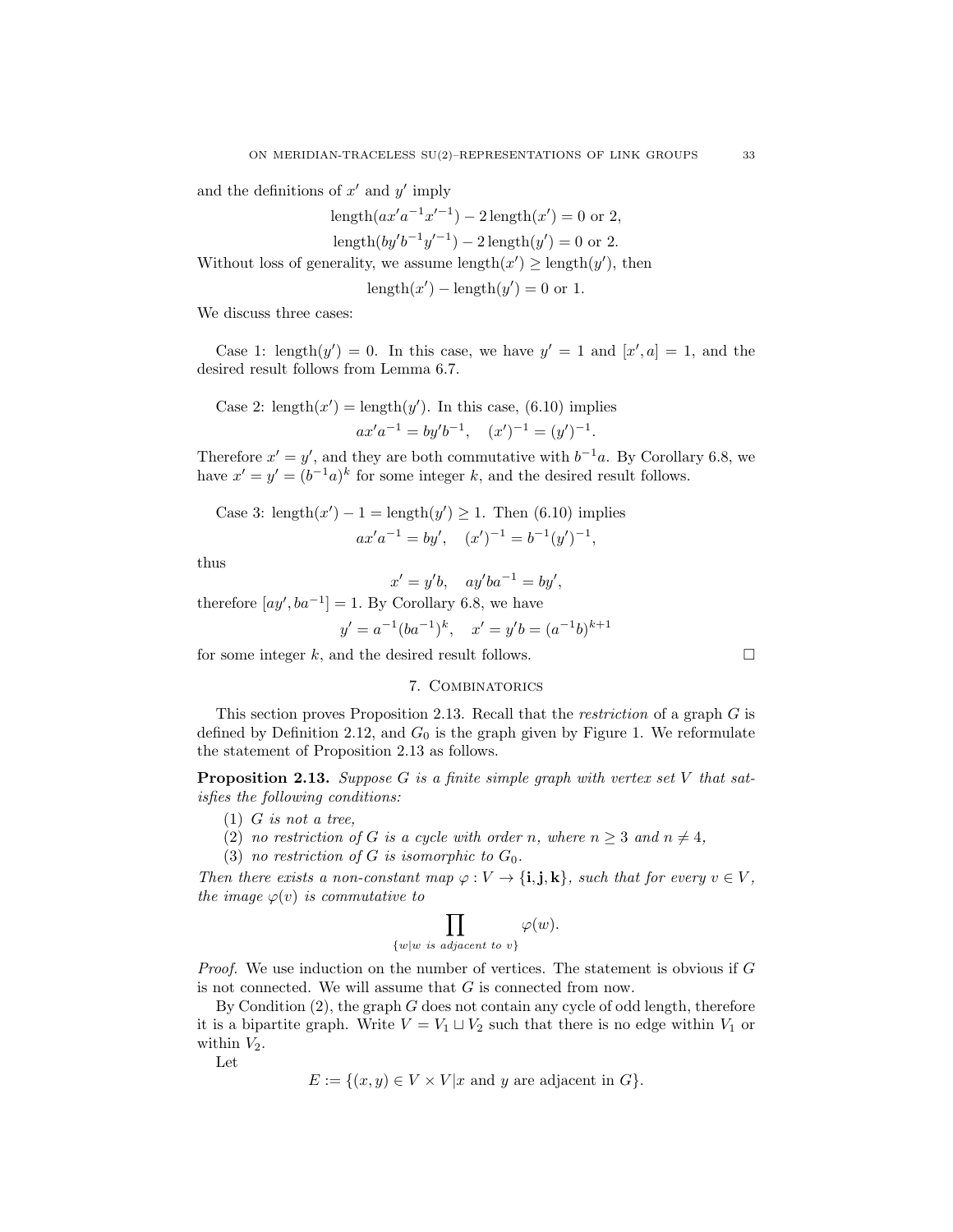If V' is a subset of V, we use  $N(V')$  to denote the set of  $x \in V$  such that there exists a  $y \in V'$  with  $(x, y) \in E$ . For  $v \in V$ , we also use  $N(v)$  to denote  $N({v})$ .

Take  $x_0, y_0 \in V_1$  to be a pair of distinct vertices such that  $\# N(x_0) \cap N(y_0)$  is maximal among all pairs in  $V_1$ . Let

$$
A := N(x_0) \cap N(y_0),
$$
  
\n
$$
B := \{ v \in V_1 : A \subseteq N(v) \},
$$
  
\n
$$
C := N(B) - A.
$$

Then  $B \subseteq V_1$  and  $A, C \subseteq V_2$ . Every vertex in B is adjacent to all vertices in A. Since  $\# N(x_0) \cap N(y_0)$  is maximal, every vertex in C is adjacent to a unique vertex in B.

By the assumptions, G is connected and is not a tree, therefore G contains at least one cycle. By Condition  $(2)$ , there exists a restriction of G which is isomorphic to a cycle of order 4. Therefore, both  $A$  and  $B$  contain at least two elements.

We prove the following lemma.

<span id="page-33-2"></span>**Lemma 7.1.** Suppose there exists  $x \in B$  such that  $A \subsetneq N(x)$ , then the restriction of G to  $V - \{x\}$  is disconnected.

*Proof.* Assume the contrary. So for each  $y \in N(x) - A$  and  $z \in A$ , there exists a path from y to z without passing through x. Choose a shortest path  $(y, v_1, \dots, v_k, z)$ among all possible choices of y and z. Since V is bipartite,  $k$  is odd.

Since the path  $(y, v_1, \dots, v_k, z)$  is shortest, the restriction of G to  $\{y, v_1, \dots, v_k, z\}$ does not contain any additional edge other than the edges on the path, and

<span id="page-33-0"></span>
$$
\{v_1, \cdots, v_k\} \cap A = \emptyset. \tag{7.1}
$$

Let G' be the restriction of G to  $\{x, y, v_1, \dots, v_k, z\}$ . Notice that  $(x, y), (x, z) \in$ E. By Condition (2), no restriction of G' is a cycle of order  $\neq 4$ . Since G' is a bipartite graph, we must have

<span id="page-33-1"></span>
$$
(x, v_i) \in E \quad \text{for all even } i. \tag{7.2}
$$

If  $k \geq 3$ , then by [\(7.1\)](#page-33-0) and [\(7.2\)](#page-33-1), we have  $v_2 \in N(x)-A$ , so the path  $(v_2, \dots, v_k, z)$ is a shorter path connecting  $N(x)$ −A to A without passing through x, contradicting the assumptions. Therefore  $k = 1$ .

Since x is the unique element in B adjacent to y and  $v_1 \neq x$ , we have  $v_1 \notin B$ . Hence there exists  $z_1 \in A$  such that  $(z_1, v_1) \notin E$ . Choose  $x_1 \in B$  such that  $x_1 \neq x$ , then the restriction of G to  $\{x, x_1, v_1, z, z_1, y\}$  is isomorphic to  $G_0$ , which contradicts Condition  $(3)$ .

Back to the proof of Proposition [2.13.](#page-5-2) We discuss three cases:

**Case 1:** There exists a vertex in  $G$  with degree no greater than 1. In this case, the desired result follows immediately from the induction hypothesis.

**Case 2:** There exists  $x \in B$  such that  $A \subsetneq N(x)$ .

By Lemma [7.1,](#page-33-2) the graph  $G$  becomes disconnected after removing the vertex  $x$ . Therefore, there exists finitely many graphs  $G^{(1)}, \dots, G^{(k)}$  with  $k \geq 2$ , such that the following statements hold:

(1) each  $G^{(i)}$  has at least two vertices and satisfies Conditions (2) and (3);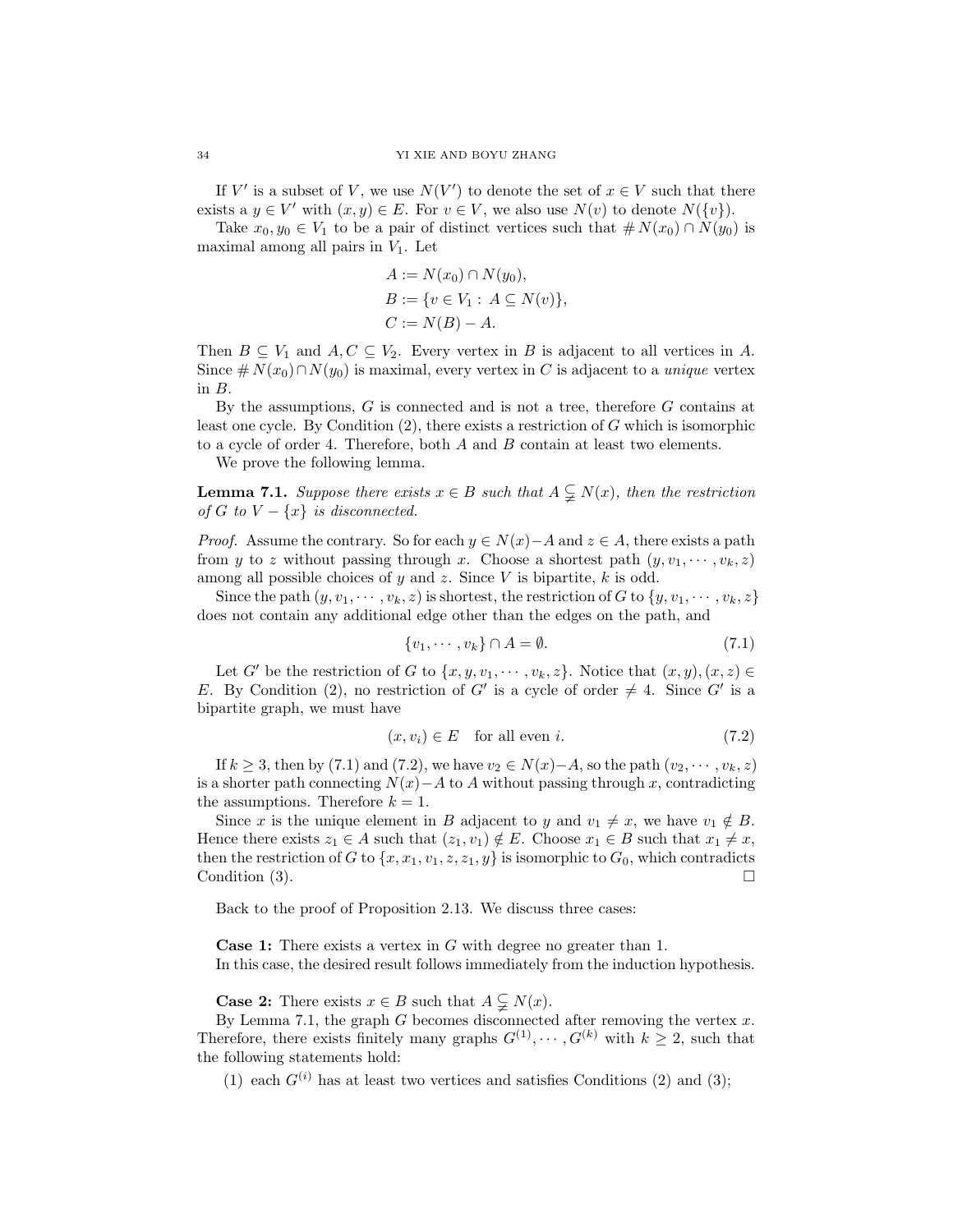(2) for each i, there is a vertex  $v^{(i)}$  of  $G^{(i)}$ , such that G is isomorphic to the quotient graph of  $\sqcup G^{(i)}$  after identifying all  $v^{(i)}$ 's to one vertex.

Recall that V denotes the vertex set of G. Let  $V^{(i)}$  be the vertex set of  $G^{(i)}$ . We view  $V^{(i)}$  as a subset of V using the isomorphisms in Statement (2) above.

Since G is not a tree, there exists  $i \in \{1, \dots, k\}$  such that  $G^{(i)}$  is not a tree. Let  $\varphi_i: V^{(i)} \to \{\mathbf{i}, \mathbf{j}, \mathbf{k}\}\$ be the map given by the induction hypothesis on  $G^{(i)}$ . Extending  $\varphi_i$  to  $V - V^{(i)}$  by the constant value  $\varphi(v^{(i)})$  yields the desired map  $\varphi$ .

**Case 3:**  $A = N(x)$  for all  $x \in B$ , and all vertices of G have degrees at least 2.

In this case, we have  $C = \emptyset$ . Recall that A and B both have at least two elements. Let  $x_1, x_2$  be two distinct elements of B, and let G' be the restriction of G to  $V - \{x_1, x_2\}$ . We discuss two sub-cases depending on whether G' is a tree:

**Case 3.1:** If G' is not a tree, let  $\varphi': V - \{x_1, x_2\} \to \{\mathbf{i}, \mathbf{j}, \mathbf{k}\}\$  be the map obtained from the induction hypothesis on G'. Extending  $\varphi'$  to V by taking  $\varphi(x_1) = \varphi(x_2)$ and letting them be an element commutative to

$$
\prod_{v\in A}\varphi'(v)
$$

yields the desired map  $\varphi$ .

**Case 3.2:** If G' is a tree, then  $#B = 2$  or 3. If  $#B = 3$ , then the assumption that all vertices of G have degrees at least 2 implies that  $B = V_1$  and  $A = V_2$ . If  $#B = 2$  and G' is a tree, then Condition (2) and the assumption that all vertices of G have degrees at least 2 imply that every vertex in  $V - A - B$  is adjacent to at least two vertics in A. It then follows from Condition  $(3)$  and the assumption that  $G'$  is a tree that if  $V - A - B$  is non-empty, then it contains exactly one element that is adjacent to all the elements of A. By the definition of B, this implies  $V - A - B = \emptyset$ .

Therefore, we conclude that V is a complete bipartite graph with  $\#V_1 \geq 2$  and  $\#V_2 \geq 2$ . In this case, one can construct a non-constant map  $\varphi: V \to \{\mathbf{i}, \mathbf{j}, \mathbf{k}\}\$ directly by requiring

$$
\prod_{v \in V_1} \varphi(v) = \pm 1, \quad \prod_{v \in V_2} \varphi(v) = \pm 1.
$$

APPENDIX A. LOWER BOUNDS OF  $I^{\natural}$  from Alexander polynomials

The computations in this section rely on the Mathemtica package "KnotThoery" from The Knot Atlas [\[BNM](#page-36-7)<sup>+</sup>]. In particular, we use a program written by Jana Archibald that computes the multivariable Alexander polynomial.

<span id="page-34-0"></span>**Lemma A.1.** Let  $L_{5,-3}$  be the link defined in Section [5.1,](#page-20-4) and suppose  $p \in L_{5,-3}$ . We have

$$
\dim_{\mathbb{C}} I^{\natural}(L_{5,-3}, p; \mathbb{C}) > 16.
$$

*Proof.* We apply Proposition [3.9](#page-12-5) to the link  $L_{5,-3}$ . For the link  $L_{5,-3}$ , the righthand side of  $(3.9)$  is equal to 300. This is computed using the planar diagram in Figure [27](#page-35-1) and the following Mathematica code:<sup>[2](#page-34-1)</sup>

<span id="page-34-1"></span><sup>&</sup>lt;sup>2</sup>The code was executed in Mathematica 12.1.1.0. For the set up of the KnotTheory package, see <http://katlas.org/wiki/Setup>. The package we used was retrieved on April 2, 2021.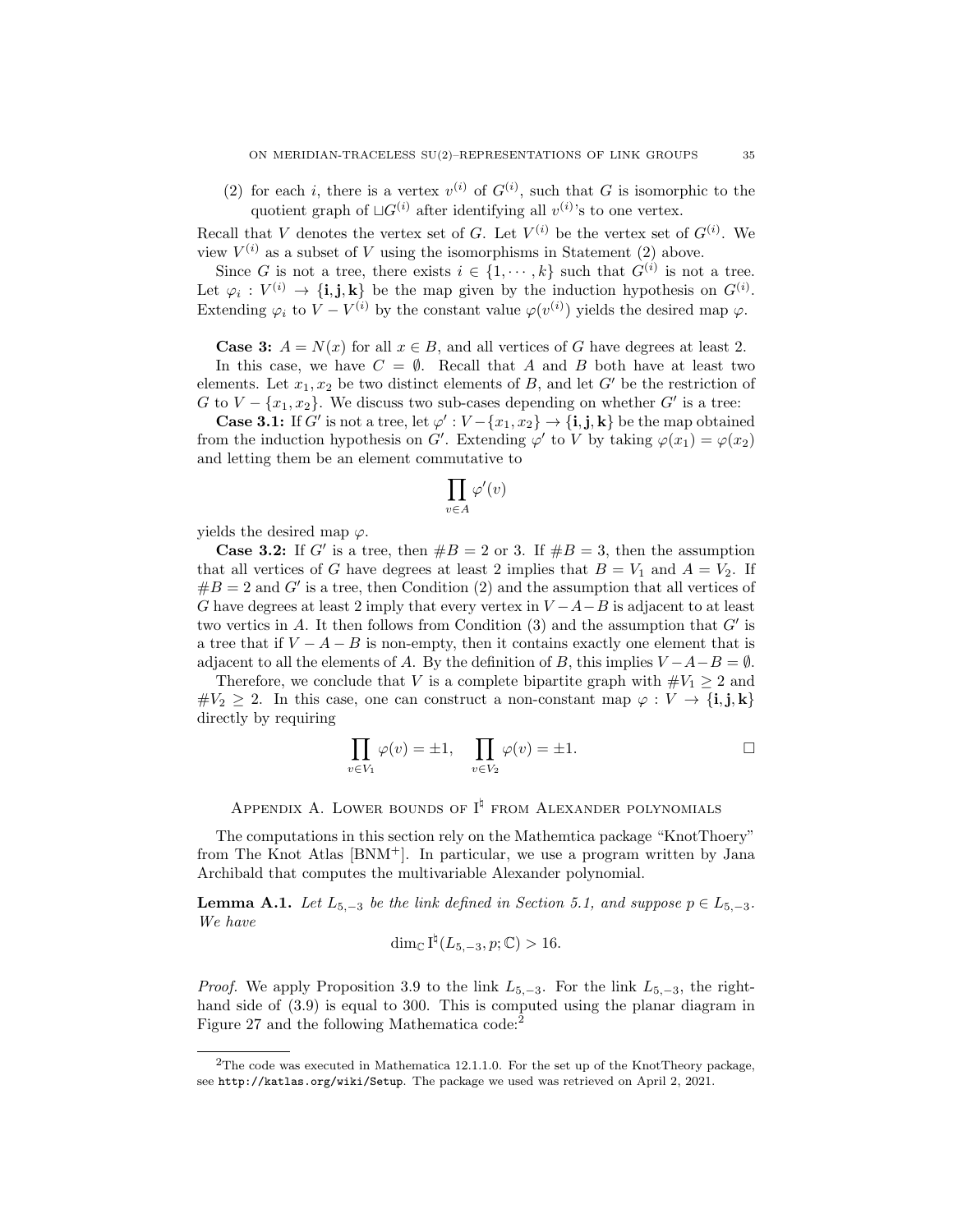<span id="page-35-1"></span>

FIGURE 27. A planar diagram of  $L_{5,-3}$ .

<< KnotTheory ' ; L = PD[X[ 5 , 1 , 6 , 4 ] ,X[ 1 , 2 0 , 2 , 1 9 ] ,X[ 1 8 , 3 , 1 9 , 2 ] , X[ 3 , 7 , 4 , 6 ] ,X[ 9 , 5 , 1 0 , 8 ] ,X[ 7 , 1 1 , 8 , 1 0 ] , X[ 1 3 , 9 , 1 4 , 1 2 ] ,X[ 1 1 , 1 5 , 1 2 , 1 4 ] ,X[ 1 5 , 2 3 , 1 6 , 2 4 ] , X[ 2 4 , 1 6 , 2 5 , 1 3 ] ,X[ 2 5 , 2 3 , 2 6 , 2 2 ] ,X[ 2 1 , 1 7 , 2 2 , 2 6 ] , X[ 1 7 , 2 1 , 1 8 , 2 0 ] ] ; mva = M ul ti v a ri a bl e Al e x a n d e r [ L ] [ x ] / . { x[1]−>x1 , x[2]−>x2 , x[3]−>x3 , x[4]−>x4 , x[5]−>x5 } ; f = mva∗ S q r t [ x1 ] ∗ S q r t [ x2 ] ∗ S q r t [ x3 ] ∗ S q r t [ x4 ] ∗ S q r t [ x5 ] ; (∗ remove the denominator from mva∗) T o t al [ Abs/ @Flatten [ C o e f f i c i e n t L i s t [ Expand [ f ∗( x1 −1)∗( x2 −1)∗( x3 −1)∗( x4 −1)∗( x5 −1 )] , {x1 , x2 , x3 , x4 , x5 } ] ] ]

Therefore, we have

$$
\dim \mathrm{I}^\natural(L,p;\mathbb{C}) \ge \left\lceil \frac{300}{16} \right\rceil = 19,
$$

and the result is proved.  $\hfill \square$ 

<span id="page-35-0"></span>**Lemma A.2.** Let L be the link given by Figure [26,](#page-30-0) suppose  $p \in L$ . Then

$$
\dim_{\mathbb{C}} I^{\natural}(L, p; \mathbb{C}) > 32.
$$

*Proof.* We apply Proposition [3.9](#page-12-5) to the link  $L$ . For the link  $L$ , the right-hand side of [\(3.9\)](#page-12-3) is equal to 1216. This is computed using the planar diagram in Figure [28](#page-36-8) and the following Mathematica code:

$$
\begin{aligned}\n&<< \text{KnotTheory }';\\ \nL = \text{PD}[X[5, 1, 6, 4], X[3, 7, 4, 6], X[16, 1, 17, 2],\\ \n& X[2, 15, 3, 16], X[23, 7, 24, 8], X[8, 28, 9, 23],\\ \n& X[9, 13, 10, 12], X[11, 5, 12, 10], X[22, 13, 19, 14],\n\end{aligned}
$$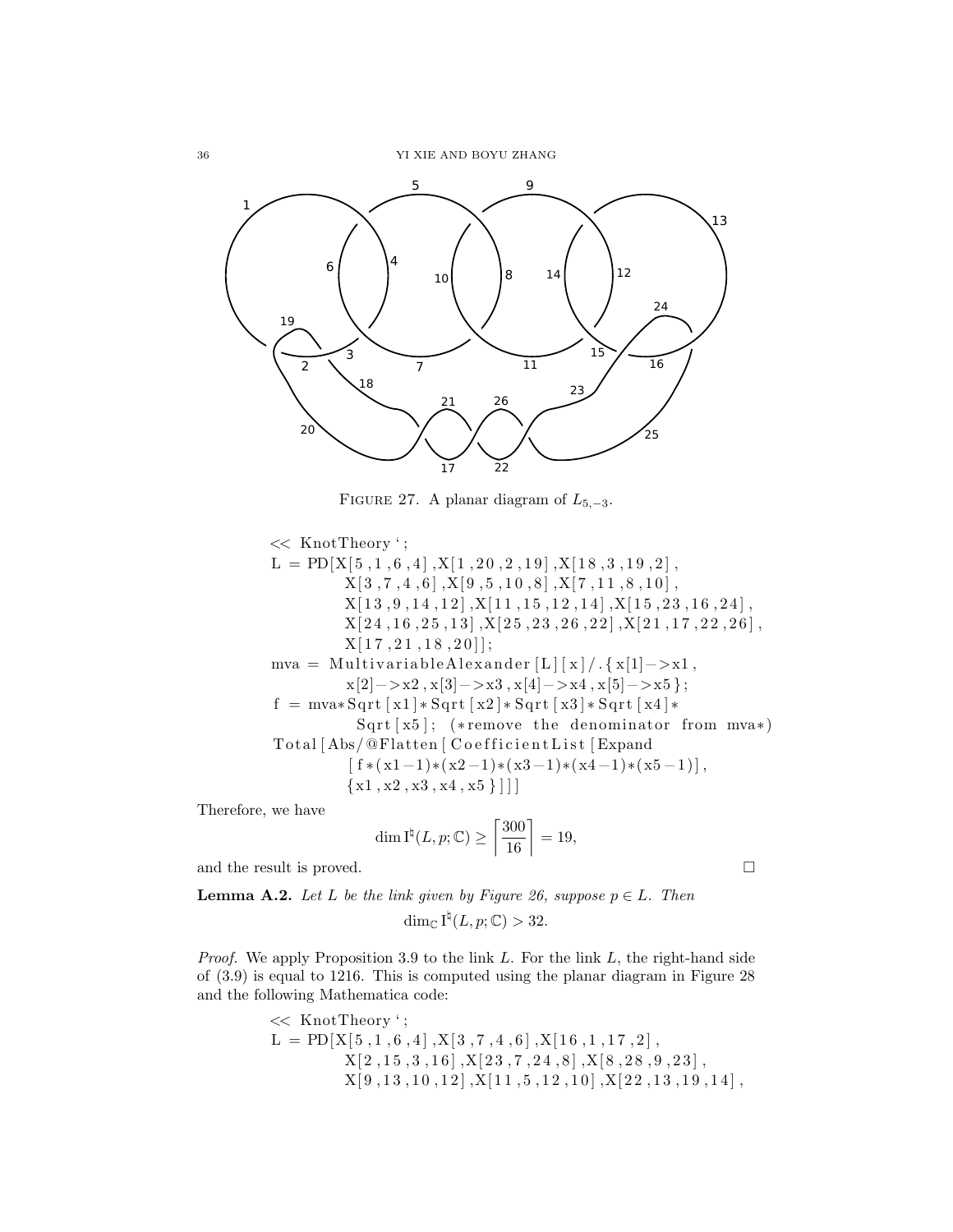ON MERIDIAN-TRACELESS SU(2)–REPRESENTATIONS OF LINK GROUPS 37

<span id="page-36-8"></span>

FIGURE 28. A planar diagram of L.

 $X[14, 21, 11, 22], X[19, 28, 20, 27], X[26, 21, 27, 20],$  $X[24, 15, 25, 18], X[17, 26, 18, 25];$  $mva = Multivariable Alexander [L] [x]/.\{x[1]->x1\},$  $x[2]->x2, x[3]->x3, x[4]->x4, x[5]->x5, x[6]->x6$  };  $f = \text{mva} * \text{Sqrt} [\text{x1}] * \text{Sqrt} [\text{x2}] * \text{Sqrt} [\text{x3}] * \text{Sqrt} [\text{x4}] *$ x5∗x6 ; (∗ remove the denominator from mva∗) Total [Abs/@Flatten [ Coefficient List [ Expand  $\lceil f*(x1-1)*(x2-1)*(x3-1)*(x4-1)*(x5-1)*(x6-1) \rceil$  ${x1, x2, x3, x4, x5, x6}$ 

Therefore, we have

$$
\dim \mathrm{I}^{\natural}(L,p;\mathbb{C}) \ge \frac{1216}{32} = 38,
$$

and the result is proved.  $\Box$ 

## **REFERENCES**

- <span id="page-36-0"></span>[AM90] Selman Akbulut and John D. McCarthy, Casson's invariant for oriented homology 3-spheres, Mathematical Notes, vol. 36, Princeton University Press, Princeton, NJ, 1990. An exposition. MR1030042
- <span id="page-36-6"></span>[APS04] Marta M. Asaeda, Józef H. Przytycki, and Adam S. Sikora, Categorification of the Kauffman bracket skein module of I-bundles over surfaces, Algebr. Geom. Topol. 4 (2004), 1177–1210. MR2113902
- <span id="page-36-7"></span><span id="page-36-5"></span>[BNM+] Dror Bar-Natan, Scott Morrison, et al., The Knot Atlas. [http://katlas.org/wiki/](http://katlas.org/wiki/The_Mathematica_Package_KnotTheory) [The\\_Mathematica\\_Package\\_KnotTheory](http://katlas.org/wiki/The_Mathematica_Package_KnotTheory).
	- [BS15] Joshua Batson and Cotton Seed, A link-splitting spectral sequence in Khovanov homology, Duke Math. J. 164 (2015), no. 5, 801–841. MR3332892
	- [BS18] John A. Baldwin and Steven Sivek, Stein fillings and SU(2) representations, Geom. Topol. 22 (2018), no. 7, 4307–4380. MR3890778
	- [BS19] , Instantons and L-space surgeries, arXiv:1910.13374 (2019).
- <span id="page-36-4"></span><span id="page-36-3"></span><span id="page-36-2"></span> $[BS21]$  , Instanton L-spaces and splicing, arXiv:2103.08087 (2021).
- <span id="page-36-1"></span>[CCG<sup>+</sup>94] D. Cooper, M. Culler, H. Gillet, D. D. Long, and P. B. Shalen, *Plane curves associ*ated to character varieties of 3-manifolds, Invent. Math. 118 (1994), no. 1, 47–84. MR1288467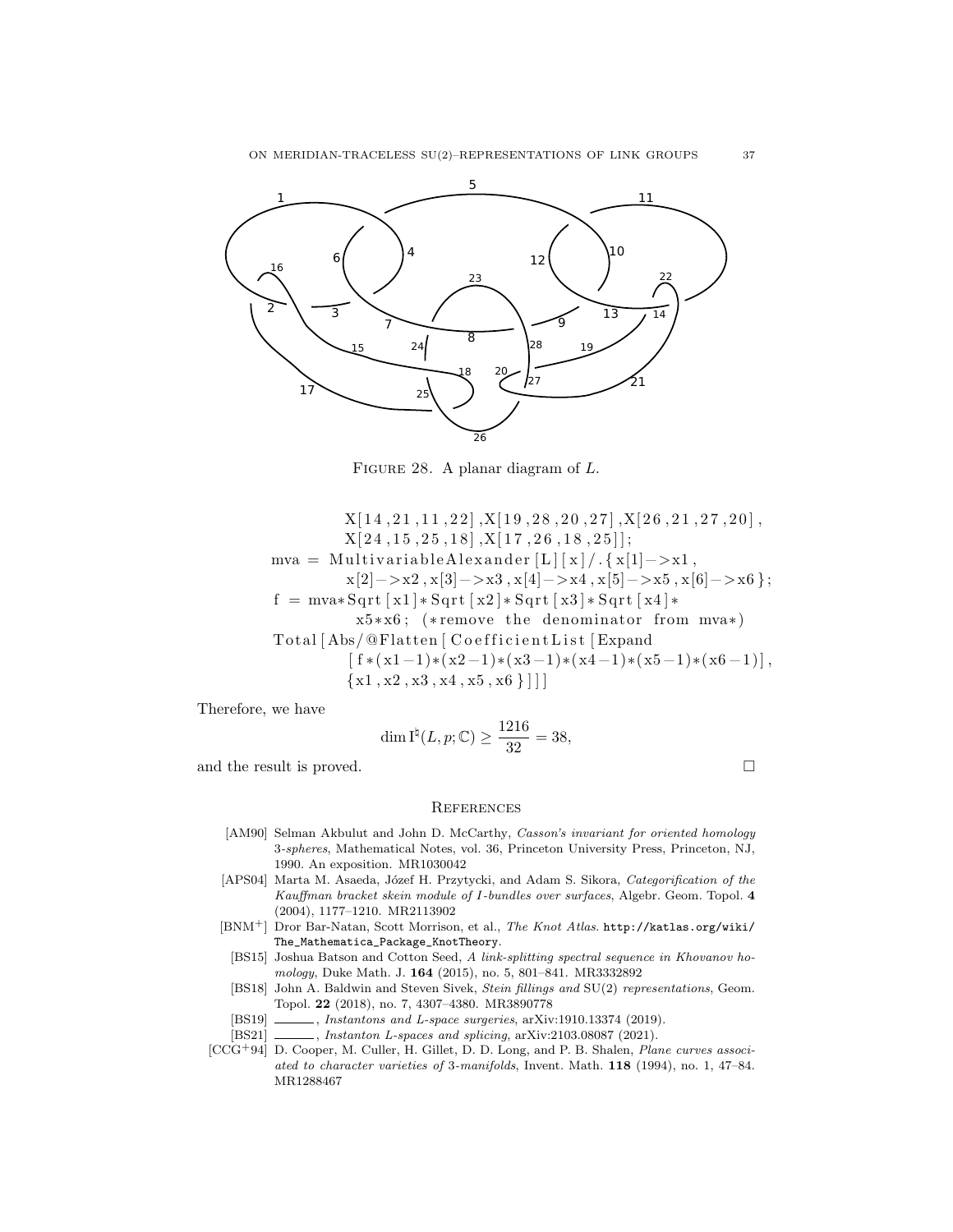- <span id="page-37-8"></span>[Dae20] Aliakbar Daemi, Chern-Simons functional and the homology cobordism group, Duke Math. J. 169 (2020), no. 15, 2827–2886. MR4158669
- <span id="page-37-28"></span><span id="page-37-27"></span><span id="page-37-26"></span><span id="page-37-25"></span><span id="page-37-24"></span><span id="page-37-23"></span><span id="page-37-22"></span><span id="page-37-21"></span><span id="page-37-20"></span><span id="page-37-19"></span><span id="page-37-18"></span><span id="page-37-17"></span><span id="page-37-16"></span><span id="page-37-15"></span><span id="page-37-14"></span><span id="page-37-13"></span><span id="page-37-12"></span><span id="page-37-11"></span><span id="page-37-10"></span><span id="page-37-9"></span><span id="page-37-7"></span><span id="page-37-6"></span><span id="page-37-5"></span><span id="page-37-4"></span><span id="page-37-3"></span><span id="page-37-2"></span><span id="page-37-1"></span><span id="page-37-0"></span>[DLVVW19] Aliakbar Daemi, Tye Lidman, David Shea Vela-Vick, and C.-M. Michael Wong, Ribbon homology cobordisms, arXiv preprint, arXiv:1904.09721 (2019).
	- [Dow18] Nathan Dowlin, A spectral sequence from Khovanov homology to knot Floer homology, arXiv preprint arXiv:1811.07848 (2018).
	- [DS20] Aliakbar Daemi and Christopher Scaduto, Chern-simons functional, singular instantons, and the four-dimensional clasp number, arXiv preprint, arXiv:2007.13160  $(2020)$ .
	- [Feu66] C. D. Feustel, Homotopic arcs are isotopic, Proc. Amer. Math. Soc. 17 (1966), 891– 896. MR196724
	- [FM11] Benson Farb and Dan Margalit, A primer on mapping class groups (pms-49), Princeton University Press, 2011.
	- [Hat02] Allen Hatcher, Algebraic topology, Cambridge University Press, Cambridge, 2002. MR1867354
	- [Kaw96] Akio Kawauchi, A survey of knot theory, Birkhäuser Verlag, Basel, 1996. Translated and revised from the 1990 Japanese original by the author. MR1417494
	- [Kir95] Rob Kirby, Problems in low-dimensional topology (1995). [Kla91] Eric Paul Klassen, Representations of knot groups in SU(2), Trans. Amer. Math.
		- Soc. 326 (1991), no. 2, 795–828. MR1008696
	- [KM04a] P. B. Kronheimer and T. S. Mrowka, Dehn surgery, the fundamental group and  $SU(2)$ , Math. Res. Lett. 11 (2004), no. 5-6, 741–754. MR2106239
	- [KM04b] , Witten's conjecture and property P, Geom. Topol. 8 (2004), 295-310. MR2023280
	- [KM10a] \_\_\_\_\_, Instanton Floer homology and the Alexander polynomial, Algebr. Geom. Topol. 10 (2010), no. 3, 1715–1738. MR2683750
	- [KM10b] , Knots, sutures, and excision, Journal of Differential Geometry 84 (2010), no. 2, 301–364.
	- [KM11a] \_\_\_\_\_\_, Khovanov homology is an unknot-detector, Publ. Math. Inst. Hautes Études Sci. 113 (2011), 97–208. MR2805599
	- [KM11b] , Knot homology groups from instantons, J. Topol. 4 (2011), no. 4, 835–918. MR2860345
	- [KM14] Peter Kronheimer and Tomasz Mrowka, Filtrations on instanton homology, Quantum Topol. 5 (2014), no. 1, 61–97. MR3176310
	- [Kup14] Greg Kuperberg, Knottedness is in NP, modulo GRH, Adv. Math. 256 (2014), 493– 506. MR3177300
	- [Lac16] Marc Lackenby, The efficient certification of knottedness and thurston norm, arXiv preprint, arXiv:1604.00290 (2016).
	- [Lic97] W. B. Raymond Lickorish, An introduction to knot theory, Graduate Texts in Mathematics, vol. 175, Springer-Verlag, New York, 1997. MR1472978
	- [Lin16] Jianfeng Lin, SU(2)-cyclic surgeries on knots, Int. Math. Res. Not. IMRN 19 (2016), 6018–6033. MR3567265
	- [Lin92] Xiao-Song Lin, A knot invariant via representation spaces, Journal of Differential Geometry 35 (1992), no. 2, 337–357.
	- [LPCZ21] Tye Lidman, Juanita Pinzón-Caicedo, and Raphael Zentner, Toroidal homology spheres and  $SU(2)$ -representations, arXiv:2101.02621 (2021).
		- [LY21] Zhenkun Li and Fan Ye, *Instanton Floer homology, sutures, and Euler characteris*tics, arXiv:2101.05169 (2021).
	- [Mil54] John Milnor, Link groups, Ann. of Math. (2) **59** (1954), 177–195. MR71020
	- [OS04] Peter Ozsváth and Zoltán Szabó, Holomorphic disks and knot invariants, Adv. Math. 186 (2004), no. 1, 58–116. MR2065507
	- [Ras03] Jacob Andrew Rasmussen, Floer homology and knot complements, ProQuest LLC, Ann Arbor, MI, 2003. Thesis (Ph.D.)–Harvard University. MR2704683
	- [Rob13] Lawrence P. Roberts, On knot Floer homology in double branched covers, Geom. Topol. 17 (2013), no. 1, 413–467. MR3035332
	- [SZ21] Steven Sivek and Raphael Zentner, A menagerie of SU(2)-cyclic 3-manifolds, International Mathematics Research Notices, https://doi.org/10.1093/imrn/rnaa330 (2021).